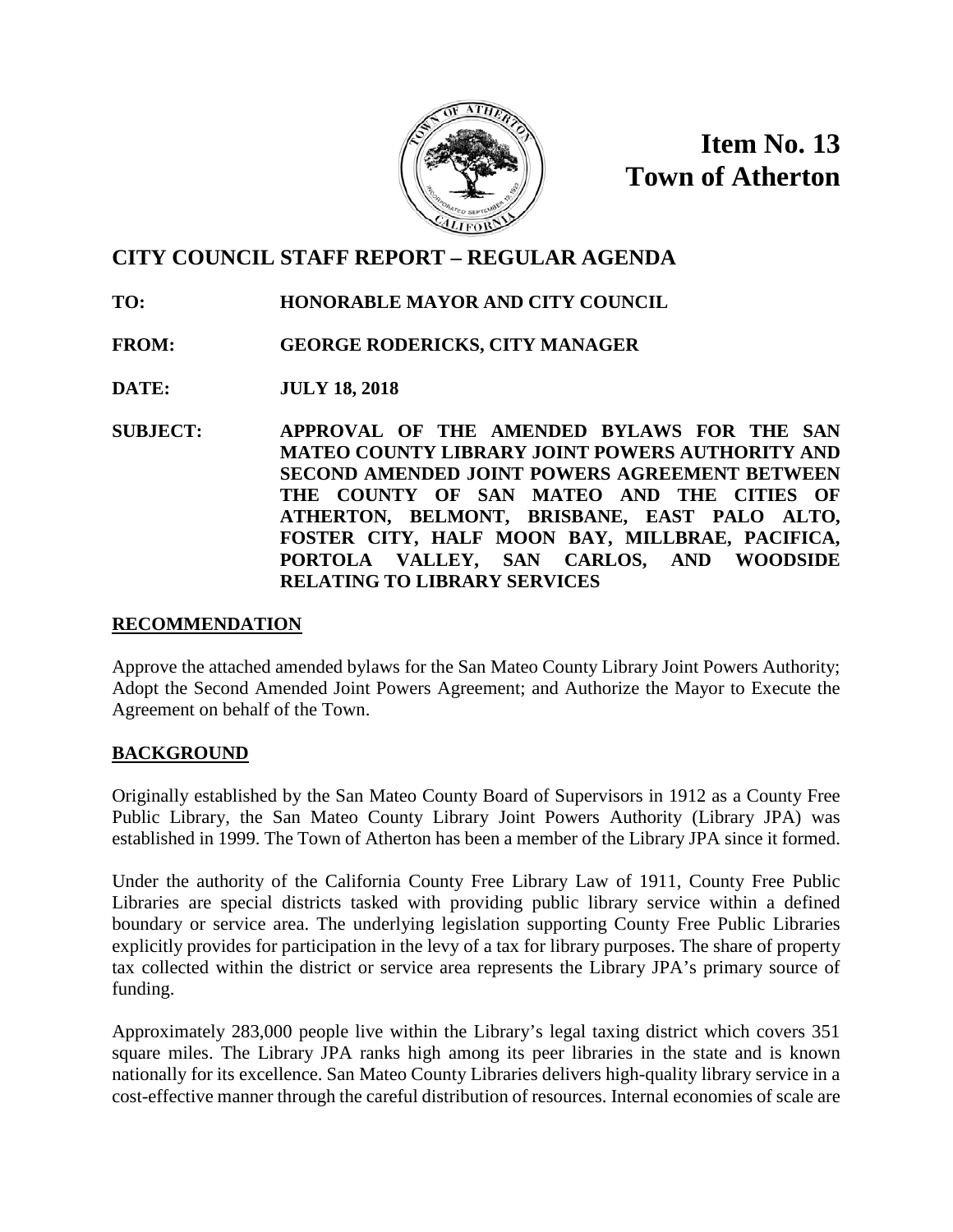Amended Bylaws and JPA Agreement for San Mateo County July 18, 2018 Page 2 of 4

achieved because as a system, support activities are centralized and shared. This reduces duplication of service and enables resources to be maximized and directed toward service to the public.

# **ANALYSIS**

The Library JPA is a separate, independent entity with its own Governing Board, consisting of elected officials from each member entity. The Library JPA has an Agreement and Bylaws that outline terms of providing library services for eleven cities (Atherton, Belmont, Brisbane, East Palo Alto, Foster City, Half Moon Bay, Millbrae, Pacifica, Portola Valley, San Carlos, Woodside) and the unincorporated areas of the County. Oversight responsibility, the ability to conduct independent financial affairs, approve budgets, sign contracts, provide policy direction and otherwise influence operations and account for fiscal matters are exercised by the Library JPA Governing Board pursuant to the Library JPA Agreement and Bylaws.

Changes were made to the original Agreement to clarify the authority of the Governing Board and to make other changes to the nature of the agreement between the parties. The Library JPA Governing Board and all members approved this First Restated Library Joint Powers Agreement in 2004.

In 2013, the Library JPA Governing Board recognized the need to further examine and amend the JPA Agreement. A subcommittee was established by the Governing Board in 2014, to develop recommendations that: (1) support the library system in the improvement and expansion of library services that directly impact community members and (2) allow the continued utilization of library revenue to support qualifying JPA members' facility and library related activities.

The Subcommittee consists of members from both the Library JPA Operations Committee (Clay Holstine, Brisbane and Kevin Bryant, Woodside) and Library JPA Governing Board (Maryann Derwin (Chair), Portola Valley; Rick DeGolia, Atherton; Charles Stone, Belmont; Gary Pollard, Foster City; and Carole Groom, San Mateo County) and has worked over the past several years to examine issues and challenges including the allocation of property tax dollars, minimum service hours and lack of clarity in the Agreement's language.

The amended Library JPA Bylaws and Agreement reflect their recommendations including the following significant changes:

- The requirement to amend the Bylaws in Article IX has been changed from a majority vote to two-thirds vote of the Governing Board to be consistent with the Agreement.
- Language has been added to the Bylaws, Article II, and Agreement, Section III, C. to support the formation and association with one or more  $501(c)(3)$  non-profit corporations. The Library Governing Board recently approved the formation of a San Mateo County Libraries Foundation.
- Section VI, D. in the Agreement has been amended to reflect a policy change with respect to restricting library property tax dollars. There are currently three member cities, including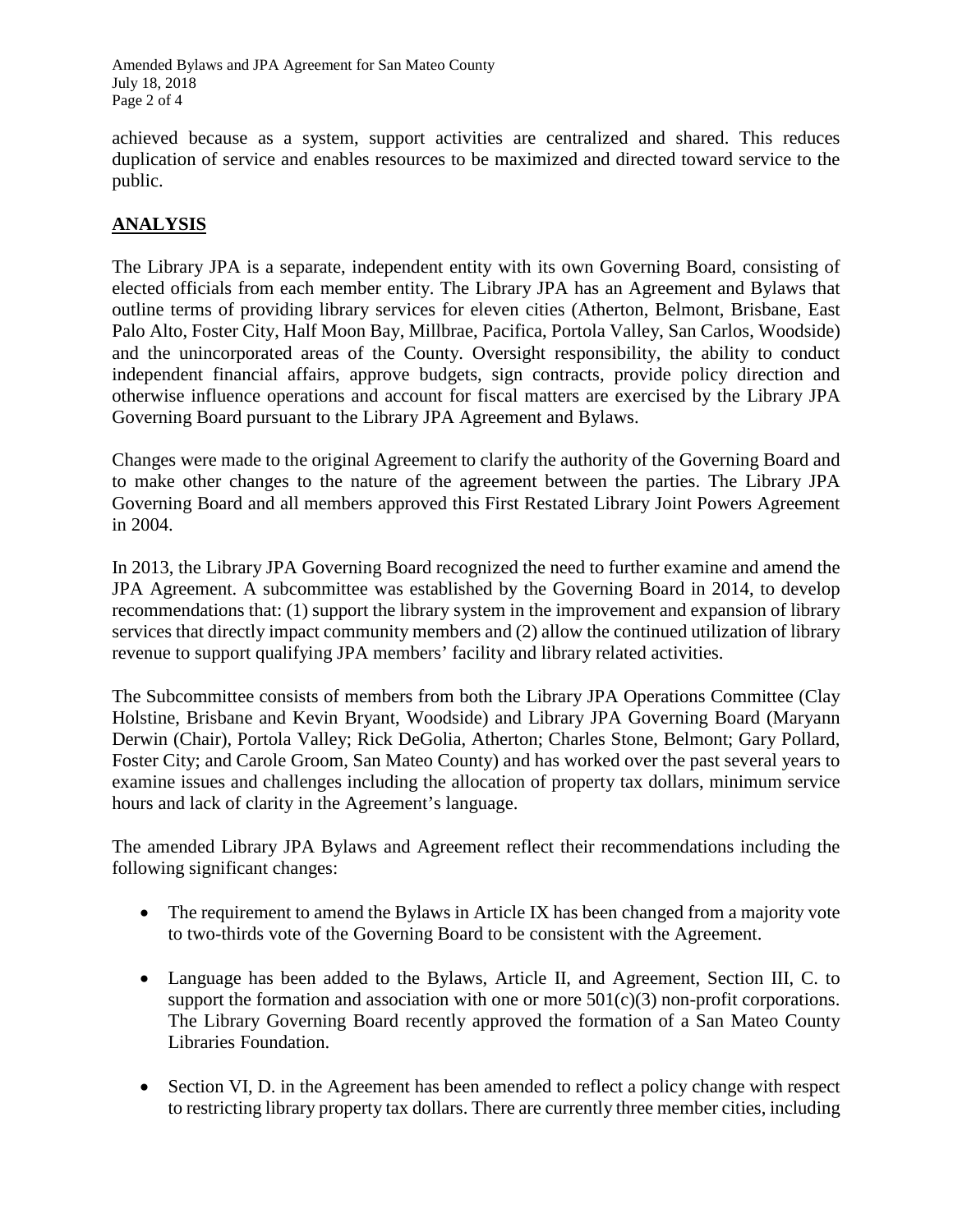Atherton, Portola Valley and Woodside, where library district property tax exceeds the cost to operate their libraries and is subsequently set aside in trust accounts to be spent on library related activities within that city only. In the amended Agreement, excess library tax funds formerly known as "donor funds" will be split 50/50 after deduction of any activities approved for expenditures within a member city. The updated provision will tentatively take effect in 2021 and be reviewed every three years.

• Section VI, E. in the Agreement regarding base library service hours has been changed from a threshold of 10,000 in population to 6,500.

On February 5, 2018, the Library JPA Governing Board unanimously approved the attached Second Amended Library JPA Agreement and Bylaws. The Agreement is not binding until approved by all members of the Library JPA.

# **POLICY FOCUS**

The main focus of the amended JPA and bylaws with respect to the Town has been Section VI, D – the disposition of excess library tax funds. The Council's policy discussion should focus on the impact and timing of this section. To the extent that library tax revenues from Atherton exceeds the cost to operate the Atherton library, these excess funds are placed in a trust account and must be spent on library related activities solely within the jurisdiction. In the amended agreement, such excess funds would be split 50/50 with the County *after deduction* of any activities that have been approved for expenditures within a member jurisdiction.

Council Member DeGolia has been serving on the Library JPA as the City Council representative and is prepared to answer questions regarding the JPA Subcommittee discussions and impact of the 50/50 split.

# **FISCAL IMPACT**

None at this time.

# **COMMISSION/COMMITTEE FEEDBACK/REFERRAL**

This item has or X has not been before a Town Committee or Commission.

- \_\_\_\_ Audit/Finance Committee (meets every other month)
- \_\_\_\_ Bicycle/Pedestrian Committee (meets as needed)
- \_\_\_\_ Civic Center Advisory Committee (meets as needed)
- \_\_\_\_ Environmental Programs Committee (meets every other month)
- \_\_\_\_ Park and Recreation Committee (meets each month)
- Planning Commission (meets each month)
- Rail Committee (meets every other month)
- \_\_\_\_ Transportation Committee (meets every other month)
- \_\_\_\_ Tree Committee (meets each month)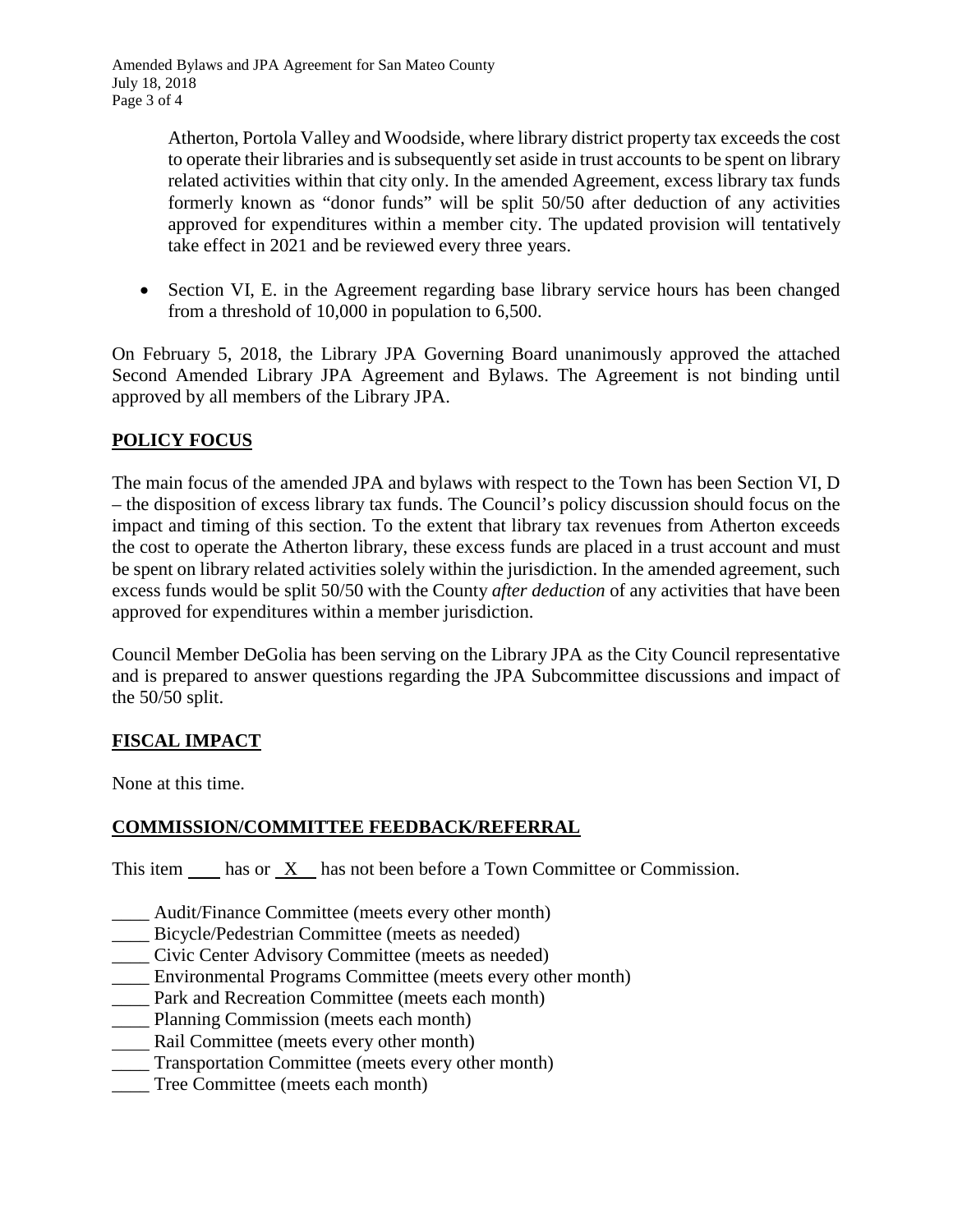Amended Bylaws and JPA Agreement for San Mateo County July 18, 2018 Page 4 of 4

# **ATTACHMENTS**

**Attachment 1** - Amended Bylaws for the San Mateo County Library Joint Powers Authority **Attachment 2** - Amended Bylaws for the San Mateo County Library Joint Powers Authority [Redline]

**Attachment 3** - Second Amended Joint Powers Agreement Between the County of San Mateo and the Cities of Atherton, Belmont, Brisbane, East Palo Alto, Foster City, Half Moon Bay, Millbrae, Pacifica, Portola Valley, San Carlos, and Woodside relating to Library Services

**Attachment 4** - Second Amended Joint Powers Agreement Between the County of San Mateo and the Cities of Atherton, Belmont, Brisbane, East Palo Alto, Foster City, Half Moon Bay, Millbrae, Pacifica, Portola Valley, San Carlos, and Woodside relating to Library Services [Redline]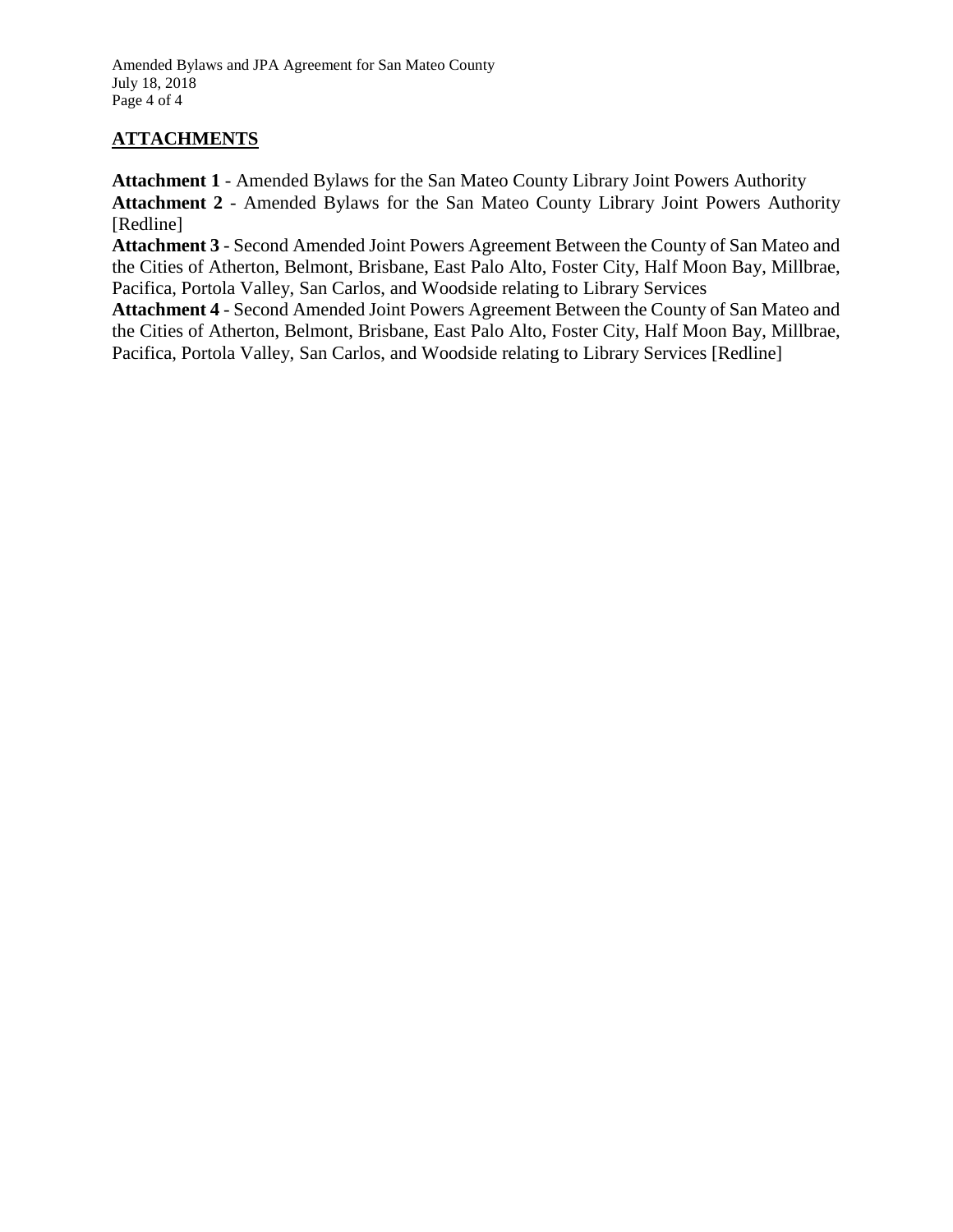| 1        | <b>AMENDED BYLAWS</b>                                                                                                                                                                    |  |  |
|----------|------------------------------------------------------------------------------------------------------------------------------------------------------------------------------------------|--|--|
| 2        | <b>FOR</b>                                                                                                                                                                               |  |  |
| 3        | THE SAN MATEO COUNTY LIBRARY JOINT POWERS AUTHORITY                                                                                                                                      |  |  |
| 4        |                                                                                                                                                                                          |  |  |
| 5        | The County of San Mateo and certain cities within the County of San Mateo have entered into a                                                                                            |  |  |
| 6        | Joint Powers Agreement establishing the Library Joint Powers Authority (hereinafter referred to as the                                                                                   |  |  |
|          |                                                                                                                                                                                          |  |  |
| 7        | "Library JPA"). The Library JPA hereby adopts the following <b>Amended</b> Bylaws for the purpose of                                                                                     |  |  |
| 8        | providing for the orderly conduct of its affairs.                                                                                                                                        |  |  |
| 9        | <b>ARTICLE I.</b>                                                                                                                                                                        |  |  |
| 10       | NAME.                                                                                                                                                                                    |  |  |
| 11       | The name of the separate entity established by the Joint Powers Agreement is the "San Mateo"                                                                                             |  |  |
| 12       | County Library Joint Powers Authority" and may be referred to as the "Library JPA." The Library                                                                                          |  |  |
| 13       | JPA is charged with the governance of the San Mateo County Free Public Library system pursuant to                                                                                        |  |  |
| 14       | the Joint Powers Agreement.                                                                                                                                                              |  |  |
| 15       | <b>ARTICLE II.</b>                                                                                                                                                                       |  |  |
| 16       | PURPOSES.                                                                                                                                                                                |  |  |
| 17       | The Library JPA shall have the purposes established by the Joint Powers Agreement                                                                                                        |  |  |
| 18       | ("Agreement"), including, without limitation: In addition the JPA shall:                                                                                                                 |  |  |
| 19       |                                                                                                                                                                                          |  |  |
| 20<br>21 | A. Authorize the submission of applications for federal, state, local, and private grants and<br>approve acceptance of such grants as are received, and allow for the delegation of this |  |  |
| 22<br>23 | responsibility to the Library Director.                                                                                                                                                  |  |  |
| 24<br>25 | B. Advise the County concerning the job performance of the Library Director and concerning<br>any issues regarding the Staff and Services Agreement between the Library JPA and the      |  |  |
| 26<br>27 | County.                                                                                                                                                                                  |  |  |
| 28       | C. Act in an advisory capacity to each City Council and the Board of Supervisors in all matters                                                                                          |  |  |
| 29       | pertaining to public library services and the services of the library system.                                                                                                            |  |  |
| 30<br>31 | D. Make appointments to advisory boards and other groups with which the Library JPA is                                                                                                   |  |  |
| 32       | affiliated including the Peninsula Library System Advisory Board.                                                                                                                        |  |  |
| 33       |                                                                                                                                                                                          |  |  |
| 34<br>35 | E. Consult with support groups and citizens on development of private donations, and the<br>development and delivery of library services, and cooperate in the formalization of such     |  |  |
| 36       | groups into one or more affiliated non-profit corporations with tax exempt status.                                                                                                       |  |  |
| 37       | F. Accept contributions, or authorize the Library Director to accept contributions, of money or                                                                                          |  |  |
| 38<br>39 | property to the Library system and make appropriations in accordance with any limitations                                                                                                |  |  |
| 40       | imposed by the contributors on the appropriate distribution and use of such gifts, and the                                                                                               |  |  |
| 41<br>42 | Library JPA budget.                                                                                                                                                                      |  |  |
|          |                                                                                                                                                                                          |  |  |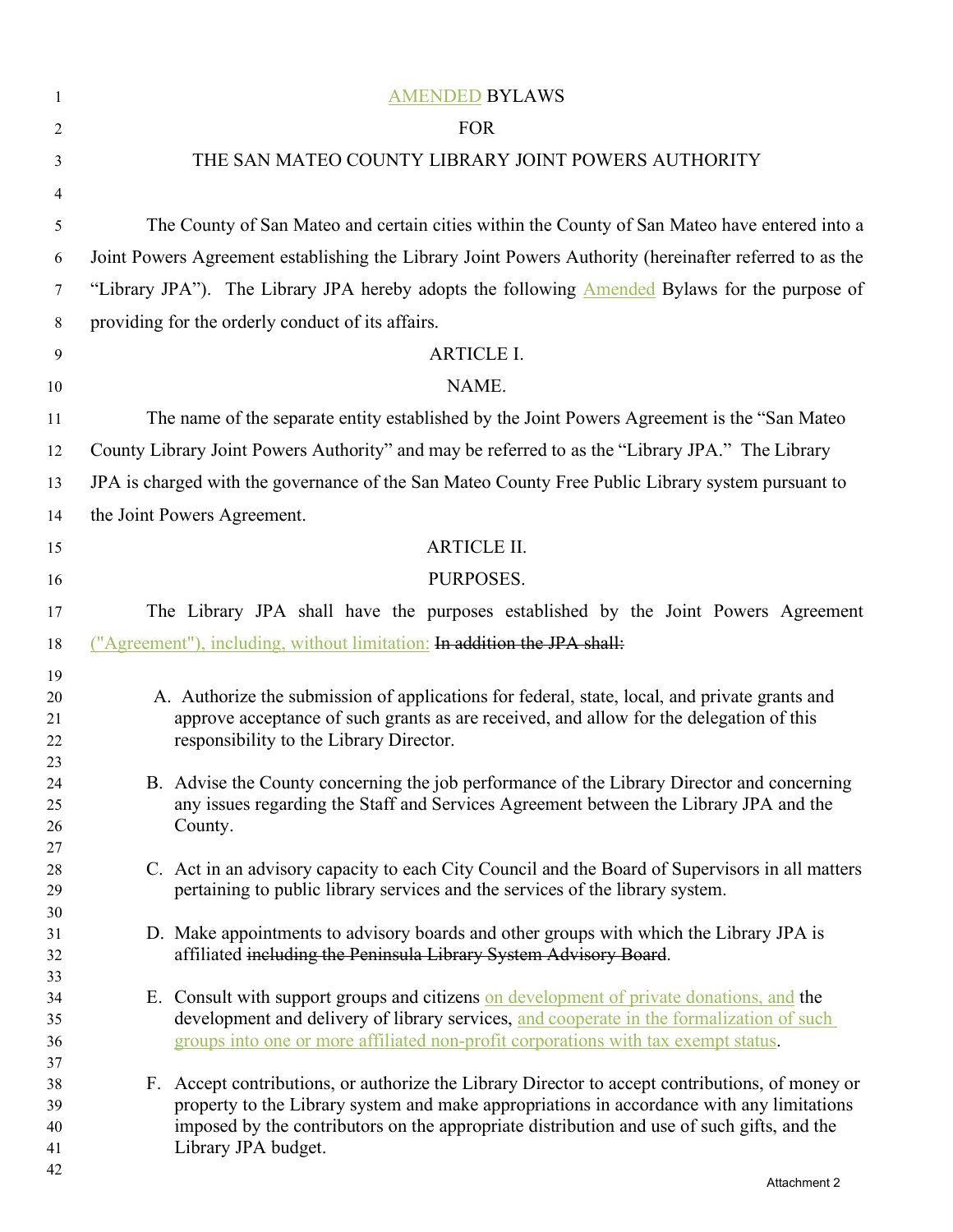| 1        | <b>ARTICLE III.</b>                                                                                                                                       |
|----------|-----------------------------------------------------------------------------------------------------------------------------------------------------------|
| 2        | MEMBERS; GOVERNING BOARD.                                                                                                                                 |
| 3        | Governing Board membership shall be as established by the Joint Powers Agreement.                                                                         |
| 4        | A. If both the member and the alternate as described in the IPA Agreement will be absent, the                                                             |
| 5        | City Council or Board of Supervisors may designate a substitute for that meeting and notify the                                                           |
| 6        | Library JPA, in written notice to the Library Director, of the designation.                                                                               |
| 7        | B. Members are expected to attend all meetings of the Board. A member, or designated                                                                      |
| 8        | representative, who is unable to attend a given meeting, shall give advance notice of his/her                                                             |
| 9        | inability to attend to the Board Chair or to the Library Director.                                                                                        |
| 10       | C. If any member, or designated representative, fails to attend three consecutive meetings, the                                                           |
| 11       | Chair will notify the City Council or Board of Supervisors to encourage future participation.                                                             |
| 12       | D. The Governing Board may appoint such committees as may be necessary from time to time.                                                                 |
| 13       | The Governing Board shall appoint a Personnel and Operations Committees in accordance with                                                                |
| 14       | the Library JPA Agreement.                                                                                                                                |
| 15<br>16 | Members of the Governing Board and the designated representatives shall comply with<br>Е.<br>State and Federal conflict of interest laws and regulations. |
| 17       | <b>ARTICLE IV.</b>                                                                                                                                        |
| 18       | OFFICERS.                                                                                                                                                 |
| 19       | A. The Governing Board will elect a Chair and Vice Chair annually not later than June. Voting                                                             |
| 20       | shall be public. The Chair and Vice Chair shall be voting members of the Governing Board. New                                                             |
| 21       | officers shall assume office the first day (July 1) of the next Fiscal Year.                                                                              |
| 22       | B. It shall be the duty of the Governing Board Chair to preside at the meetings of the Governing                                                          |
| 23       | Board, call special meetings when necessary and to perform other duties as ordinarily pertain to                                                          |
| 24       | the office of Chair. The Chair shall set the agenda in conjunction with the Library Director and                                                          |
| 25       | the Operations Committee Chair.                                                                                                                           |
| 26       | C. The Vice Chair shall have all the powers and duties of the Chair in his or her absence.                                                                |
| 27       | D. The term of office for the Chair and Vice Chair shall commence as stated in paragraph A                                                                |
| 28       | above, and run for a period of one year. No person shall hold the same office for more than two                                                           |
| 29       | consecutive terms.                                                                                                                                        |
| 30       | E. Nomination for officers shall be made from the floor. Nominations shall be made by voting                                                              |
| 31       | members of the Governing Board only. Nominations and election of the Chair shall precede                                                                  |
| 32       | nominations and election of the Vice Chair.                                                                                                               |
| 33       | F. A special election shall be called by the Governing Board if the Chair and/or Vice Chair is                                                            |
| 34       | unable to serve a full term of office. The newly elected member shall serve the remaining term                                                            |
| 35       | of that office and this remaining term shall be considered a term in determining consecutive                                                              |
| 36       | terms.                                                                                                                                                    |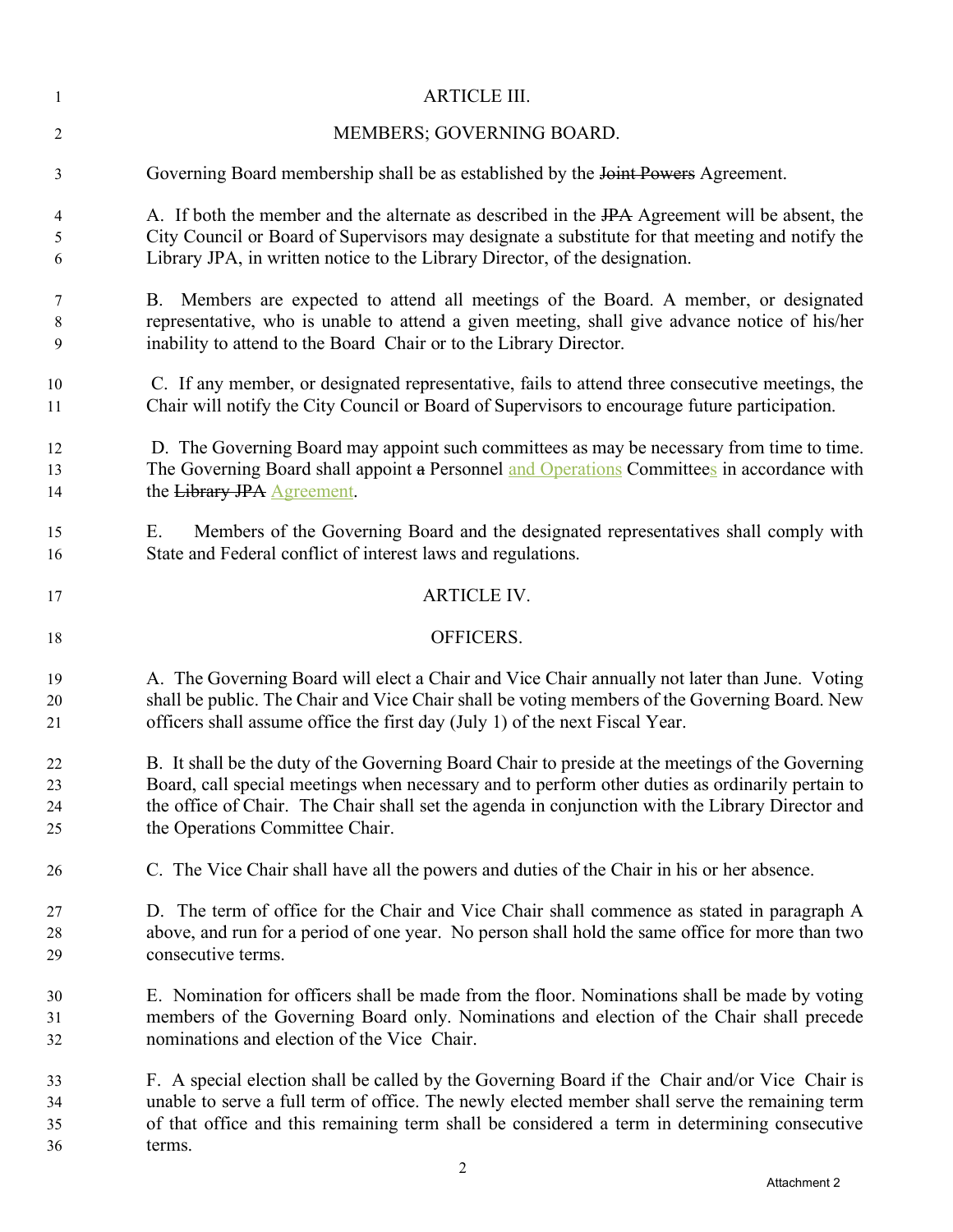| $\mathbf{1}$   | G. All officers shall serve without compensation.                                                                                                                                 |
|----------------|-----------------------------------------------------------------------------------------------------------------------------------------------------------------------------------|
| 2              | H. The Chair or Vice Chair may be removed from office at any time by majority vote of the                                                                                         |
| 3              | Governing Board.                                                                                                                                                                  |
| 4              | <b>ARTICLE V.</b>                                                                                                                                                                 |
| 5              | STANDING OPERATIONS COMMITTEES; OFFICERS.                                                                                                                                         |
| 6              | A. Operations Committee.                                                                                                                                                          |
| 7              | 1. The Operations Committee will be comprised of the Chief Executive Officer of each city                                                                                         |
| 8              | which is a Party, or his/her designee, and the representative designated by County.                                                                                               |
| 9              | <b>B.</b> 2. The Operations Committee shall be responsible for advising the Library Director and                                                                                  |
| 10             | Library Governing Board on budget and operational issues of the library system.                                                                                                   |
| 11             | C. 3. The Operations Committee shall elect a Chair and Vice Chair from among its members                                                                                          |
| 12             | annually.                                                                                                                                                                         |
| 13             | <b>D.</b> 4. It shall be the duty of the Operations Committee Chair to preside at the meetings of the                                                                             |
| 14             | Operations Committee, call special meetings and set the agenda in conjunction with the Library                                                                                    |
| 15             | Director.                                                                                                                                                                         |
| 16             | E. 5. The Operations Committee Vice Chair shall have all the powers and duties of the Chair in                                                                                    |
| 17             | his or her absence.                                                                                                                                                               |
| 18             | F. 6. The term of office for the Operations Committee Chair and Vice Chair shall commence on                                                                                      |
| 19             | July 1 and be for a period of one year. No person shall hold the same office for more than two                                                                                    |
| 20             | consecutive terms.                                                                                                                                                                |
| 21             | G. 7. Nomination for officers shall be from the floor. Nominations shall be made by members                                                                                       |
| 22             | of the Operations Committee only. Nominations and election of the Chair shall precede                                                                                             |
| 23             | nominations and election of the Vice Chair.                                                                                                                                       |
| 24             | H. 8. The Operations Committee may appoint such other sub-committees as may be necessary                                                                                          |
| 25             | from time to time.                                                                                                                                                                |
| 26             | <b>B.</b> Personnel Committee.                                                                                                                                                    |
| 27             | 1. The Personnel Committee shall consist of: the Governing Board Chair and Vice-Chair; the                                                                                        |
| 28             | County Board of Supervisors' member of the Governing Board (if such member is not serving                                                                                         |
| 29             | as Chair or Vice-Chair); the County Representative; and the Chair of the Operations Committee                                                                                     |
| 30             | (or Vice-Chair if the County Representative is serving as Chair of the Operations Committee).                                                                                     |
| 31<br>32       | 2. The Personnel Committee shall perform the following functions:                                                                                                                 |
| 33<br>34<br>35 | Serve as a forum for dispute resolution resulting from the Staff Services<br>a.<br>Agreement, or other matters involving services provided to the Library JPA by County<br>staff. |
| 36             | With input from the full Governing Board, conduct performance reviews<br>$\mathbf b$ .                                                                                            |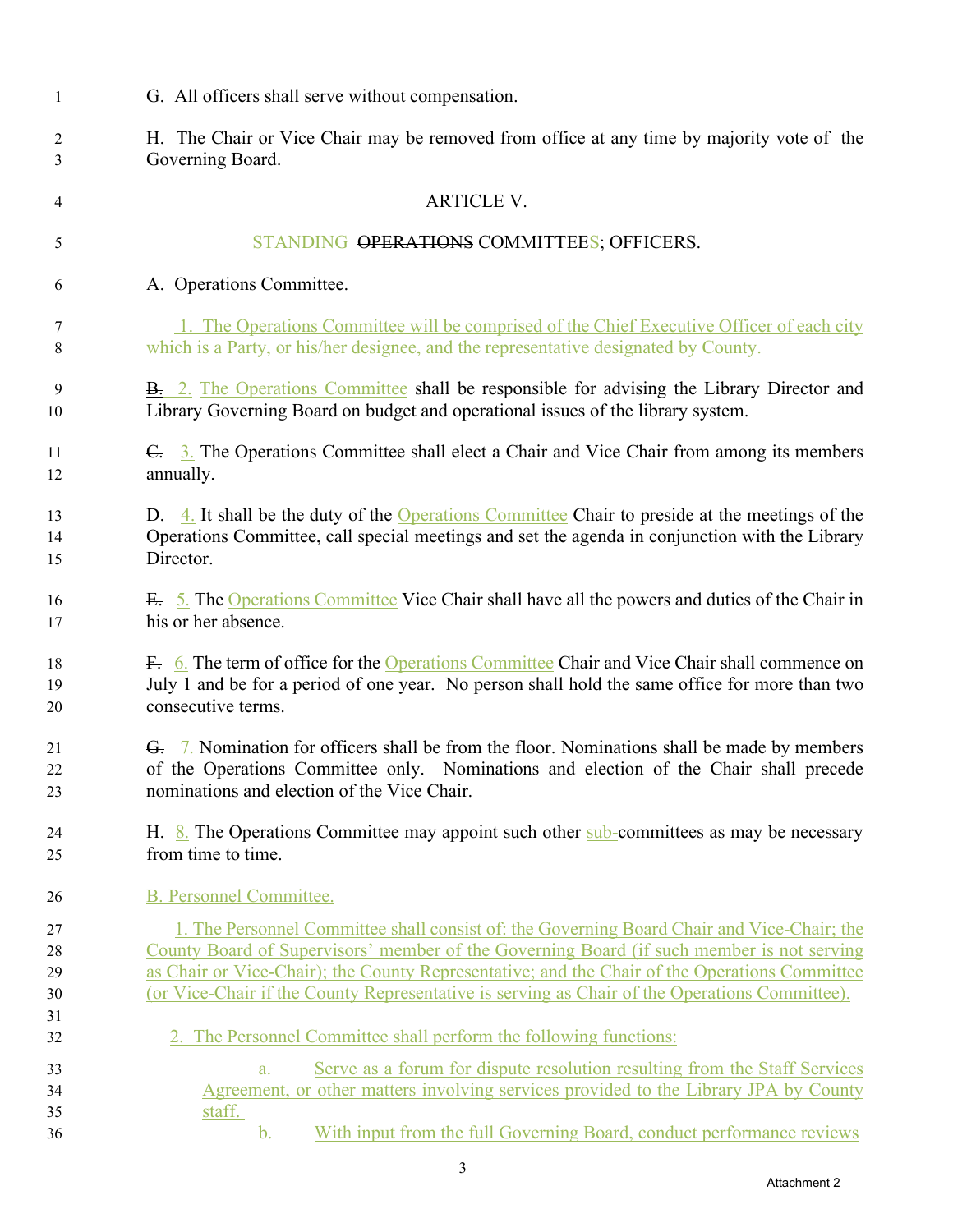| $\mathbf{1}$         | of the Library Director and make recommendations to the County as the final authority.                                                                                                                                                                                                                                               |
|----------------------|--------------------------------------------------------------------------------------------------------------------------------------------------------------------------------------------------------------------------------------------------------------------------------------------------------------------------------------|
| $\overline{2}$<br>3  | Initiate and conduct a recruitment and selection process for Library<br>$c_{\rm r}$<br>Director, in consultation with the Governing Board.                                                                                                                                                                                           |
| 4                    | <b>ARTICLE VI.</b>                                                                                                                                                                                                                                                                                                                   |
| 5                    | MEETINGS.                                                                                                                                                                                                                                                                                                                            |
| 6                    | A. The Governing Board shall establish by resolution the date, time and place for regular Library                                                                                                                                                                                                                                    |
| 7                    | JPA meetings. The Governing Board may call for or set special meetings as deemed necessary. The                                                                                                                                                                                                                                      |
| 8                    | Ralph M. Brown Act shall control the notice, agenda, action and open/closed session requirements for                                                                                                                                                                                                                                 |
| 9                    | <b>Governing Board meetings.</b>                                                                                                                                                                                                                                                                                                     |
| 10                   | <b>ARTICLE VII.</b>                                                                                                                                                                                                                                                                                                                  |
| 11                   | <b>CONDUCT OF BUSINESS.</b>                                                                                                                                                                                                                                                                                                          |
| 12<br>13<br>14       | A. Except as otherwise provided in these <b>B</b> bylaws, or by a majority vote of those present, Roberts<br>Rules of Order, Revised, shall constitute the parliamentary authority for the Library JPA<br>Governing Board and Operations Committee.                                                                                  |
| 15<br>16<br>17<br>18 | B. For all meetings, the Governing Board and Operations Committee may use a consent calendar<br>containing items generally non-controversial in nature. Any Governing Board or Operations<br>Committee member, staff or member of the public may request that an item be taken from the<br>consent calendar and voted on separately. |
| 19<br>20             | C. The Governing Board agenda order of business may be revised by the Chair with the<br>concurrence of the Board.                                                                                                                                                                                                                    |
| 21<br>22<br>23       | D. The public shall have an opportunity to speak on any Governing Board agenda item. The<br>Chair, with the concurrence of the Board, may set parameters for the nature and length of any<br>comments.                                                                                                                               |
| 24<br>25             | E. Action may be taken on items not appearing on the posted agenda only in compliance with<br>provisions of the Ralph M. Brown Act.                                                                                                                                                                                                  |
| 26<br>27<br>28       | $FE$ . The Library Director shall prepare or cause to be prepared such reports, studies and<br>recommendations as may be requested by the Board to assist in the conduct of business, including<br>financial reports.                                                                                                                |
| 29<br>30             | $\overline{GE}$ . The Library Director shall be responsible for the maintenance of agendas, records of action<br>taken, and other records and files pertaining to Board business.                                                                                                                                                    |
| 31                   | <b>ARTICLE VIII.</b>                                                                                                                                                                                                                                                                                                                 |
| 32                   | ADOPTION OF BUDGET; PROCEDURES.                                                                                                                                                                                                                                                                                                      |
| 33                   | Consistent with the Agreement. The budget for the Library JPA will be adopted annually by the                                                                                                                                                                                                                                        |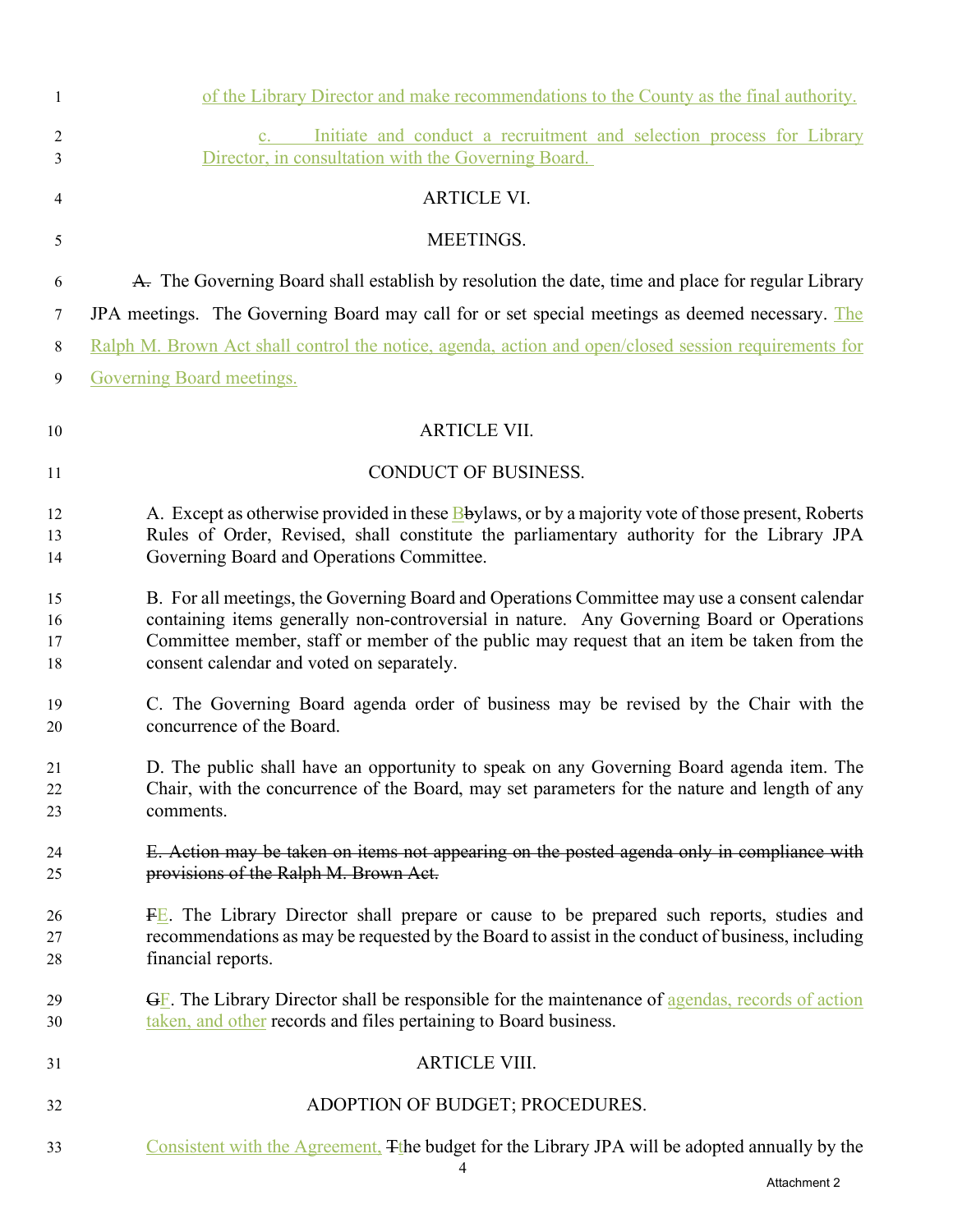Governing Board. Preliminary study sessions or special meetings will be established by the Chair as needed. Governing Board members may request the Chair to call such sessions or meetings. A preliminary budget shall be prepared by the Library Director and reviewed and approved by the Operations Committee and presented to the Governing Board for approval prior to July 1 each year. A revised final budget shall be prepared and presented to the Governing Board for approval prior to October 15 each year.

## ARTICLE IX.

## 8 ADOPTION AND AMENDMENT OF BYLAWS.

# A. These Bylaws shall become effective upon affirmative vote of a majority of the Governing 10 Board.

11 B The Bylaws may be amended by a majority two-thirds vote of the Governing Board. Proposed amendments shall be proposed in writing and distributed to all members at least five (5) days prior to the meeting at which they are to be considered. The Governing Board shall vote on the proposed amendment at the soonest practicable regular meeting date.

15 ARTICLE X.

# CONFLICT BETWEEN BYLAWS AND JOINT POWERS AGREEMENT

# **A.** In the event of a conflict between these Bylaws and the Joint Powers Agreement, the latter shall prevail.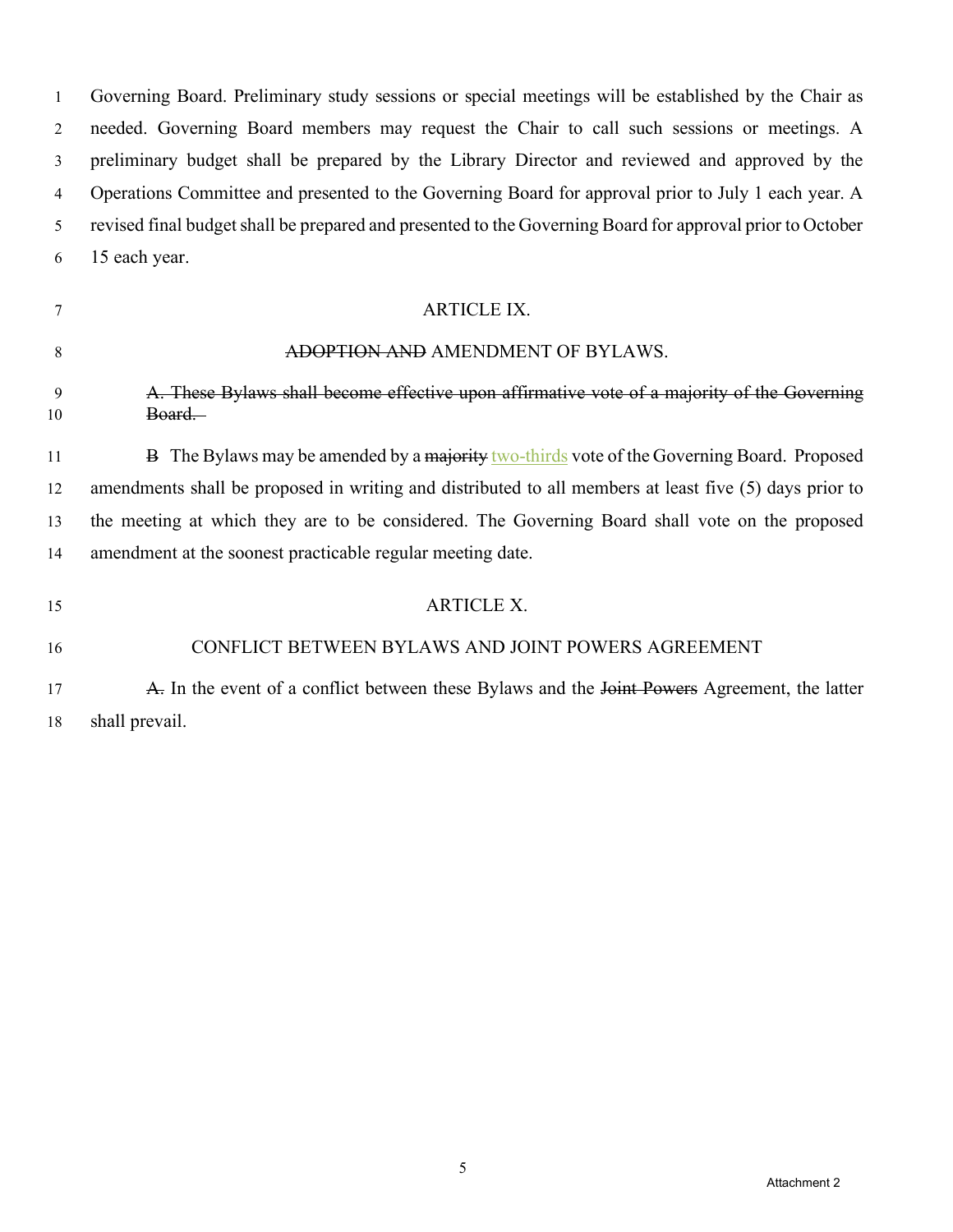| 1        | <b>AMENDED BYLAWS</b>                                                                                                                                                                        |
|----------|----------------------------------------------------------------------------------------------------------------------------------------------------------------------------------------------|
| 2        | <b>FOR</b>                                                                                                                                                                                   |
| 3        | THE SAN MATEO COUNTY LIBRARY JOINT POWERS AUTHORITY                                                                                                                                          |
| 4        |                                                                                                                                                                                              |
| 5        | The County of San Mateo and certain cities within the County of San Mateo have entered into a                                                                                                |
| 6        | Joint Powers Agreement establishing the Library Joint Powers Authority (hereinafter referred to as the                                                                                       |
| 7        | "Library JPA"). The Library JPA hereby adopts the following Amended Bylaws for the purpose of                                                                                                |
|          | providing for the orderly conduct of its affairs.                                                                                                                                            |
| 8<br>9   |                                                                                                                                                                                              |
| 10       | <b>ARTICLE I.</b>                                                                                                                                                                            |
| 11       | NAME.                                                                                                                                                                                        |
| 12       | The name of the separate entity established by the Joint Powers Agreement is the "San Mateo"                                                                                                 |
| 13       | County Library Joint Powers Authority" and may be referred to as the "Library JPA." The Library                                                                                              |
|          |                                                                                                                                                                                              |
| 14       | JPA is charged with the governance of the San Mateo County Free Public Library system pursuant to                                                                                            |
| 15       | the Joint Powers Agreement.                                                                                                                                                                  |
| 16       | <b>ARTICLE II.</b>                                                                                                                                                                           |
| 17       | PURPOSES.                                                                                                                                                                                    |
| 18       | The Library JPA shall have the purposes established by the Joint Powers Agreement                                                                                                            |
| 19       | ("Agreement"), including, without limitation:                                                                                                                                                |
| 20       |                                                                                                                                                                                              |
| 21       | A. Authorize the submission of applications for federal, state, local, and private grants and                                                                                                |
| 22       | approve acceptance of such grants as are received, and allow for the delegation of this                                                                                                      |
| 23<br>24 | responsibility to the Library Director.                                                                                                                                                      |
| 25       | B. Advise the County concerning the job performance of the Library Director and concerning                                                                                                   |
| 26       | any issues regarding the Staff and Services Agreement between the Library JPA and the County.                                                                                                |
| 27       |                                                                                                                                                                                              |
| 28<br>29 | C. Act in an advisory capacity to each City Council and the Board of Supervisors in all matters<br>pertaining to public library services and the services of the library system.             |
| 30       |                                                                                                                                                                                              |
| 31       | D. Make appointments to advisory boards and other groups with which the Library JPA is                                                                                                       |
| 32       | affiliated.                                                                                                                                                                                  |
| 33<br>34 | E. Consult with support groups and citizens on development of private donations, and the                                                                                                     |
| 35       | development and delivery of library services, and cooperate in the formalization of such groups                                                                                              |
| 36       | into one or more affiliated non-profit corporations with tax exempt status.                                                                                                                  |
| 37       |                                                                                                                                                                                              |
| 38<br>39 | F. Accept contributions, or authorize the Library Director to accept contributions, of money or<br>property to the Library system and make appropriations in accordance with any limitations |
| 40       | imposed by the contributors on the appropriate distribution and use of such gifts, and the Library                                                                                           |
| 41       | JPA budget.                                                                                                                                                                                  |
| 42       |                                                                                                                                                                                              |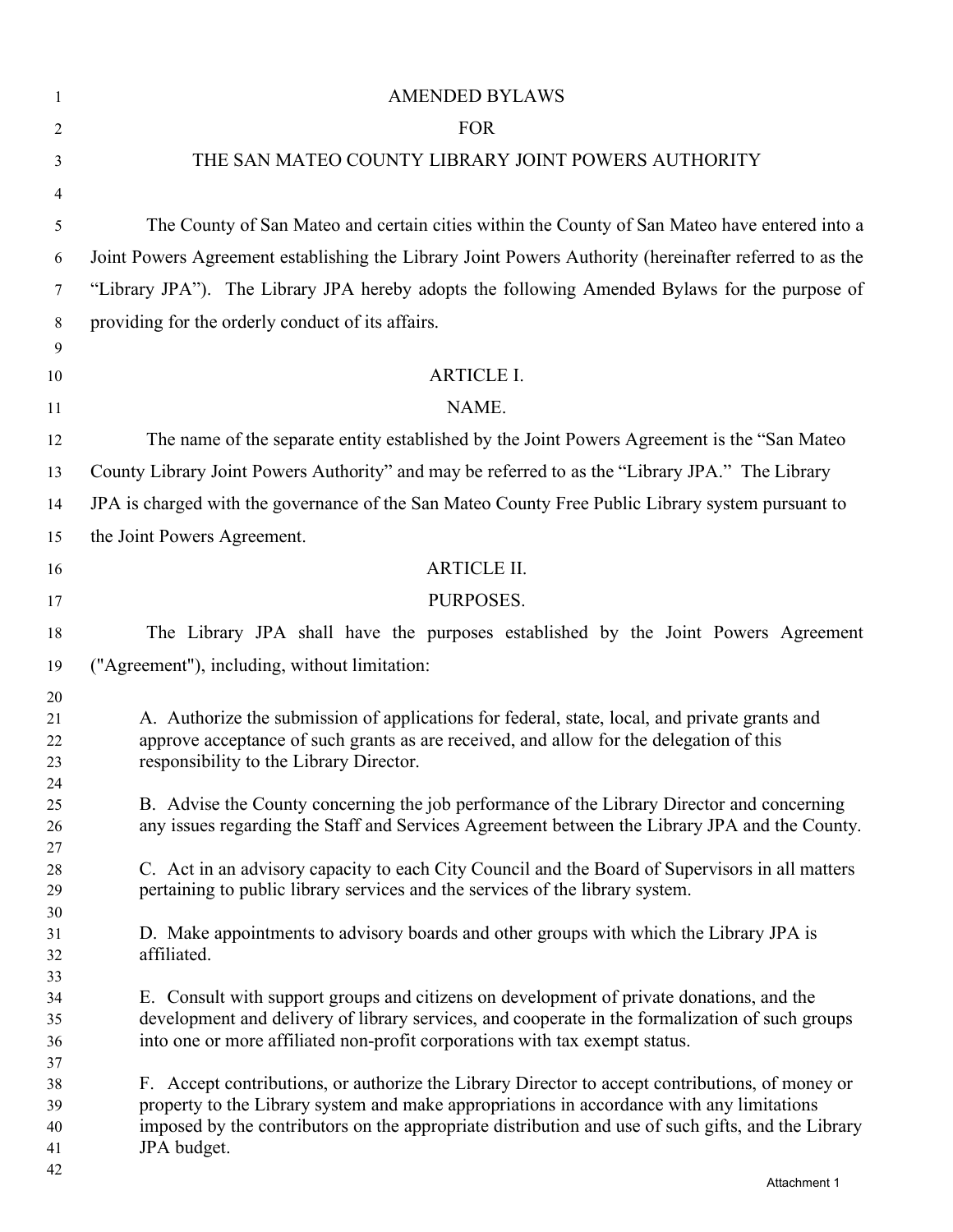| 1        | <b>ARTICLE III.</b>                                                                                                                                       |
|----------|-----------------------------------------------------------------------------------------------------------------------------------------------------------|
| 2        | MEMBERS; GOVERNING BOARD.                                                                                                                                 |
| 3        | Governing Board membership shall be as established by the Agreement.                                                                                      |
| 4        | A. If both the member and the alternate as described in the Agreement will be absent, the City                                                            |
| 5        | Council or Board of Supervisors may designate a substitute for that meeting and notify the                                                                |
| 6        | Library JPA, in written notice to the Library Director, of the designation.                                                                               |
| 7        | B. Members are expected to attend all meetings of the Board. A member, or designated                                                                      |
| 8        | representative, who is unable to attend a given meeting, shall give advance notice of his/her                                                             |
| 9        | inability to attend to the Board Chair or to the Library Director.                                                                                        |
| 10       | C. If any member, or designated representative, fails to attend three consecutive meetings, the                                                           |
| 11       | Chair will notify the City Council or Board of Supervisors to encourage future participation.                                                             |
| 12       | D. The Governing Board may appoint such committees as may be necessary from time to time.                                                                 |
| 13       | The Governing Board shall appoint a Personnel and Operations Committees in accordance with                                                                |
| 14       | the Agreement.                                                                                                                                            |
| 15<br>16 | Members of the Governing Board and the designated representatives shall comply with<br>Е.<br>State and Federal conflict of interest laws and regulations. |
| 17       | <b>ARTICLE IV.</b>                                                                                                                                        |
| 18       | OFFICERS.                                                                                                                                                 |
| 19       | A. The Governing Board will elect a Chair and Vice Chair annually not later than June. Voting                                                             |
| 20       | shall be public. The Chair and Vice Chair shall be voting members of the Governing Board. New                                                             |
| 21       | officers shall assume office the first day (July 1) of the next Fiscal Year.                                                                              |
| 22       | B. It shall be the duty of the Governing Board Chair to preside at the meetings of the Governing                                                          |
| 23       | Board, call special meetings when necessary and to perform other duties as ordinarily pertain to                                                          |
| 24       | the office of Chair. The Chair shall set the agenda in conjunction with the Library Director and                                                          |
| 25       | the Operations Committee Chair.                                                                                                                           |
| 26       | C. The Vice Chair shall have all the powers and duties of the Chair in his or her absence.                                                                |
| 27       | D. The term of office for the Chair and Vice Chair shall commence as stated in paragraph A                                                                |
| 28       | above, and run for a period of one year. No person shall hold the same office for more than two                                                           |
| 29       | consecutive terms.                                                                                                                                        |
| 30       | E. Nomination for officers shall be made from the floor. Nominations shall be made by voting                                                              |
| 31       | members of the Governing Board only. Nominations and election of the Chair shall precede                                                                  |
| 32       | nominations and election of the Vice Chair.                                                                                                               |
| 33       | F. A special election shall be called by the Governing Board if the Chair and/or Vice Chair is                                                            |
| 34       | unable to serve a full term of office. The newly elected member shall serve the remaining term                                                            |
| 35       | of that office and this remaining term shall be considered a term in determining consecutive                                                              |
| 36       | terms.                                                                                                                                                    |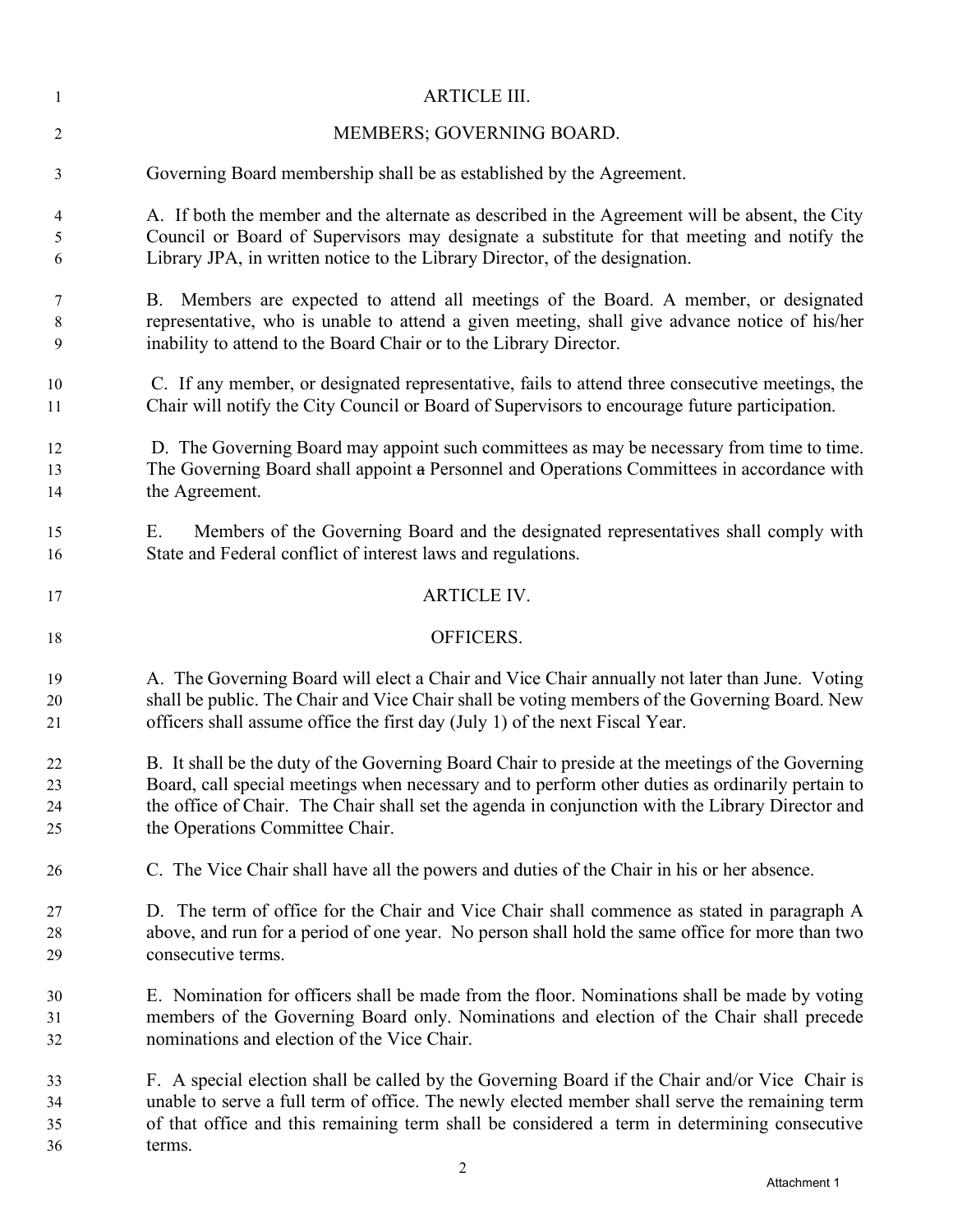| 1                                | G. All officers shall serve without compensation.                                                                                                                                                                                                                                                                                                                                            |
|----------------------------------|----------------------------------------------------------------------------------------------------------------------------------------------------------------------------------------------------------------------------------------------------------------------------------------------------------------------------------------------------------------------------------------------|
| 2                                | H. The Chair or Vice Chair may be removed from office at any time by majority vote of the                                                                                                                                                                                                                                                                                                    |
| 3                                | Governing Board.                                                                                                                                                                                                                                                                                                                                                                             |
| 4                                | <b>ARTICLE V.</b>                                                                                                                                                                                                                                                                                                                                                                            |
| 5                                | STANDING COMMITTEES; OFFICERS.                                                                                                                                                                                                                                                                                                                                                               |
| 6                                | A. Operations Committee.                                                                                                                                                                                                                                                                                                                                                                     |
| 7                                | 1. The Operations Committee will be comprised of the Chief Executive Officer of each city                                                                                                                                                                                                                                                                                                    |
| 8                                | which is a Party, or his/her designee, and the representative designated by County.                                                                                                                                                                                                                                                                                                          |
| 9                                | 2. The Operations Committee shall be responsible for advising the Library Director and                                                                                                                                                                                                                                                                                                       |
| 10                               | Library Governing Board on budget and operational issues of the library system.                                                                                                                                                                                                                                                                                                              |
| 11                               | 3. The Operations Committee shall elect a Chair and Vice Chair from among its members                                                                                                                                                                                                                                                                                                        |
| 12                               | annually.                                                                                                                                                                                                                                                                                                                                                                                    |
| 13                               | 4. It shall be the duty of the Operations Committee Chair to preside at the meetings of the                                                                                                                                                                                                                                                                                                  |
| 14                               | Operations Committee, call special meetings and set the agenda in conjunction with the                                                                                                                                                                                                                                                                                                       |
| 15                               | Library Director.                                                                                                                                                                                                                                                                                                                                                                            |
| 16                               | 5. The Operations Committee Vice Chair shall have all the powers and duties of the Chair in                                                                                                                                                                                                                                                                                                  |
| 17                               | his or her absence.                                                                                                                                                                                                                                                                                                                                                                          |
| 18                               | 6. The term of office for the Operations Committee Chair and Vice Chair shall commence on                                                                                                                                                                                                                                                                                                    |
| 19                               | July 1 and be for a period of one year. No person shall hold the same office for more than                                                                                                                                                                                                                                                                                                   |
| 20                               | two consecutive terms.                                                                                                                                                                                                                                                                                                                                                                       |
| 21                               | 7. Nomination for officers shall be from the floor. Nominations shall be made by members of                                                                                                                                                                                                                                                                                                  |
| 22                               | the Operations Committee only. Nominations and election of the Chair shall precede                                                                                                                                                                                                                                                                                                           |
| 23                               | nominations and election of the Vice Chair.                                                                                                                                                                                                                                                                                                                                                  |
| 24                               | 8. The Operations Committee may appoint sub-committees as may be necessary from time to                                                                                                                                                                                                                                                                                                      |
| 25                               | time.                                                                                                                                                                                                                                                                                                                                                                                        |
| 26                               | B. Personnel Committee.                                                                                                                                                                                                                                                                                                                                                                      |
| 27<br>28<br>29<br>30<br>31<br>32 | 1. The Personnel Committee shall consist of: the Governing Board Chair and Vice-Chair;<br>the County Board of Supervisors' member of the Governing Board (if such member is not<br>serving as Chair or Vice-Chair); the County Representative; and the Chair of the Operations<br>Committee (or Vice-Chair if the County Representative is serving as Chair of the Operations<br>Committee). |
| 33<br>34<br>35<br>36             | 2. The Personnel Committee shall perform the following functions:<br>Serve as a forum for dispute resolution resulting from the Staff Services<br>a.<br>Agreement, or other matters involving services provided to the Library JPA by County<br>staff.                                                                                                                                       |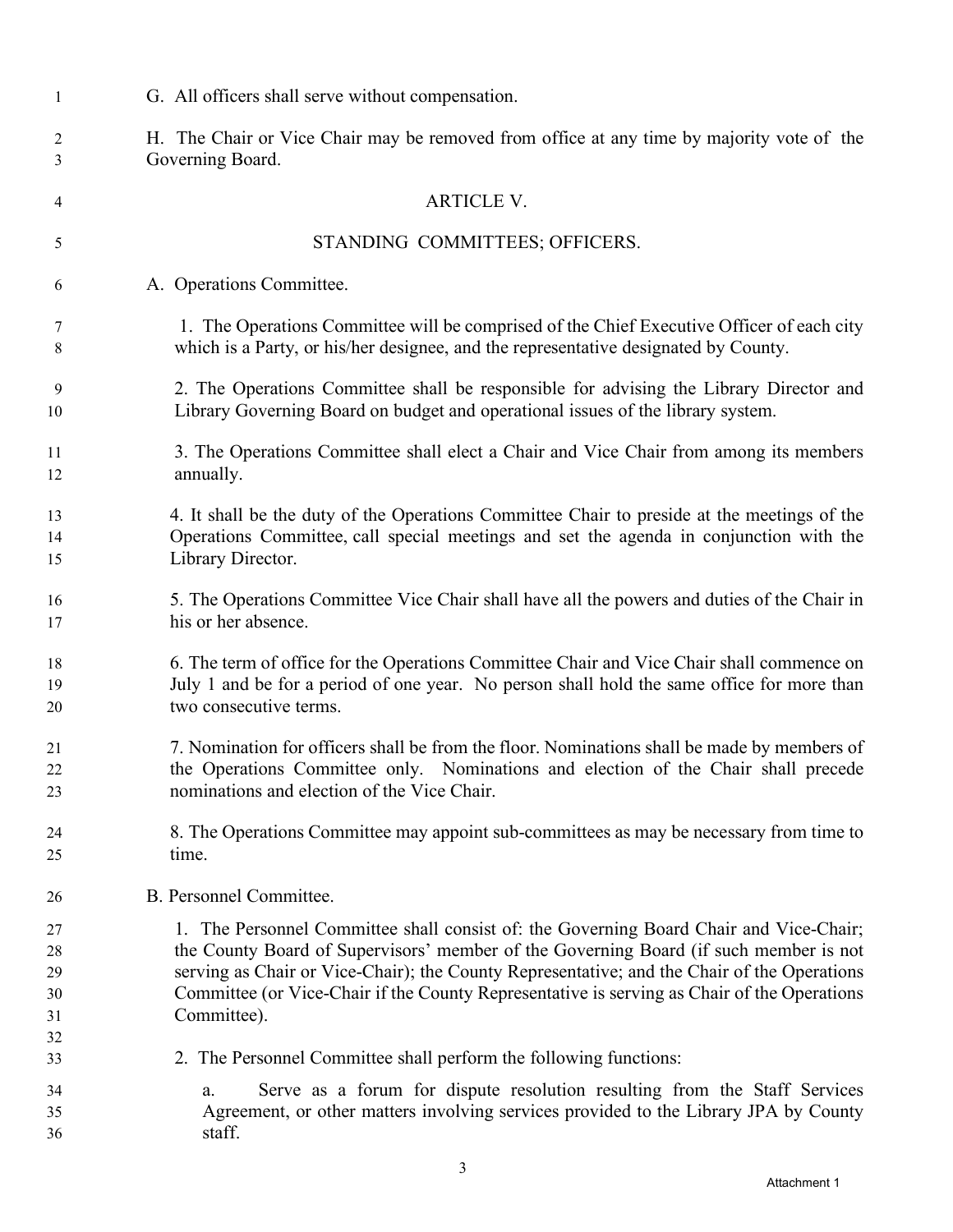| 1<br>$\overline{c}$  | With input from the full Governing Board, conduct performance reviews<br>$b_{\cdot}$<br>of the Library Director and make recommendations to the County as the final authority.                                                                                                                                                         |
|----------------------|----------------------------------------------------------------------------------------------------------------------------------------------------------------------------------------------------------------------------------------------------------------------------------------------------------------------------------------|
| 3<br>4               | Initiate and conduct a recruitment and selection process for Library Director, in<br>$\mathbf{c}$ .<br>consultation with the Governing Board.                                                                                                                                                                                          |
| 5                    | <b>ARTICLE VI.</b>                                                                                                                                                                                                                                                                                                                     |
| 6                    | MEETINGS.                                                                                                                                                                                                                                                                                                                              |
| 7<br>8<br>9<br>10    | The Governing Board shall establish by resolution the date, time and place for regular<br>Library JPA meetings. The Governing Board may call for or set special meetings as deemed<br>necessary. The Ralph M. Brown Act shall control the notice, agenda, action and open/closed<br>session requirements for Governing Board meetings. |
| 11                   | <b>ARTICLE VII.</b>                                                                                                                                                                                                                                                                                                                    |
| 12                   | <b>CONDUCT OF BUSINESS.</b>                                                                                                                                                                                                                                                                                                            |
| 13<br>14<br>15       | A. Except as otherwise provided in these Bylaws, or by a majority vote of those present, Roberts<br>Rules of Order, Revised, shall constitute the parliamentary authority for the Library JPA<br>Governing Board and Operations Committee.                                                                                             |
| 16<br>17<br>18<br>19 | B. For all meetings, the Governing Board and Operations Committee may use a consent calendar<br>containing items generally non-controversial in nature. Any Governing Board or Operations<br>Committee member, staff or member of the public may request that an item be taken from the<br>consent calendar and voted on separately.   |
| 20<br>21             | C. The Governing Board agenda order of business may be revised by the Chair with the<br>concurrence of the Board.                                                                                                                                                                                                                      |
| 22<br>23<br>24       | D. The public shall have an opportunity to speak on any Governing Board agenda item. The<br>Chair, with the concurrence of the Board, may set parameters for the nature and length of any<br>comments.                                                                                                                                 |
| 25<br>26<br>27       | E. The Library Director shall prepare or cause to be prepared such reports, studies and<br>recommendations as may be requested by the Board to assist in the conduct of business, including<br>financial reports.                                                                                                                      |
| 28<br>29             | F. The Library Director shall be responsible for the maintenance of agendas, records of action<br>taken, and other records and files pertaining to Board business.                                                                                                                                                                     |
| 30                   | <b>ARTICLE VIII.</b>                                                                                                                                                                                                                                                                                                                   |
| 31                   | ADOPTION OF BUDGET; PROCEDURES.                                                                                                                                                                                                                                                                                                        |
| 32                   | Consistent with the Agreement, the budget for the Library JPA will be adopted annually                                                                                                                                                                                                                                                 |
| 33                   | by the Governing Board. Preliminary study sessions or special meetings will be established by                                                                                                                                                                                                                                          |
| 34                   | the Chair as needed. Governing Board members may request the Chair to call such sessions or                                                                                                                                                                                                                                            |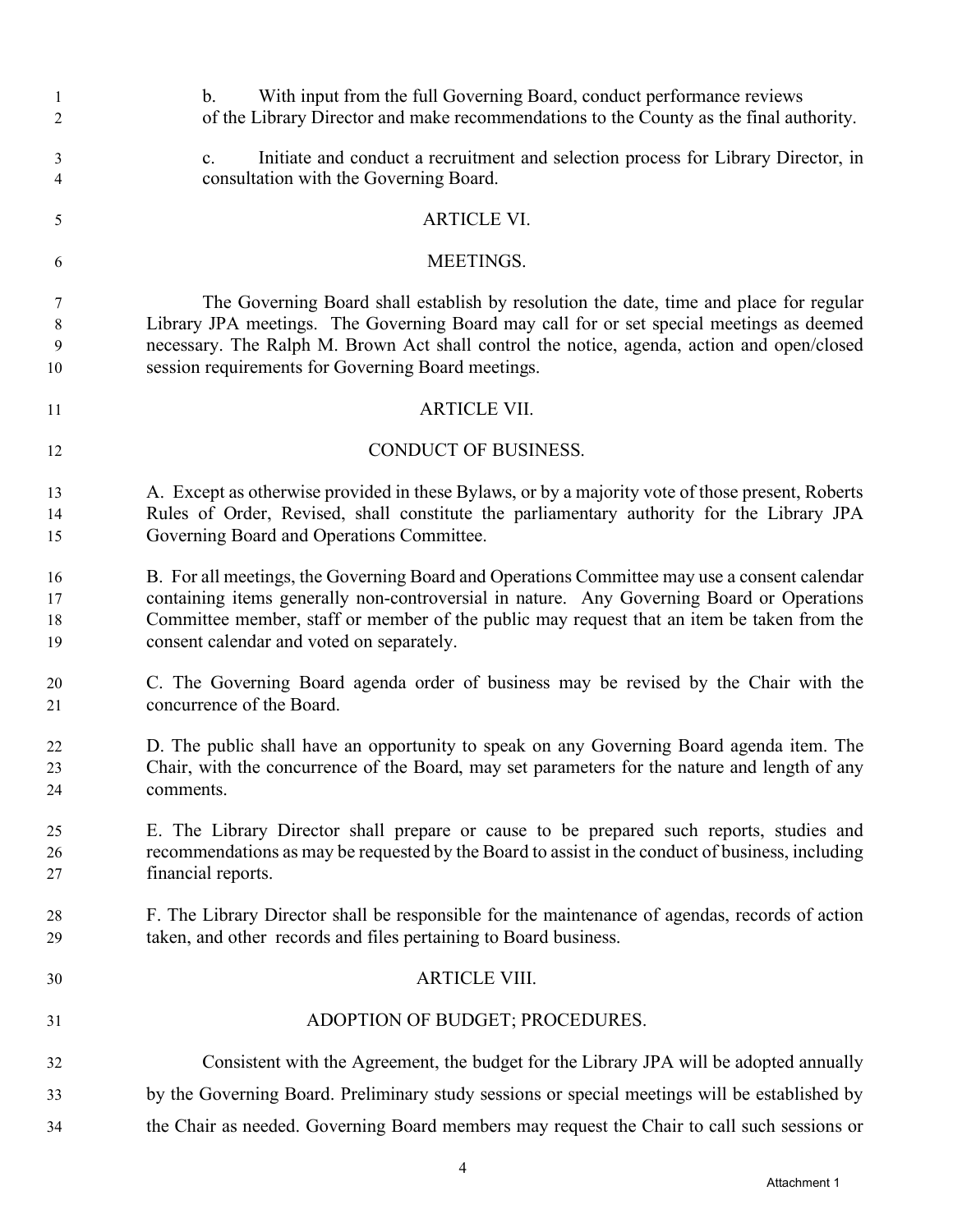| $\mathbf{1}$   | meetings. A preliminary budget shall be prepared by the Library Director and reviewed and      |
|----------------|------------------------------------------------------------------------------------------------|
| 2              | approved by the Operations Committee and presented to the Governing Board for approval prior   |
| 3              | to July 1 each year. A revised final budget shall be prepared and presented to the Governing   |
| $\overline{4}$ | Board for approval prior to October 15 each year.                                              |
| 5              | <b>ARTICLE IX.</b>                                                                             |
| 6              | AMENDMENT OF BYLAWS.                                                                           |
| 7              | The Bylaws may be amended by a two-thirds vote of the Governing Board. Proposed                |
| 8              | amendments shall be proposed in writing and distributed to all members at least five (5) days  |
| 9              | prior to the meeting at which they are to be considered. The Governing Board shall vote on the |
| 10             | proposed amendment at the soonest practicable regular meeting date.                            |
| 11             | <b>ARTICLE X.</b>                                                                              |
| 12             | CONFLICT BETWEEN BYLAWS AND JOINT POWERS AGREEMENT                                             |
| 13             | In the event of a conflict between these Bylaws and the Agreement, the latter shall prevail.   |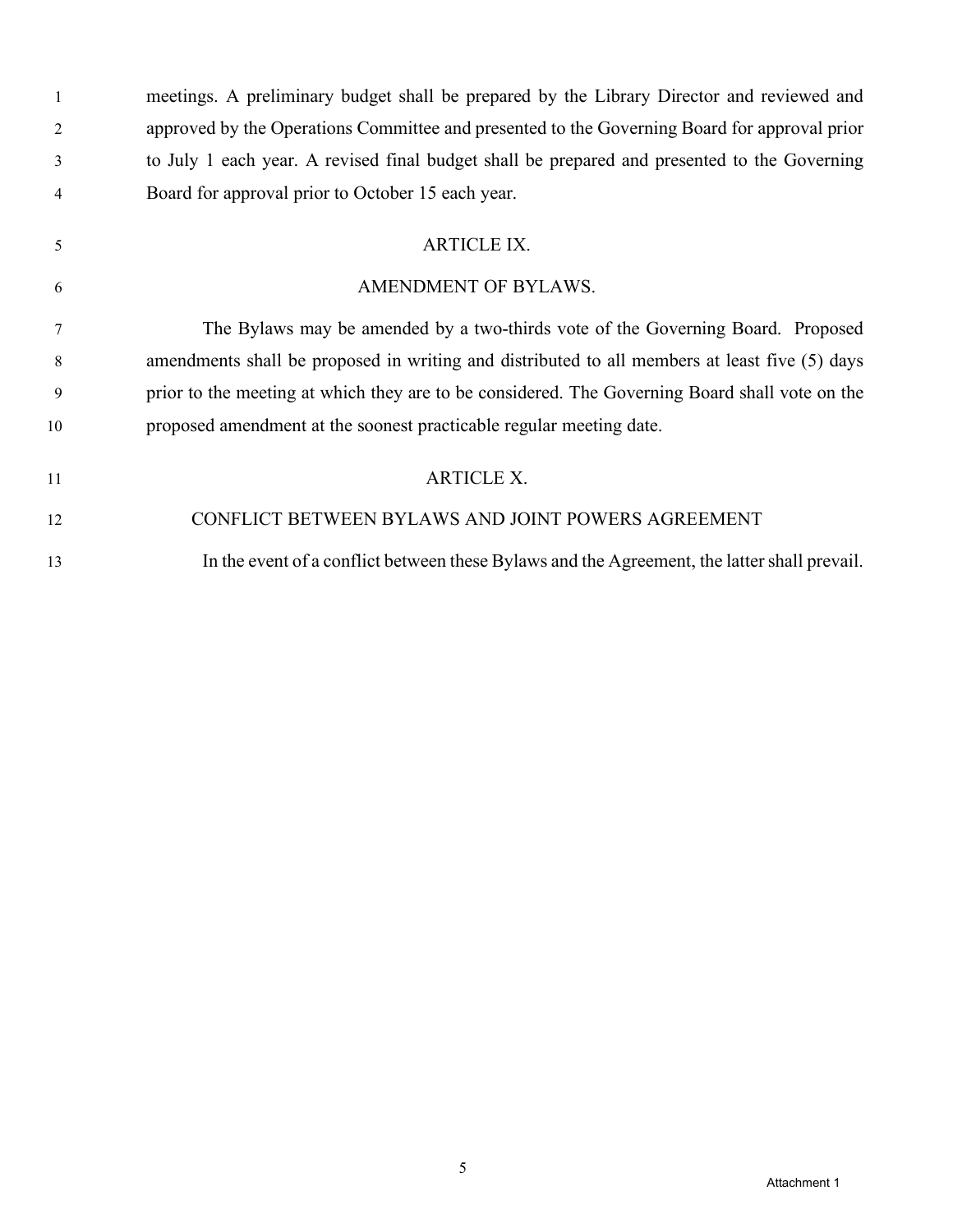## **SECOND AMENDED JOINT POWERS AGREEMENT BETWEEN THE COUNTY OF SAN MATEO AND THE CITIES OF ATHERTON, BELMONT, BRISBANE, EAST PALO ALTO, FOSTER CITY, HALF MOON BAY, MILLBRAE, PACIFICA, PORTOLA VALLEY, SAN CARLOS, AND WOODSIDE, RELATING TO LIBRARY SERVICES**

| $\tau$ | This is an amended agreement between the County of San Mateo and the cities of Atherton,                |
|--------|---------------------------------------------------------------------------------------------------------|
| 8      | Belmont, Brisbane, East Palo Alto, Foster City, Half Moon Bay, Millbrae, Pacifica, Portola Valley,      |
| 9      | San Carlos, and Woodside (hereinafter "Parties"), relating to the joint exercise of powers over         |
| 10     | library services throughout the San Mateo County Library System.                                        |
| 11     | <b>WHEREAS</b> , the San Mateo County Free Library System (hereinafter the "Library                     |
| 12     | System"), has authority to provide library services within its jurisdiction, and is governed by the     |
| 13     | San Mateo County Board of Supervisors; and                                                              |
| 14     | <b>WHEREAS</b> , the Parties have independent authority to provide library services within their        |
| 15     | jurisdictions; and                                                                                      |
| 16     | <b>WHEREAS</b> , the provision of Library services to the residents of the unincorporated area          |
| 17     | of the County and to the residents of the other Parties is enhanced and made more efficient by a        |
| 18     | coordinated program among the public entities who comprise the Library System; and                      |
| 19     | <b>WHEREAS</b> , the Joint Powers Law (Government Code '6500 et. seq.) permits public                   |
| 20     | entities, after receiving the prior consent of their respective legislative bodies, to jointly exercise |
| 21     | powers common to the contracting parties, including the power to provide for library services; and      |
| 22     | <b>WHEREAS</b> , a joint powers agreement between the parties was approved and became                   |
| 23     | effective in 1999 ("the original Library JPA Agreement"); and                                           |
| 24     | <b>WHEREAS</b> , in 2004 a First Restated Joint Powers Agreement replaced the original                  |
| 25     | Library JPA Agreement (hereinafter, the "2004 Amended Library JPA Agreement"); and                      |
| 26     | <b>WHEREAS</b> , the parties to the original Library JPA Agreement and to the 2004 Amended              |
|        |                                                                                                         |

Library JPA Agreement have recognized the need to further amend the 2004 Amended Library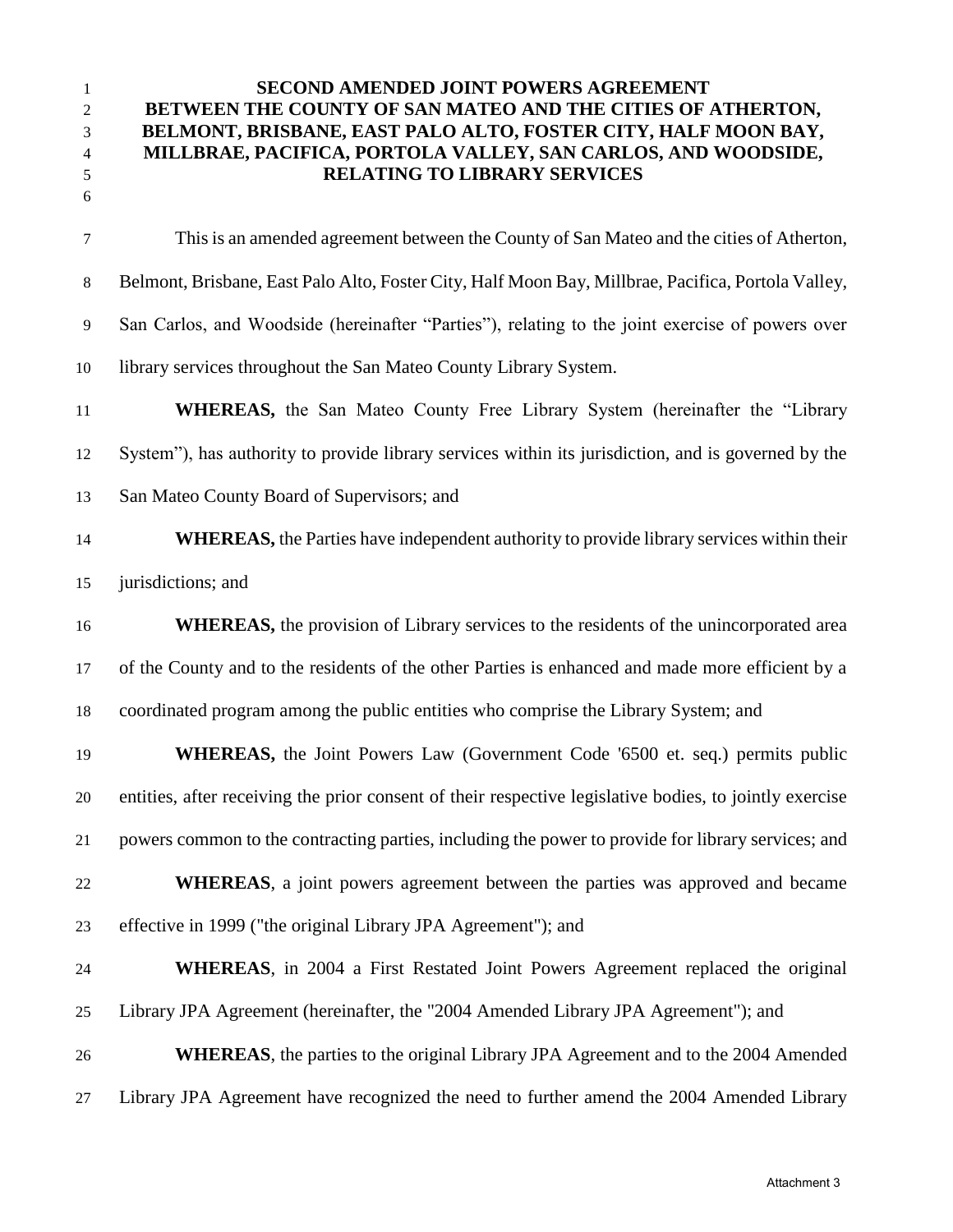JPA Agreement to reflect changes pertaining to the manner in which County tax revenues are allocated to the members; and

 **WHEREAS,** this Second Amended Library Joint Powers Agreement upon mutual adoption in the manner required by law replaces the 2004 Amended Library JPA Agreement.

### **NOW THEREFORE, IN CONSIDERATION OF THE MUTUAL PROMISES AND**

#### **COVENANTS CONTAINED HEREIN,** the Parties to this agreement agree as follows:

#### **I. Establishment of Library Joint Powers Authority; Purpose of Agreement**

### **A. Joint Powers Authority Created**

 The Parties to this Agreement, with the consent of their respective legislative bodies, acting 10 on or before -hereby join together for the purpose of providing library services within their communities and establishing a Library Joint Powers Authority (hereinafter "Library JPA") to exercise the powers described herein. The Library JPA shall be an entity which is separate from the parties to this Agreement and shall be responsible for the administration of this Agreement. Except as otherwise provided herein, the debts, liabilities and obligations of the Library JPA shall be the debts, liabilities and obligations of the entity and not the debts, liabilities, and obligations of the parties to this Agreement. This Agreement replaces the 2004 Amended Library JPA Agreement. Any debts, liabilities, and obligations assumed by the Parties under the 2004 Library JPA Agreement remain in full force and effect to the extent they are not inconsistent with the terms and conditions of this Agreement.

## **B. Purpose and Functions of the Library JPA**

21 1. Provide policy direction and governance for the Library System.

2. Carry out the functions required by this Agreement.

 3. Approve the budget and disposition of revenues for Library System Services.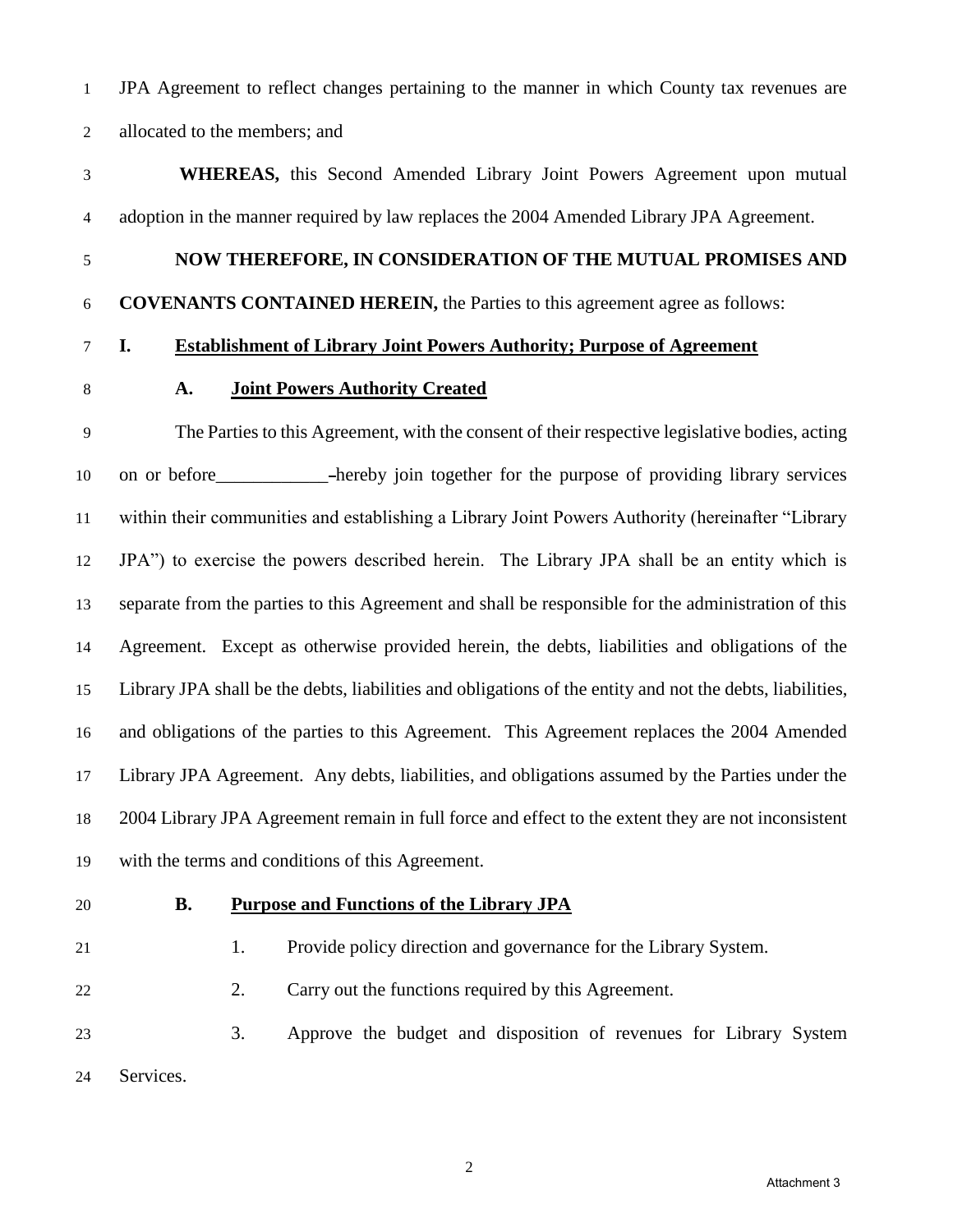4. Approve and oversee the services and programs of the Library System. Subject to the limitations related to the status of the Library System as designated in I.C. below, and subject to the parameters of this Agreement and the agreement for County employees to serve as Library staff, it is the intent of the Parties that the Library JPA shall have full and complete discretion for Library operations and policy.

# **C. Library JPA Operating Rules and Restrictions - Designation**

 The Library JPA shall operate under and be governed by the rules and regulations and legal restrictions and requirements applicable to the San Mateo County Free Public Library as established under California Education Code Section 19100 et seq., the joint powers law in Government Code section 6500 et seq., this Agreement and the Bylaws.

# **D. Additional Parties**

 Additional cities may become Parties to this Agreement on such terms and conditions as may be approved by a majority of the total membership of the Library Joint Powers Governing Board (hereinafter "the Governing Board"), including, without limitation, the approval by the proposed member's elected council or governing board of this Agreement and the Bylaws of the JPA and that all Parties and their residents shall have reciprocal access to library facilities, materials and services of all other Parties.

#### **E. Terms of Agreement; Termination and Withdrawal**

 This Second Amended Joint Powers Agreement (hereinafter, occasionally referred to as "this Agreement") shall commence upon (1) the date it has been executed by the County and all of those cities which have acted to approve this Agreement within the timeframe stipulated in Section I.A., or (2) the date the Staff Services Agreement referred to in Section IV.A., below, is executed by the Governing Board and County, whichever date is later. This Agreement shall continue, uninterrupted, until two-thirds of the members vote to terminate it, in which case, it shall terminate on June 30 of the following fiscal year. An individual Party may withdraw from this Agreement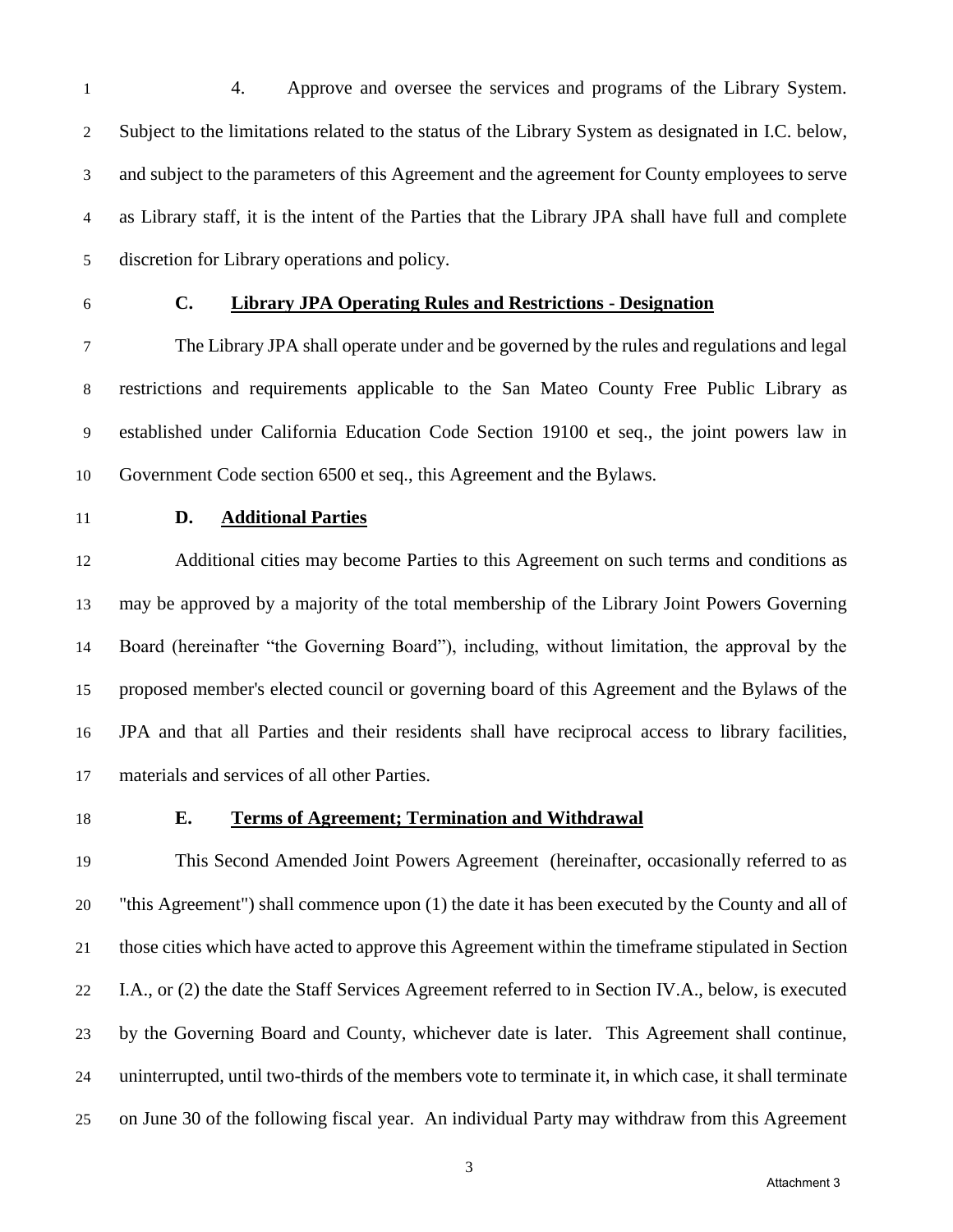upon the giving of written notice by July  $1<sup>st</sup>$  of its intent to withdraw from the Library JPA effective July 1st of the following fiscal year. For purposes of this JPA, the fiscal year shall run from July 1st of one calendar year to June 30th of the following calendar year. The withdrawal of any Party from this Agreement shall in no way affect the rights and obligations of the remaining Parties. If a Party withdraws from this Agreement, such Party shall not be entitled to the return of any property or funds contributed to the Library JPA. By withdrawing a Party shall take on the obligation to provide all library services to its residents. In this eventuality, the County shall pay to the withdrawing agency all subsequent library property tax proceeds collected in the withdrawing Party's jurisdiction. At the time of the withdrawal, the Parties may agree to allow the withdrawing party to retain books and other library materials, furniture and equipment obtained by the JPA, on the condition that such property and materials will be used for public library purposes and available to all residents of San Mateo County at no charge.

#### **F. Disposition of Property Upon Termination and Dissolution**

 Upon termination of the Agreement, and dissolution, any surplus money on hand shall be returned in proportion to the contributions made by the Parties who are still active members at the time of termination and dissolution. Upon termination, title to all property, including facilities, buildings, materials and equipment owned by a Party upon execution of the Agreement shall remain the property of that Party. All property acquired by the Library JPA during the term of this Agreement shall upon dissolution of the JPA become the property of the Library System.

### **II. Library Policies**

 Subject to this Agreement and the Bylaws, all policies relating to the provision of library services, including hours, organization, staffing levels and type, and other services, shall be determined by the Governing Board, unless specifically delegated to the Operations Committee. Current policies with respect to the Library System shall continue in full force and effect until changed by the Agreement, the Bylaws, the Governing Board, or Operations Committee if so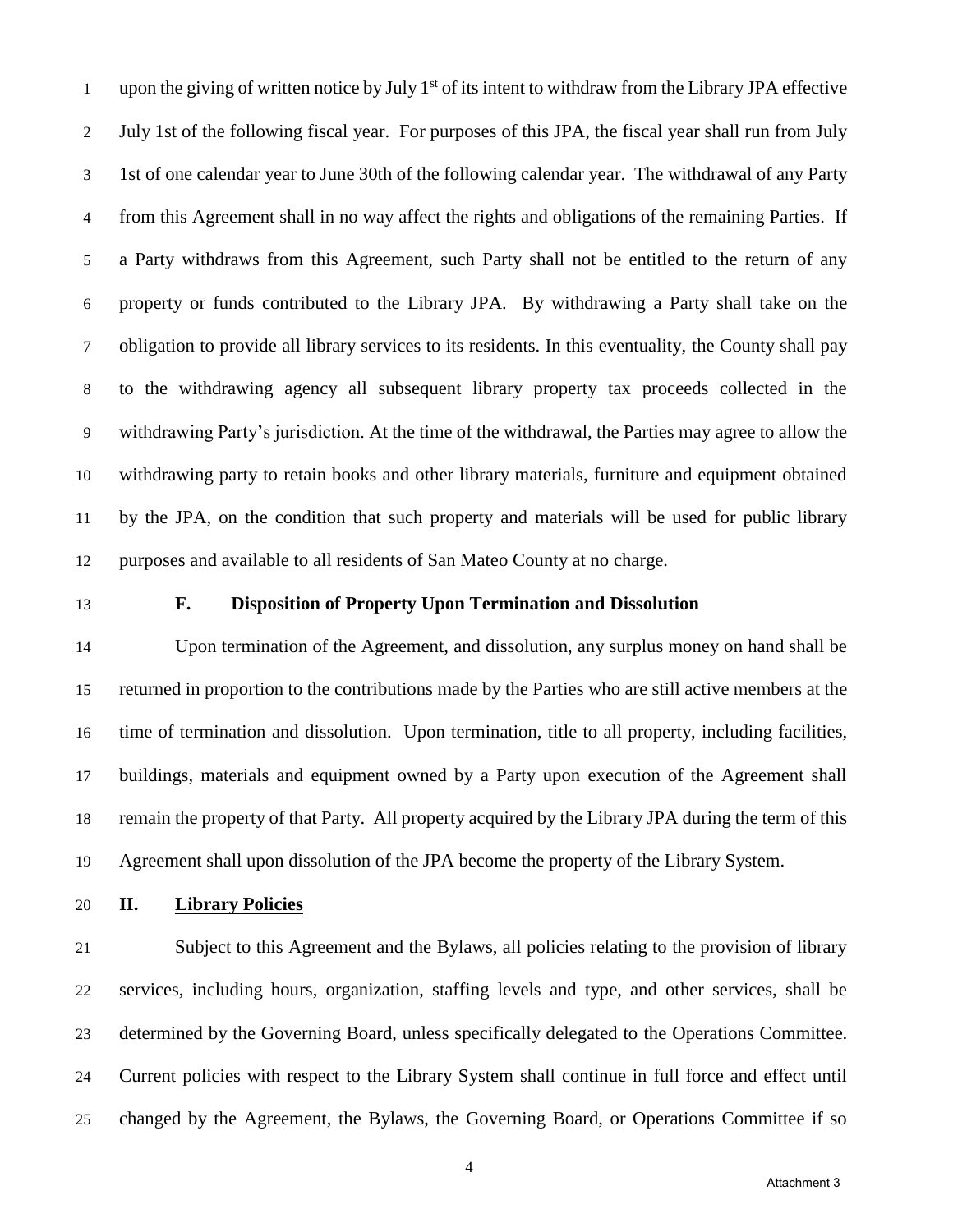delegated by the Governing Board. In addition, the Library System remains subject to State law with respect to libraries, including Education Code section 19146 which vests power to select materials in the County Librarian.

- **III. Governing Board of Library JPA**
- 

#### **A. Creation of Governing Board; Composition**

 There is hereby created the Governing Board which shall administer this Agreement. The Governing Board shall be comprised of one representative from each Party, selected by the Party from the elected legislative body of that Party. Each Party may designate one alternative representative who will be a member of that Party's legislative body. The selection process and length of tenure for each Governing Board representative and any alternate shall be determined by the governing body of each Party. Governing Board representatives shall serve without compensation. The policies of the Library System shall be directed by the Governing Board, provided that policies regarding the terms and conditions of employment shall be within the province of the County so long as the County provides the services set forth in any Staff Services Agreement entered into by and between the Library JPA and the County, as described in Section IV.A., below.

#### **B. Actions of the Governing Board**

 Actions of the Governing Board shall be taken only if a quorum is in attendance, and shall be effective upon approval of a majority of the members present. A quorum is one more member than half of the total membership. The Governing Board shall select a Chair and Vice-Chair and shall meet at least annually to consider and approve the budget of the Library JPA for the next fiscal year, elect officers, and conduct any other necessary business. The Board may also hold other special meetings as convened by the Chair.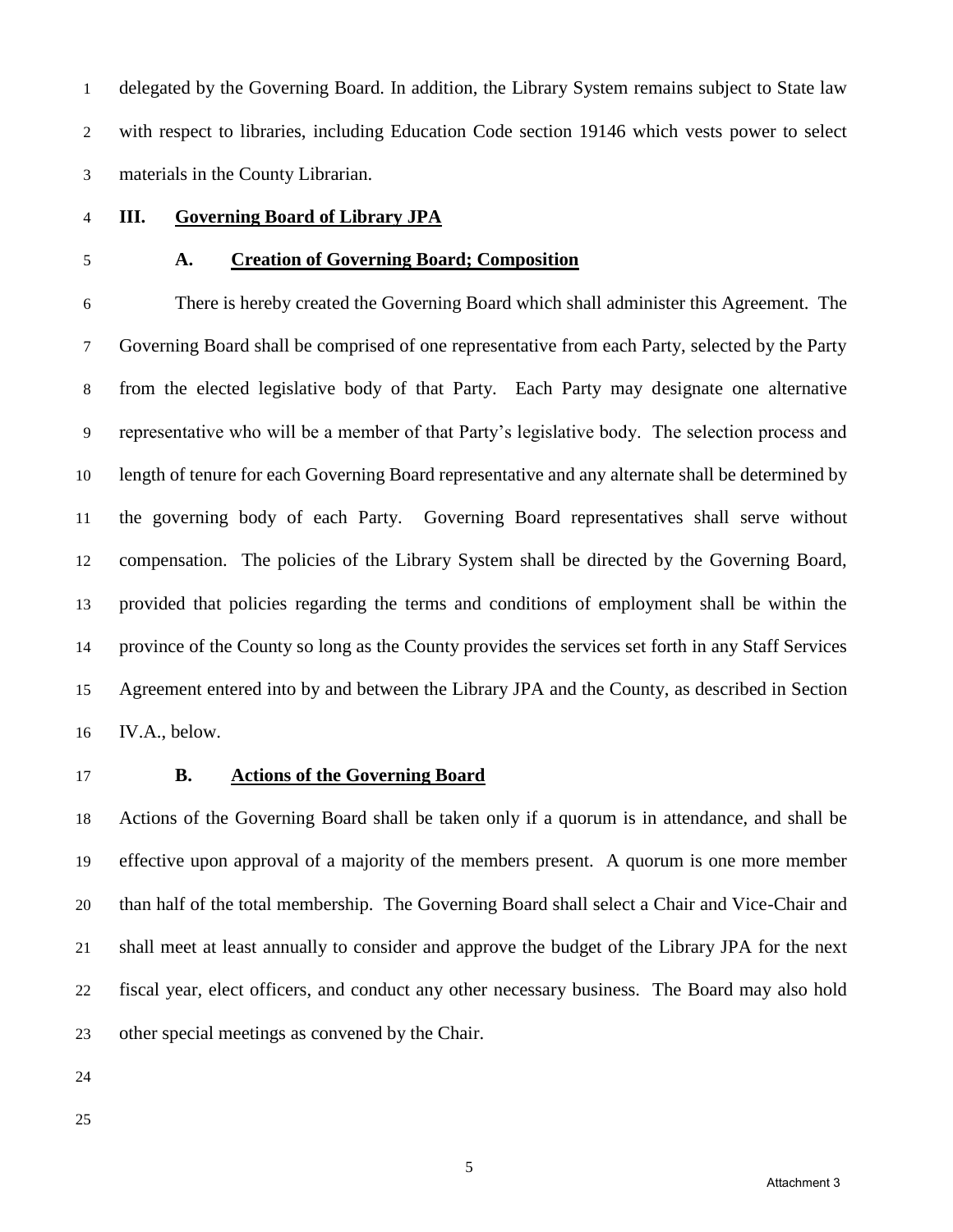#### **C**. **Powers of Governing Board**

2 1. The Library JPA, through its Governing Board, may acquire, purchase, lease, own or dispose of real and personal property and equipment, and make and enter into contracts, as may be required to meet the purposes of this Agreement. It may employ agents and employees, hire independent contractors, operate public works improvements and facilities, sue and be sued in its own name, incur debt, and invest surplus funds. It is authorized to form and appropriately associate with one or more IRC 501(c)(3) non-profit corporations devoted to developing additional programs and funds for operation of the libraries, and engage in other development activities.

 2. The Governing Board is responsible for establishing policies for the Library JPA in accordance with this Agreement, within the limits of the approved annual budget. The Governing Board shall create, adopt and maintain by-laws and related policies to provide for the conduct of its business.

 3. The Governing Board shall submit an annual budget for Library Services to the County Board of Supervisors for its approval. The budget shall describe Library JPA revenues by source and amount, and describe how and for what purposes and what amounts said funds shall be expended. Once the budget is approved by the County, property tax revenues received by the Library JPA shall be its sole property.

 4.The Governing Board may delegate any or all of these powers, except the power to sue and be sued and approval of an annual budget, to the Operations Committee or Library Director for purposes of program development and implementation or policy formulation.

#### **D. Operations Committee**

 Subject to this Agreement, the Bylaws, and the direction of the Governing Board, the Operations Committee shall be responsible for administration and oversight of the day to day operations of the Library System, working through the Library Director.The Operations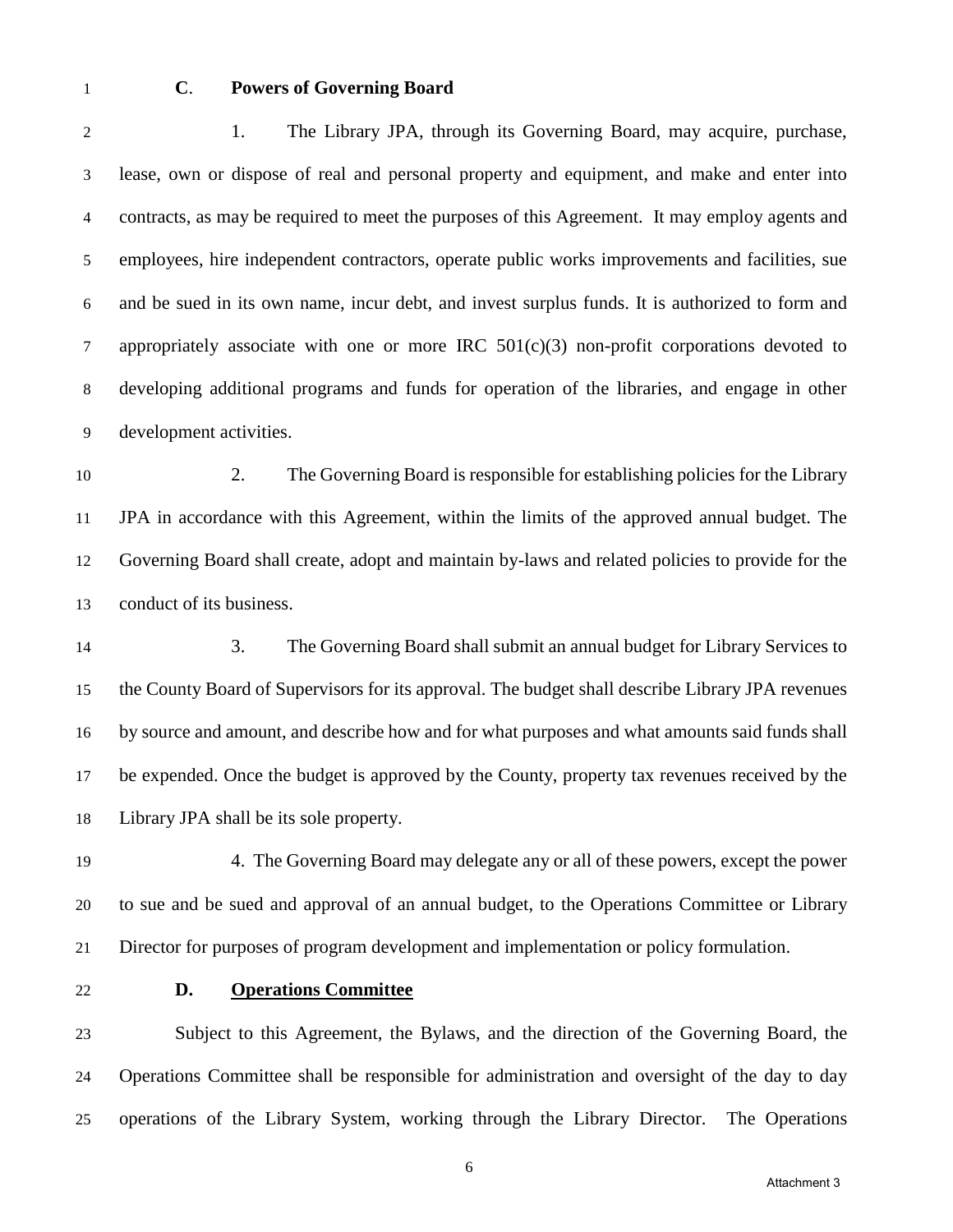Committee will be comprised of the Chief Executive Officer of each city which is a Party, or his/her designee, and the representative designated by the County ("County Representative"). Operations Committee Members will serve without consideration of terms or tenure and without additional compensation. The Operations Committee will meet at least quarterly, but may meet more often, upon the call of its Chair, as needed. Actions of the Operations Committee shall be taken only if a quorum is in attendance, and shall be effective upon approval of a majority of the members present. A quorum is one more member than half of the total membership.

### **E. Notice of Meetings**

 Notice of the time and place and the conduct of all regular meetings shall be in accordance with the Ralph M. Brown Act and notices shall be posted in all community libraries in the Library System. The Library Director and Governing Board Chair shall be responsible for the preparation and posting of the Board's agenda in compliance with the Brown Act.

**F. Bylaws**

 The Governing Board shall act to amend its bylaws as deemed necessary to the smooth and successful implementation, administration, and operation of the Library JPA. Amendments to the bylaws shall become operative upon approval by a two-thirds vote of the Governing Board.

**G. Personnel Committee**

 1. The Personnel Committee shall consist of: the Governing Board Chair and Vice-Chair; the County Board of Supervisors' member of the Governing Board (if such member is not serving as Chair or Vice-Chair); the County Representative; and the Chair of the Operations Committee (or Vice-Chair if the County Representative is serving as Chair of the Operations Committee).

2. The Personnel Committee shall perform the following functions: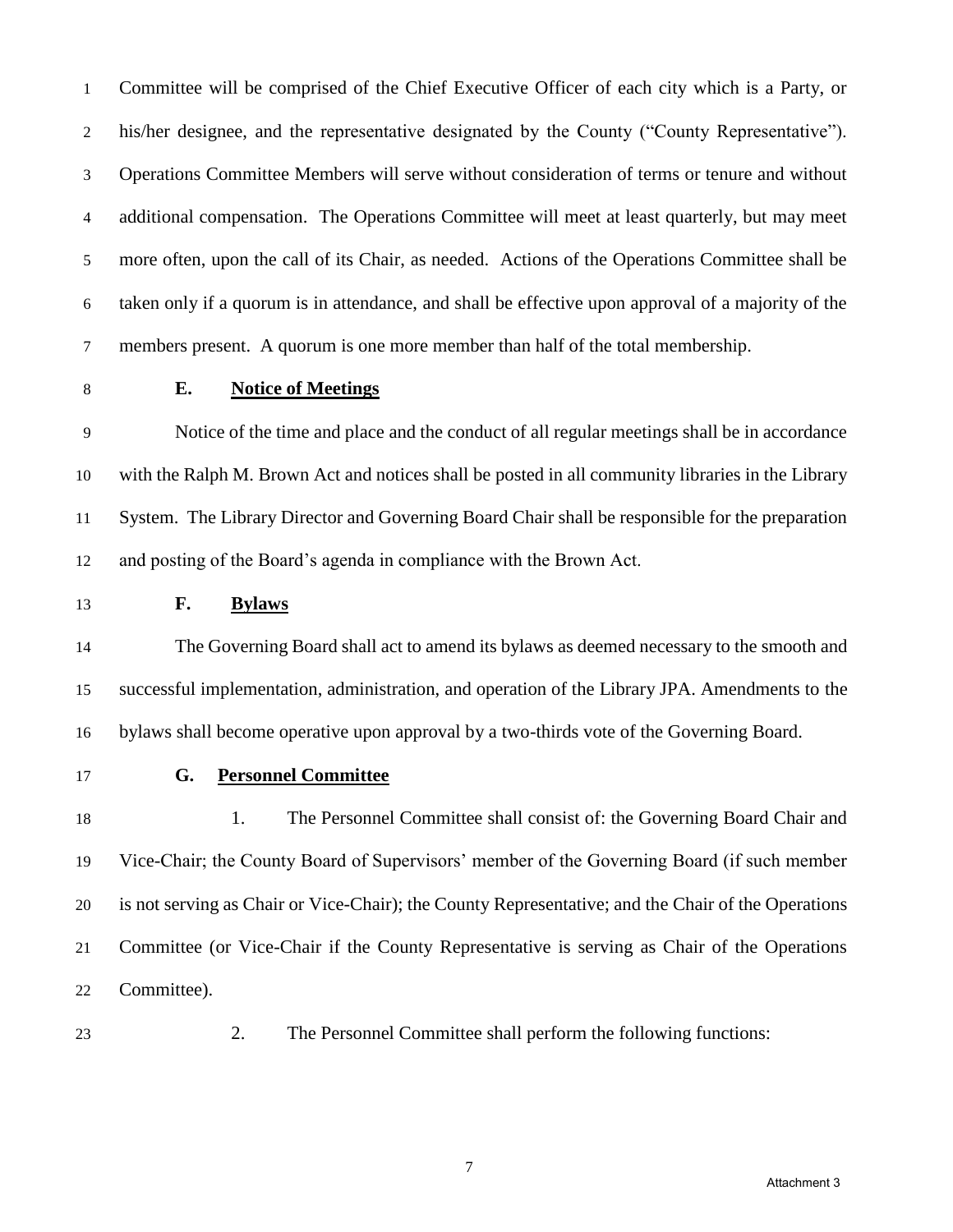| $\mathbf{1}$   | Serve as a forum for dispute resolution resulting from the Staff<br>a.                              |
|----------------|-----------------------------------------------------------------------------------------------------|
| $\overline{2}$ | Services Agreement, or other matters involving services provided to the Library JPA by County       |
| 3              | staff.                                                                                              |
| $\overline{4}$ | With input from the full Governing Board, conduct performance<br>$\mathbf b$ .                      |
| 5              | reviews of the Library Director and make recommendations to the County as the final authority.      |
| 6              | Initiate and conduct a recruitment and selection process for Library<br>$\mathbf{c}$ .              |
| $\tau$         | Director, in consultation with the Governing Board. The Personnel Committee will present a list     |
| $\,8\,$        | of up to three qualified candidates with a recommendation to the County Representative for final    |
| 9              | selection and appointment.                                                                          |
| 10             | IV.<br><b>Employees</b>                                                                             |
| 11             | <b>Staff Services Agreement</b><br>A.                                                               |
| 12             | The Library JPA shall contract with the County to provide a Library<br>1.                           |
| 13             | Director, and may contract with the County to provide other staff services. Such staff shall be     |
| 14             | subject to the County's labor agreements and personnel rules. All costs of such services shall be   |
| 15             | paid for from Library JPA funds. The County will consult with the Governing Board regarding         |
| 16             | any personnel rule changes which impact Library staff. The Library JPA also may contract with       |
| 17             | any other Party or may employ its own personnel for additional personnel services deemed            |
| 18             | necessary, provided that any such additional personnel services do not conflict with the Staff      |
| 19             | Services Agreement, or interfere with the obligations of the County, the Library Director or        |
| 20             | Library staff employed by County arising out of the employment relationship.                        |
| 21             | The Staff Services Agreement with the County shall describe the County's<br>2.                      |
| 22             | responsibilities for the administration of the policies adopted by the Library JPA Governing Board. |
| 23             | The agreement shall also describe the Library Director's administrative responsibilities with the   |
| 24             | County.                                                                                             |
| 25             | 3.<br>Provided the Governing Board complies with the notice provisions for                          |

Attachment 3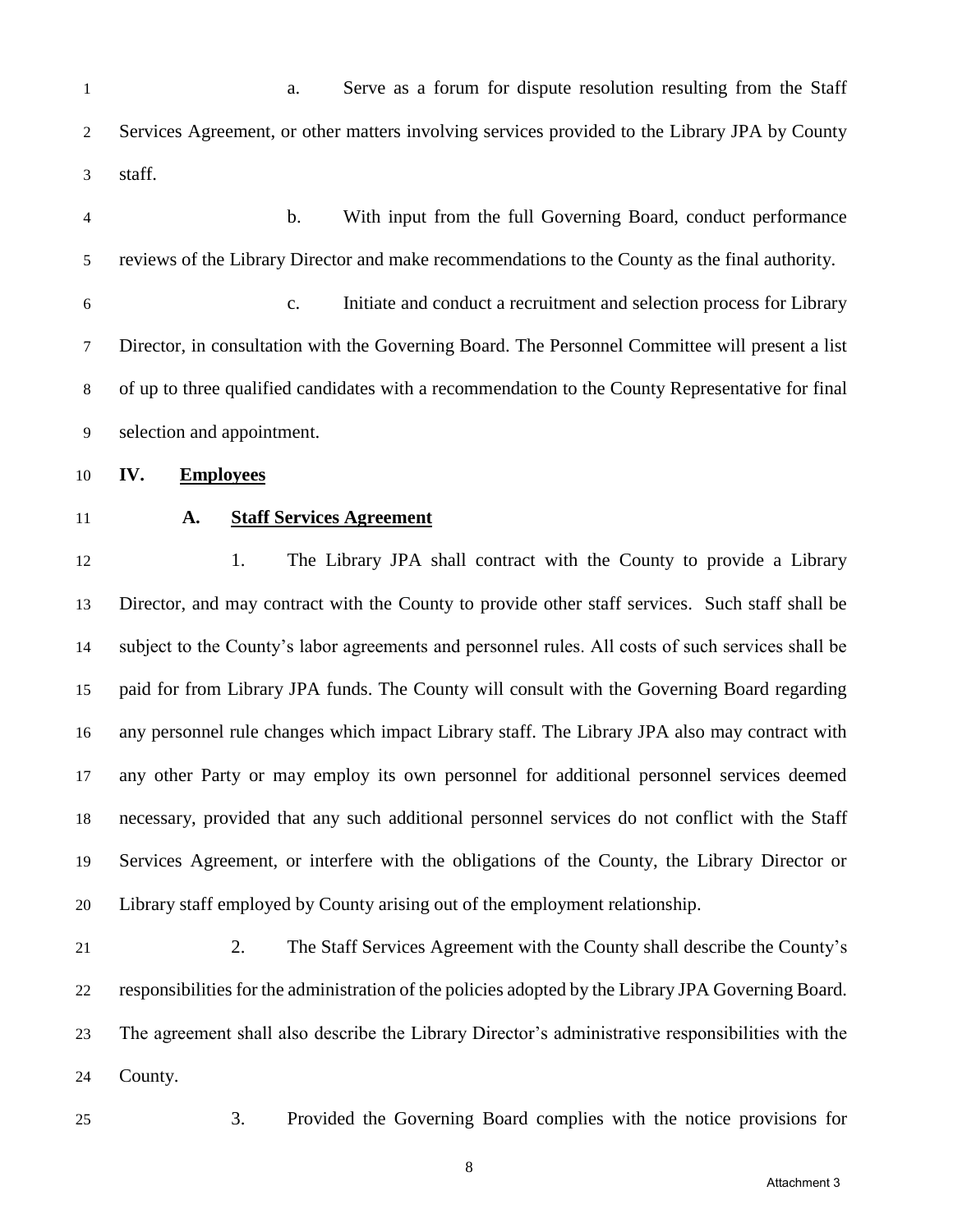termination contained in the Staff Services Agreement, the Library JPA may arrange for staffing services from other sources, or may become the direct employer of Library Services staff. The Governing Board and the County may mutually agree to change, instead of terminating, the Staff Services Agreement

# **B**. **Library Director**

 1. The Library Director shall be appointed and employed by the County of San Mateo. Unless otherwise designated by the Governing Board and approved by the County Representative, the Library Director shall have the duties and responsibilities of County Librarian as provided for in State law.

 2. The terms of employment shall be determined by the County and shall be contained in a position classification.

 3. Under the direction of the Governing Board, the Library Director determines the scope and nature of library services and needed plans for the expansion and modification of library services. The Library Director reports to the County on administrative matters in accordance with the Staff Services Agreement.

- **V. Support Services**
- 

#### **A. General Support Services**

 1. The Governing Board may contract to provide other administrative services such as legal, purchasing, payroll, budget and other support services to the Library JPA with the costs of these services paid for from Library JPA funds; provided that the Governing Board may not contract for payroll services or other employee related support services (including, by way of example, classification, compensation, employment benefits, labor negotiations, performance, discipline and workers compensation or assignment matters) provided to any employees covered by the Staff Services Agreement.

2. Subject to agreement by the County, the Governing Board may add other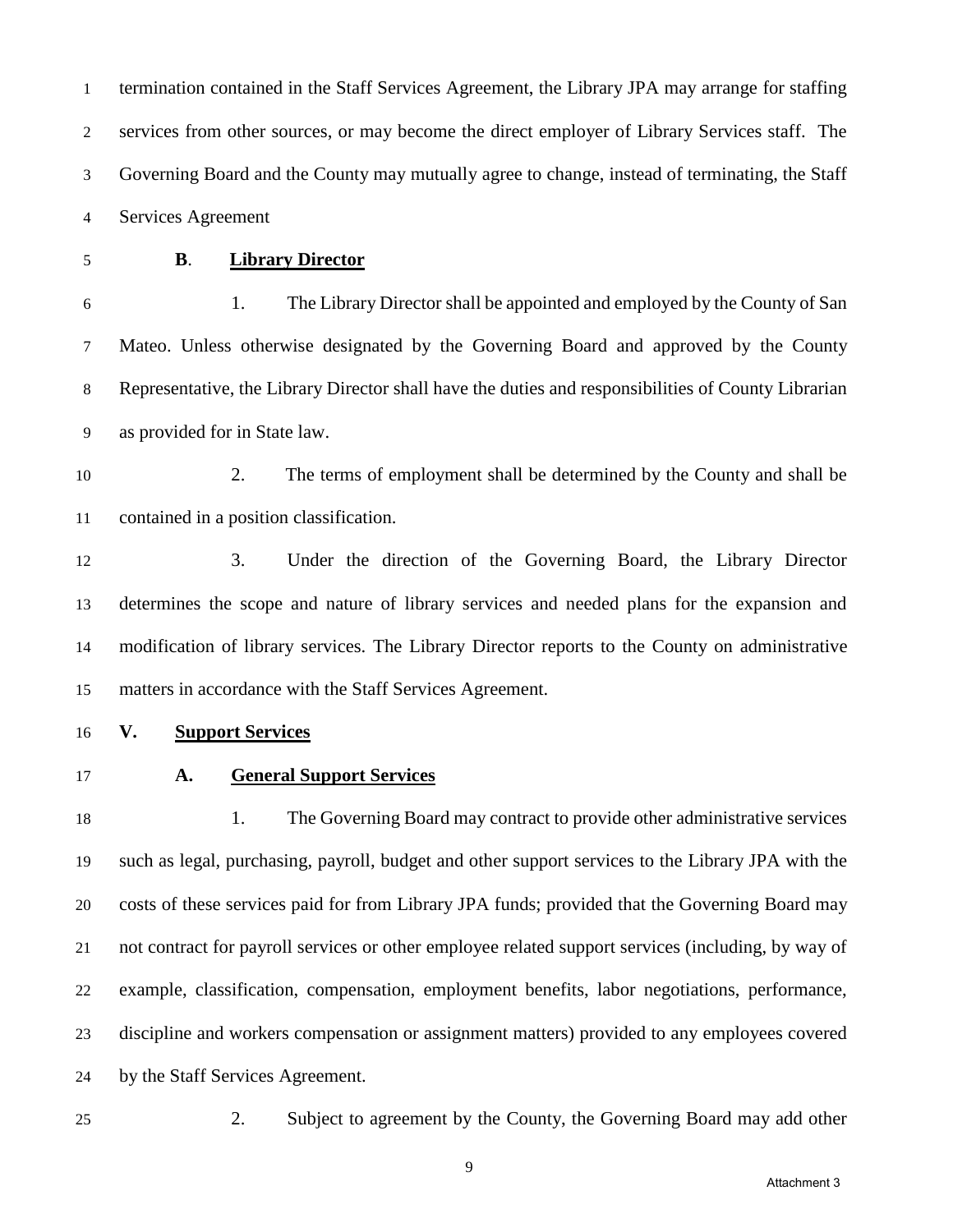| $\mathbf{1}$ |                   | administrative services to the Staff Services Agreement.                                             |
|--------------|-------------------|------------------------------------------------------------------------------------------------------|
| 2            | <b>B.</b>         | <b>Treasurer</b>                                                                                     |
| 3            |                   | The County Treasurer shall perform the statutory duties required by the<br>1.                        |
| 4            |                   | Government Code for the Library JPA. The Library JPA may invest surplus funds outside the            |
| 5            | County Treasurer. |                                                                                                      |
| 6            | C.                | <b>Controller/Auditor</b>                                                                            |
| 7            |                   | 1.<br>The County Auditor/Controller shall perform the statutory duties required                      |
| 8            |                   | by the Government Code for the Library JPA.                                                          |
| 9            |                   | 2.<br>The Governing Board has the authority to contract for accounting services                      |
| 10           |                   | or to perform them with its own employees.                                                           |
| 11           |                   | 3.<br>The Governing Board has the authority to contract for auditing services.                       |
| 12           |                   | The County shall retain the authority to conduct its own audits of the Library JPA at no cost to the |
| 13           | Library JPA.      |                                                                                                      |
| 14           | D.                | <b>Legal Counsel</b>                                                                                 |
| 15           |                   | The Library JPA shall employ its own Counsel or designate one of its members to provide              |
| 16           |                   | legal services, with the consent of that member.                                                     |
| 17           |                   | VI. Financial Provisions                                                                             |
| 18           | A.                | <b>Annual Budget</b>                                                                                 |
| 19           |                   | The Governing Board shall adopt and submit annually to the County Board<br>1.                        |
| 20           |                   | of Supervisors a budget containing the estimates in detail of the amount of money necessary for      |
| 21           |                   | the Library Services for the ensuing year, together with an estimate of all revenues other than tax  |
| 22           |                   | revenues which are anticipated. The Governing Board's proposed budget shall be submitted in a        |
| 23           |                   | format acceptable to the County and on a schedule as established by the County Manager, with the     |
| 24           |                   | expectation that the Board of Supervisors, acting on the recommendation of the Governing Board,      |
| 25           |                   | shall adopt by July 1st of each year an annual operating budget for the Library JPA setting forth    |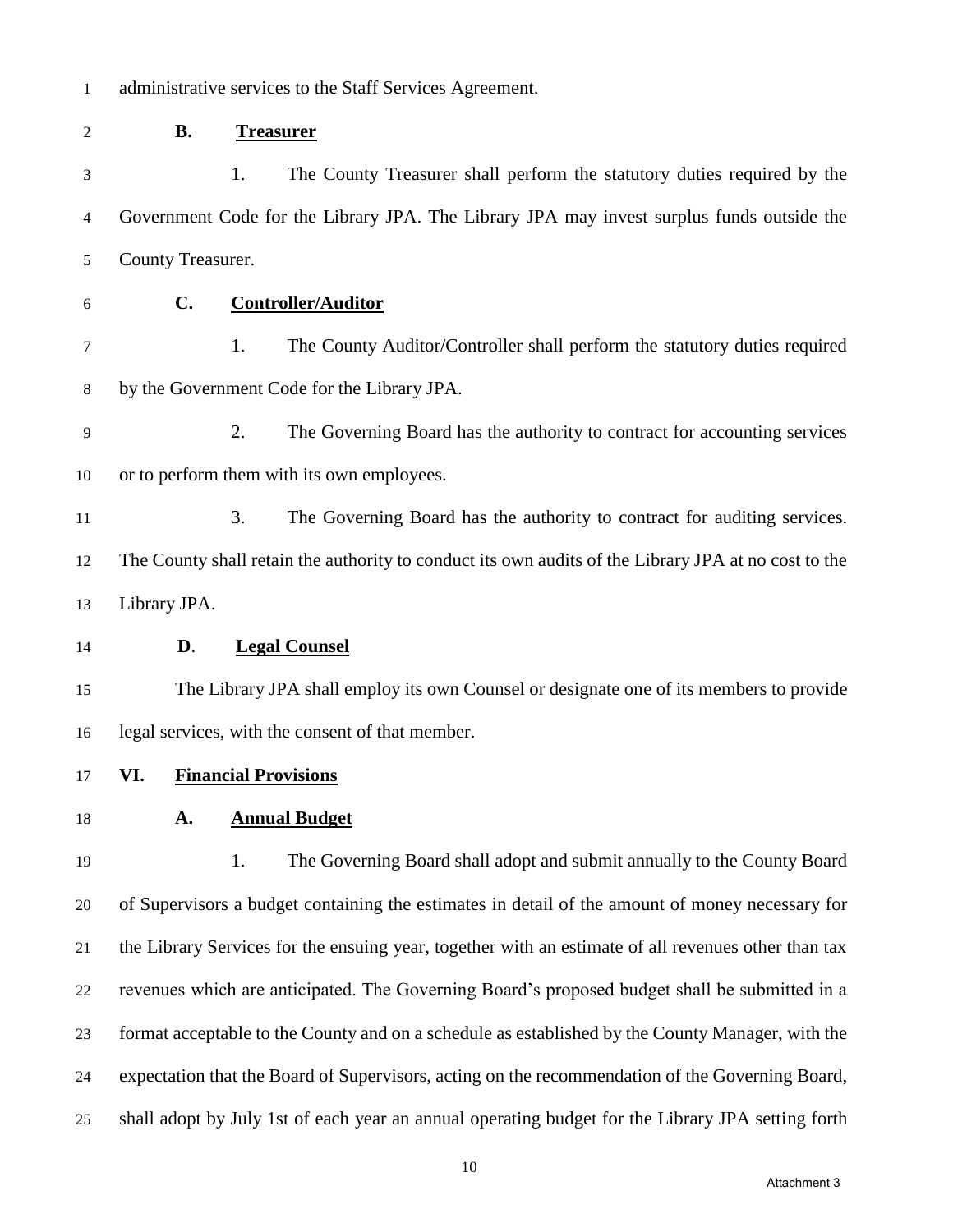anticipated expenses, financing sources and proposed service levels necessary to carry out the purposes of this Agreement.

 2. The estimate of total expenditures, as finally fixed and adopted by the Board of Supervisors, constitutes the appropriation for the Library Services for the period for which the budget is intended to apply. The Governing Board shall have authority to expend funds within the appropriations for the Library Services as defined in this section, except that the monies specified in the Governing Board's budget for salaries and employee benefits, fixed asset purchases or capital expenditures shall not be exceeded without a transfer or other appropriate augmentation of said budget category as authorized by standard County policies and procedures. The fiscal year for the Library JPA shall be from July 1st of each calendar year to June 30th of the following calendar year. Any individual Party may enhance Library services at particular libraries with additional funds contributed by that Party.

## **B. Revenues**

 1. The Parties to this agreement hereby reconfirm existing Library System revenue sources and commit to their continuance at their current proportion to the extent permitted by general law. These revenue sources include:

| 17 |            |    | a.             | San Mateo County Free Public Library Property Tax                  |
|----|------------|----|----------------|--------------------------------------------------------------------|
| 18 |            |    | b.             | Motor Vehicle in Lieu tax distributed to libraries                 |
| 19 |            |    | $\mathbf{c}$ . | State and Federal Library Services Act funds                       |
| 20 |            |    | d.             | Interest                                                           |
| 21 |            |    | e.             | Other monies which may be appropriated by the State Legislature    |
| 22 |            |    |                | for the specific benefit of county public libraries                |
| 23 |            | 2. |                | The Governing Board is authorized to apply directly for grants and |
| 24 | donations. |    |                |                                                                    |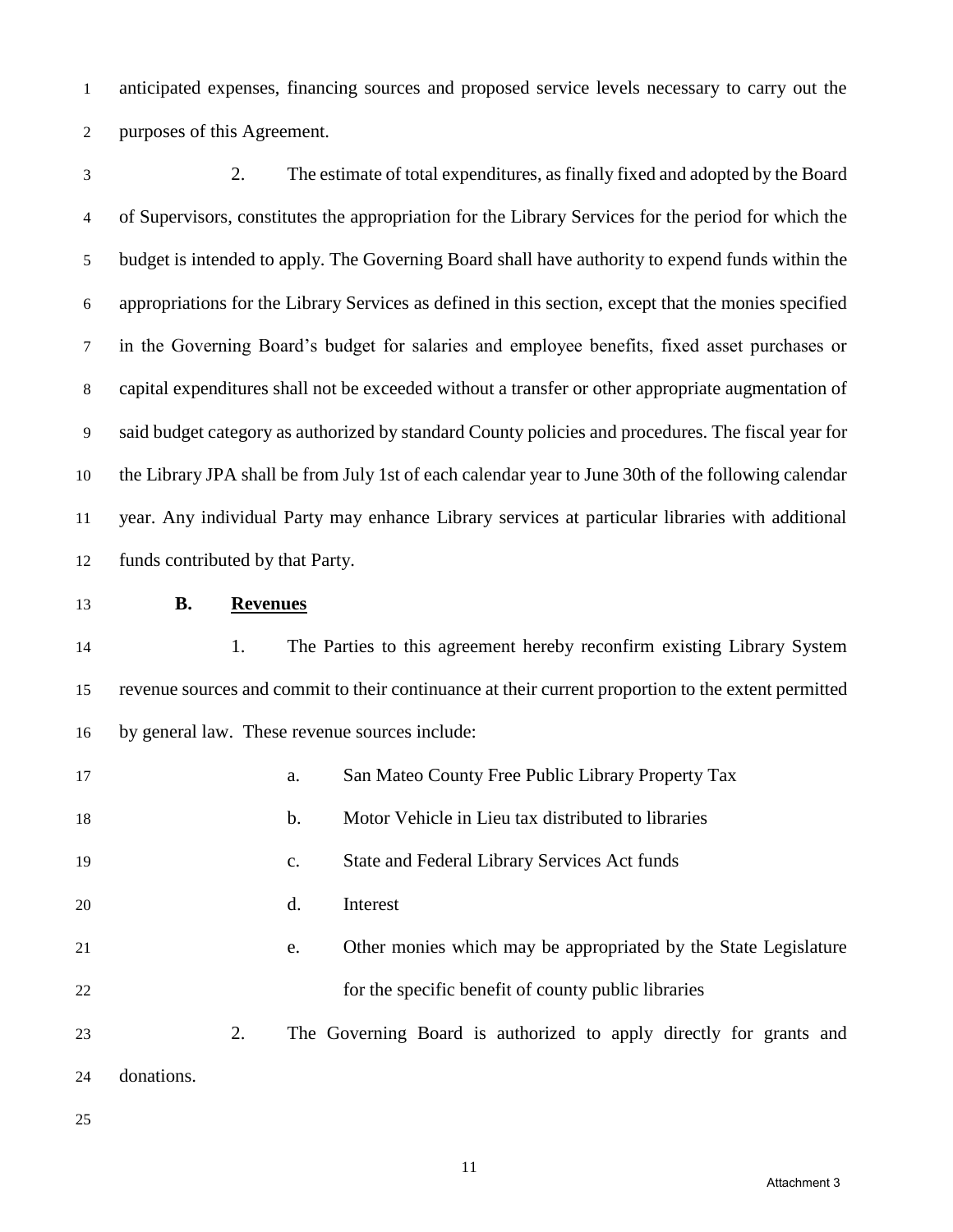#### **C. Library Funds**

 The revenue derived from property taxes or other monies allocated to the San Mateo County Free Library shall be deposited with the County Treasurer as required by State Law and shall be paid out to and for the Library JPA for the purposes authorized in this Agreement. Other monies acquired by the Library JPA through donation, gift, devise, bequest, or otherwise for Library purposes shall be paid into either the County Treasury or other fund maintained by the Library JPA, and shall be paid out for the purposes authorized in this Agreement.

### **D. Allocation of Property Tax Dollars**

 1. Notwithstanding any other provision of this Agreement, for each fiscal year the Library service revenue allocated to libraries in each member city shall not be less than the estimated library property tax revenue attributable to property located in that city. Subject to paragraph 2, below, in the event that the allocated library service revenue for a member city exceeds the amount required to maintain the minimum library service for that member, such excess funds shall, after deduction of any activities approved by the Governing Board for library related expenditures within that city, be restricted and held by the JPA for library related activities within that member city including but are not limited to, facility maintenance, facility remodeling or expansion, increased service hours, or increased material and equipment purchases, as mutually agreed by the Library JPA and the city council of that member city.

 2. In the fiscal year following the completion and opening of the new Atherton Library (tentatively July 1, 2021- June 30, 2022), excess funds, after deduction of any activities approved by the Governing Board for library related expenditures within a member city, shall be split 50%-50% between the Library JPA and the member city to which those excess funds are attributable. This provision shall be reviewed every three years.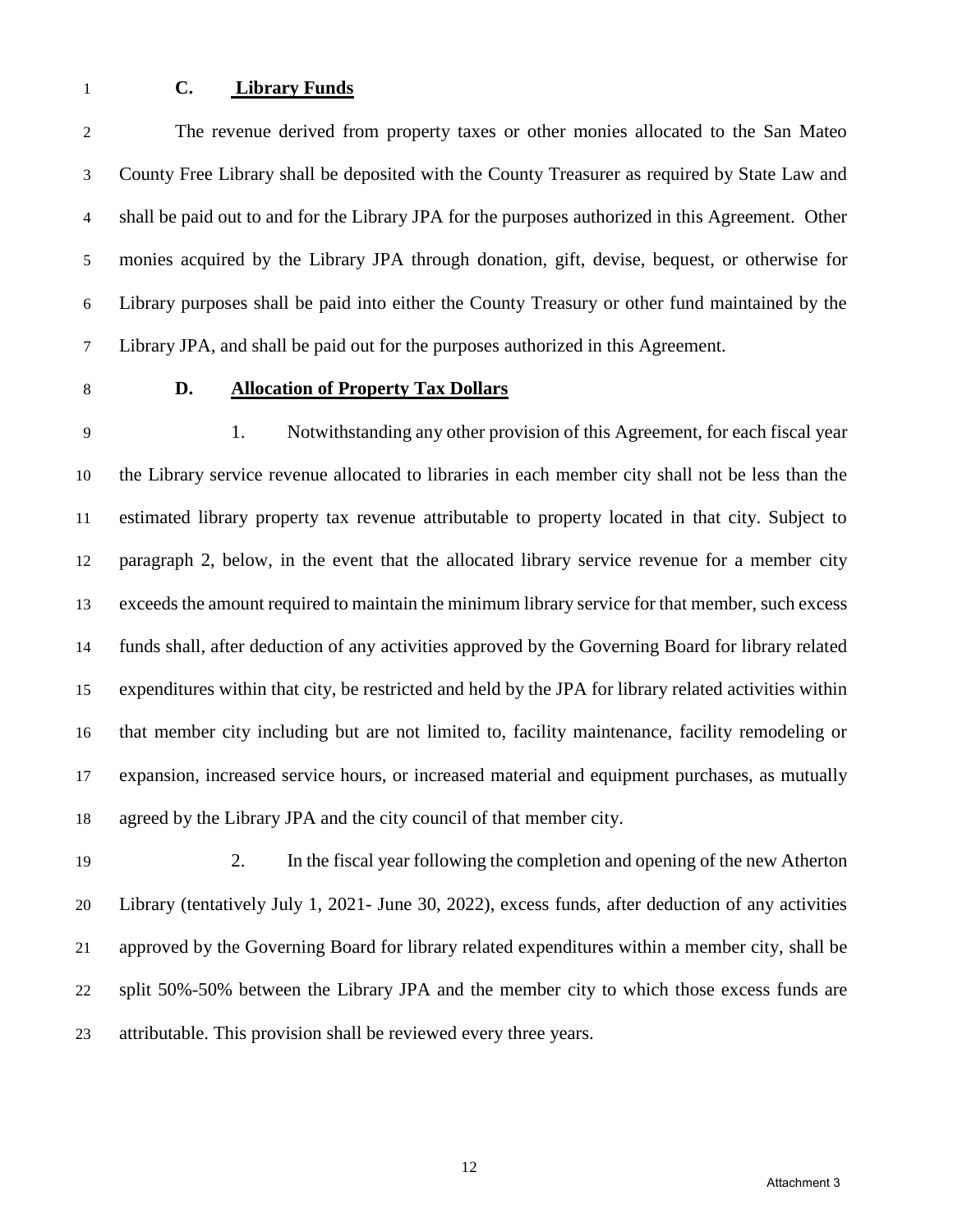#### **E. Minimum Service Levels**

 1. The Parties to this agreement agree to minimum service levels as follows, provided revenues are maintained at the 2017-18 fiscal year level:

 a. For Parties of less than 6,500 in population, base library service shall be 40 hours per week and for Parties of over 6,500 in population, base library service shall be 60 hours per week.

 b. Unincorporated area residents are currently served at libraries located in and maintained by member cities and operated by the Library JPA; or by a City itself. Since the County does not have a discrete library branch it has been the practice of the Governing Board to allocate Library property tax monies collected in the unincorporated areas to fund long-term service agreements with Redwood City and Daly City and to insure minimum service levels at all San Mateo County Library branches. All Parties to this Library JPA recognize that the discretion the Governing Board has with respect to the unincorporated area tax revenues is crucial to the continued functioning of the Library Services and the provision of minimum services to all members.

 2. The Bookmobile and other mobile and outreach services will continue to provide services beyond library facilities and be responsive to community needs.

 3. Administration and other systemwide support services, regional services, access agreement payments to other libraries, and a base service level of 40 or 60 hours per Party will be funded with Library System revenues, subject to the property tax restriction identified in VI (D).

- 4. Each Party may supplement revenues to provide for enhanced services at individual library facilities, but no Party shall be required to make a revenue contribution for additional services beyond the minimum service levels provided for in this agreement.
- 5. In the event that library revenues are not sufficient to provide minimum service levels, the Governing Board shall reduce services as necessary. Service reductions will be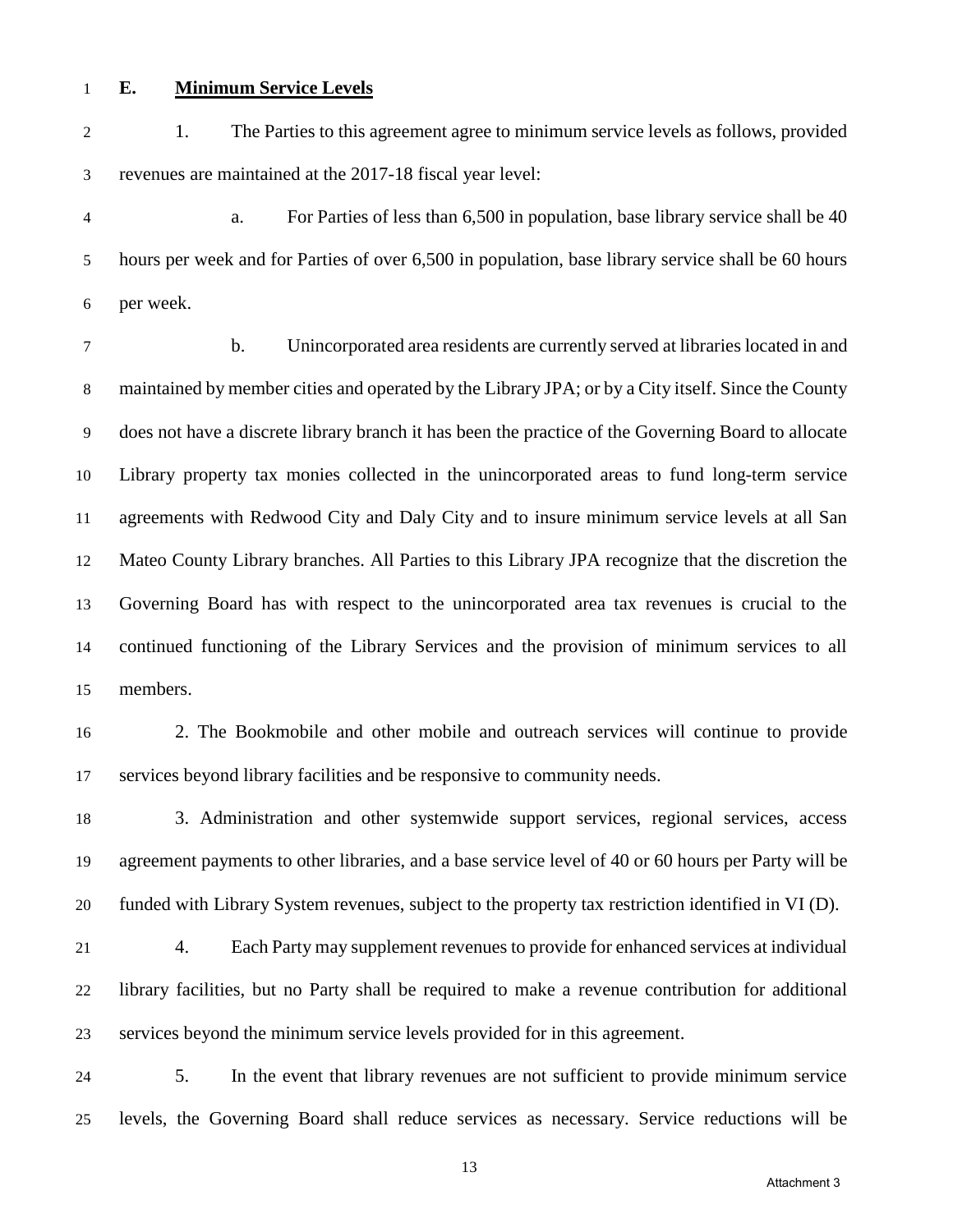implemented with consideration to maintaining services to all areas and populations, while maintaining the revenue allocations specified in Section VI (D).

## **F**. **Library Administration Building**

 1. The 125 Lessingia Road building is owned by the County and is dedicated for the use of the Library JPA. The building operations costs shall be paid from Library JPA funding sources.

 2. The Governing Board may investigate and implement building operations and maintenance arrangements independent of the County, in which case the building charges would be adjusted accordingly.

**VII. Property**

 **A.** The materials in the Library collection and all furniture and equipment used for Library services shall be and remain the property of the Library System on termination of this Agreement except as otherwise provided in Section I (E). Insurance for this material is the responsibility of the Library JPA.

 **B.** Maintenance, repair and all capital improvements to new and existing city library facilities shall be the responsibility of the facility owner, or pursuant to an agreement approved by the Governing Board and the facility owner.

**VIII. Insurance Provisions**

 **A.** The County shall add the Library JPA to its existing excess liability insurance coverage and shall maintain such coverage in full force and effect during the life of the Agreement. Coverage and limits shall be equivalent to that provided to Agencies and Departments of the County.

 **B.** Unless the parties determine otherwise, County shall provide for the defense of any claims or litigation within the self-insured retention limits set forth in subsection A.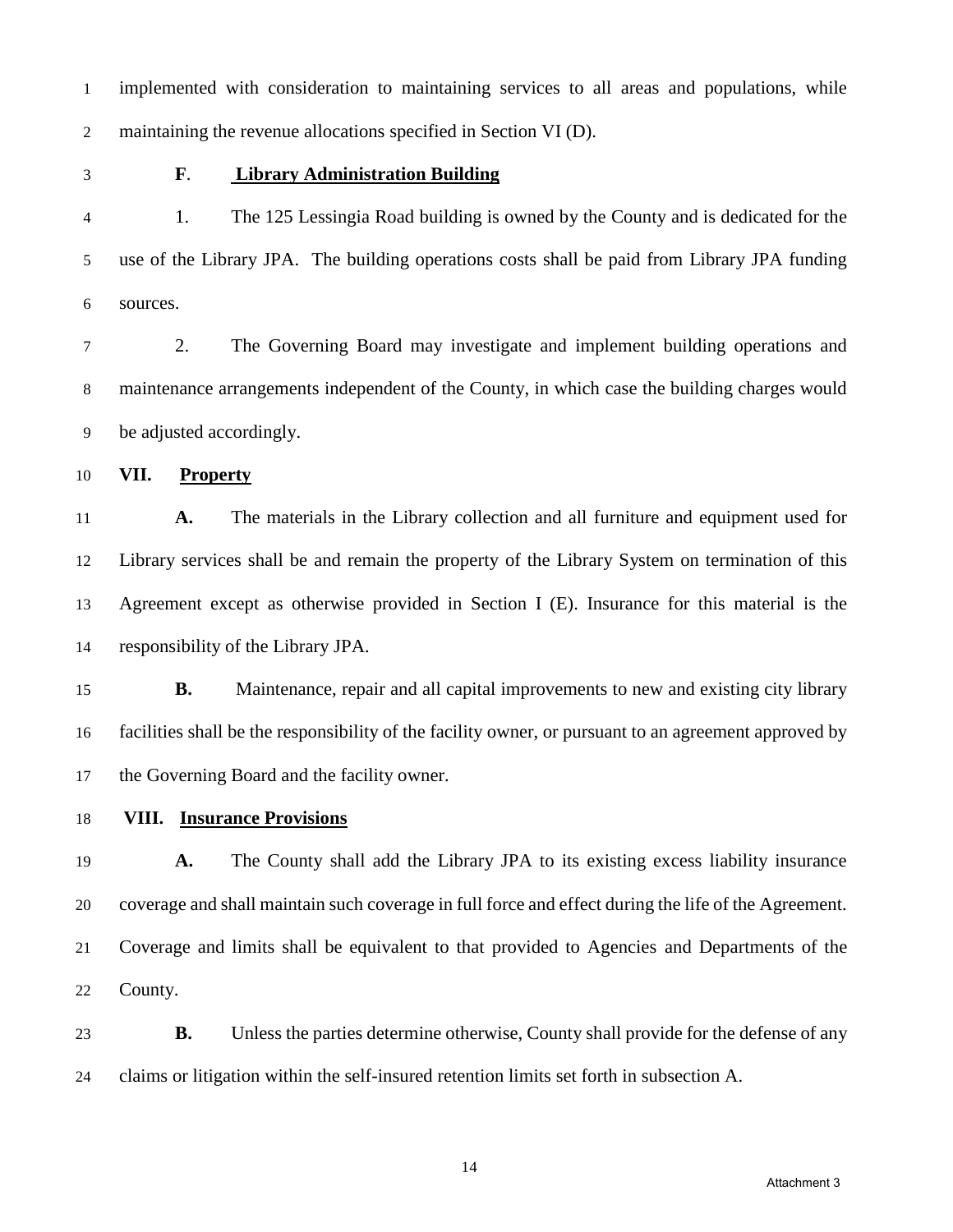**C**. Any out of pocket expense or loss, by way of judgment or settlement, arising out of the operation of this Agreement, within the limits of the County's self-insured retention shall be paid from the Library JPA funds, including, but not limited to, all costs of defense, including attorneys' fees. Any additional costs incurred by County in adding the Library JPA to its excess liability insurance coverage shall be borne by the Library JPA.

**IX**. **Notices**

 The Library Director shall file all notices with the Secretary of State as required by Government Code Section 6503.5 and shall be responsible for any other notices required by law.

## **X**. **Amendments**

 This Agreement may be amended by a two-thirds vote of the Parties to this Agreement. In the event there is a change in law affecting a material term of this Agreement, the Parties agree to engage in good faith negotiations on a successor agreement within 45 days being notified of the change in law.

#### **XI**. **Authorization and Execution**

 By the execution of this Agreement, each Party hereby authorizes its respective Chief Elected Official to execute such documents as may be necessary to carry out the terms of this Agreement. This Agreement may be signed in counterparts, each of which shall be deemed an original, and all of which constitute one and the same agreement.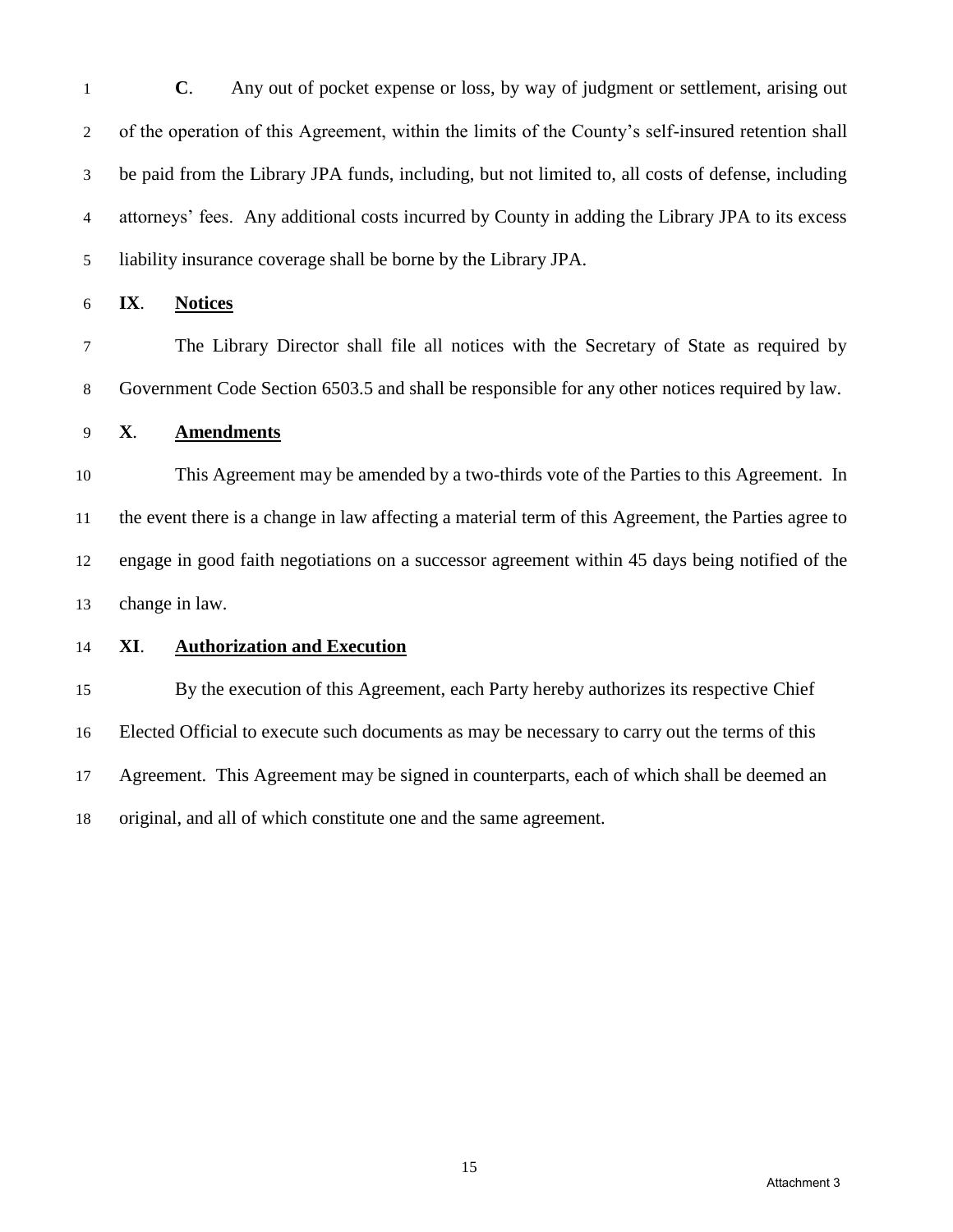**FIRST RESTATED SECOND AMENDED JOINT POWERS AGREEMENT BETWEEN THE COUNTY OF SAN MATEO AND THE CITIES OF ATHERTON, BELMONT, BRISBANE, EAST PALO ALTO, FOSTER CITY, HALF MOON BAY, MILLBRAE, PACIFICA, PORTOLA VALLEY, SAN CARLOS, AND WOODSIDE, RELATING TO LIBRARY SERVICES** This is an amended agreement between the County of San Mateo and the cities of Atherton, Belmont, Brisbane, East Palo Alto, Foster City, Half Moon Bay, Millbrae, Pacifica, Portola Valley, San Carlos, and Woodside (hereinafter "Parties"), relating to the joint exercise of powers over library services throughout the San Mateo County Library System. **WHEREAS,** the San Mateo County Free Library System (hereinafter the "Library System"), has authority to provide library services within its jurisdiction, and is governed by the San Mateo County Board of Supervisors; and **WHEREAS**, the Parties have independent authority to provide library services within their jurisdictions; and **WHEREAS**, the provision of Library services to the residents of the unincorporated area of the County and to the residents of the other Parties is enhanced and made more efficient by a coordinated program among the public entities who comprise the Library System; and **WHEREAS,** the Joint Powers Law (Government Code '6500 et. seq.) permits public entities, after receiving the prior consent of their respective legislative bodies, to jointly exercise powers common to the contracting parties, including the power to provide for library services; and **WHEREAS**, a joint powers agreement between the parties was approved and became effective in 1999 ("the original Library JPA Agreement"); and **WHEREAS**, in November 2004 the Library a First Restated Joint Powers Governing Board ("Governing Board") recommended that certain changes be made in the original Joint Powers Agreement to clarify the authority of the Governing Board and to make other changes to 27 the nature of the agreement between the parties, as defined in the Joint Powers Agreement; and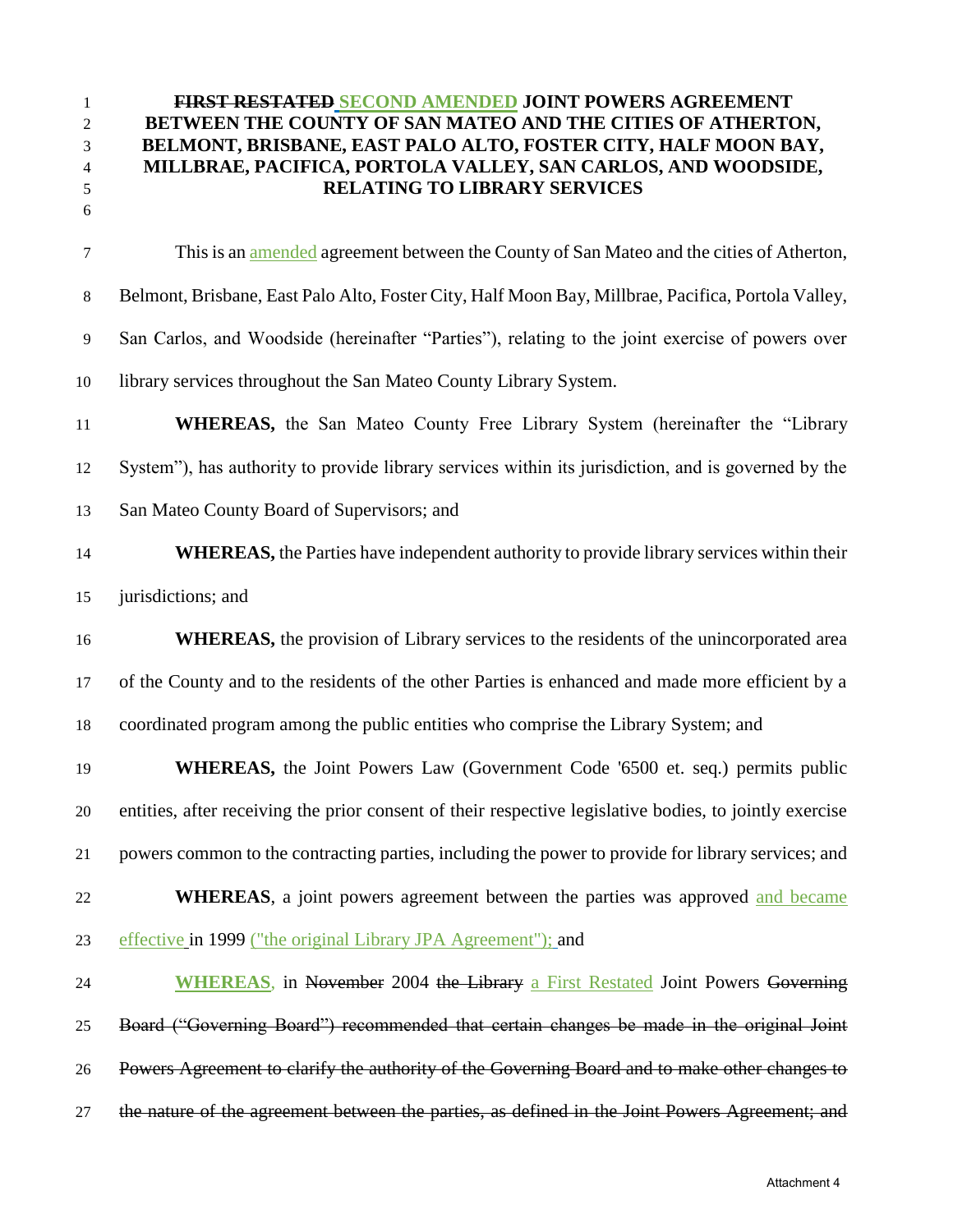Agreement replaced the original Library JPA Agreement (hereinafter, the "2004 Amended Library

- JPA Agreement"); and
- **WHEREAS**, the parties to the original Library JPA Agreement and to the 2004 Amended

Library JPA Agreement have recognized the need to further amend the 2004 Amended Library

- 5 JPA Agreement to reflect changes pertaining to the manner in which County tax revenues are
- allocated to the members; and

 **WHEREAS,** this Second Amended First Restated Library Joint Powers Agreement upon mutual adoption in the manner required by law replaces the 2004 Amended Library JPA Agreement.

#### **NOW THEREFORE, IN CONSIDERATION OF THE MUTUAL PROMISES AND**

**COVENANTS CONTAINED HEREIN,** the Parties to this agreement agree as follows:

## **I. Establishment of Library Joint Powers Authority; Purpose of Agreement**

## **A. Joint Powers Authority Created**

 The Parties to this Agreement, with the consent of their respective legislative bodies, acting 15 on or before May 30, 2004 hereby join together for the purpose of providing extended library services within their communities and establishing a Library Joint Powers Authority (hereinafter "Library JPA") to exercise the powers described herein. The Library JPA shall be an entity which is separate from the parties to this Agreement and shall be responsible for the administration of this Agreement. Except as otherwise provided herein, the debts, liabilities and obligations of the Library JPA shall be the debts, liabilities and obligations of the entity and not the debts, liabilities, and obligations of the parties to this Agreement. This Agreement replaces the 2004 Amended Library JPA Agreement approved in 1999. Any debts, liabilities, and 23 obligations assumed by the Parties under the 1993 2004 Library JPA Agreement remain in full force and effect to the extent they are not inconsistent with the terms and conditions of this Agreement.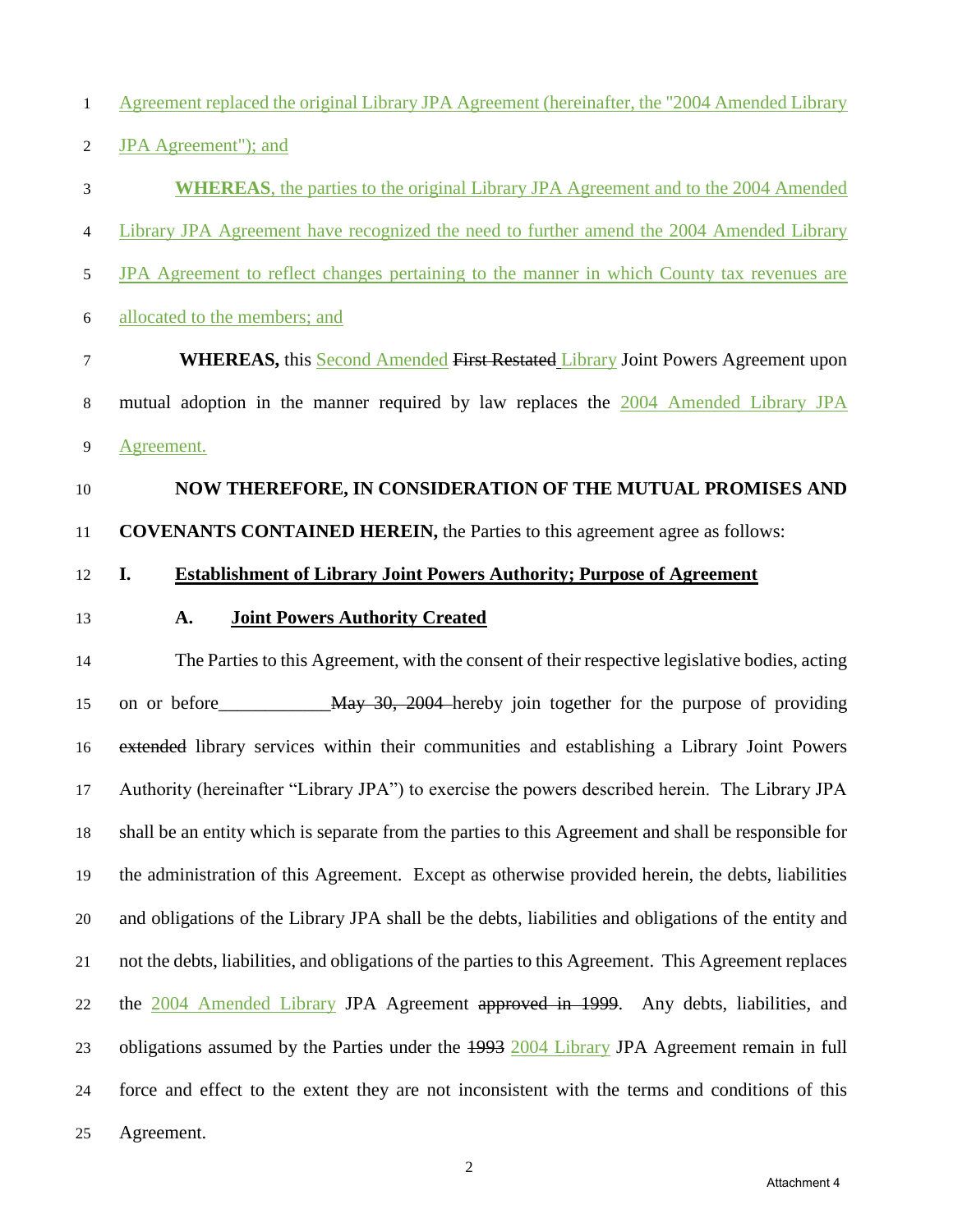## **B. Purpose and Functions of the Library JPA**

1. Provide policy direction and governance for the Library System.

2. Carry out the functions required by this Agreement.

 3. Approve the budget and disposition of revenues for Library System Services.

 4. Approve and oversee the services and programs of the Library System. Subject to the limitations related to the status of the Library System as designated in I.C. below, and subject to the parameters of this Agreement and the agreement for County employees to serve as Library staff, it is the intent of the Parties that the Library JPA shall have full and complete discretion for Library operations and policy.

# **C. Library JPA Operating Rules and Restrictions - Designation**

 The Library JPA shall operate under and be governed by the rules and regulations and legal restrictions and requirements applicable to the San Mateo County Free Public Library as 14 established under California State Education Code Section 19400 19100 et seq., the joint powers law in Government Code section 6500 et seq., this Agreement and the Bylaws.

## **D. Additional Parties**

 Additional cities may become Parties to this Agreement on such terms and conditions as may be approved by a majority of the total membership of the Library Joint Powers Governing Board (hereinafter "the Governing Board"), including, without limitation, the approval by the proposed member's elected council or governing board of this Agreement and the Bylaws of the 21 JPA and .One condition to participation shall be that all Parties and their residents shall have reciprocal access to library facilities, materials and services of all other Parties.

# **E. Terms of Agreement; Termination and Withdrawal**

24 1. This Second Amended Joint Powers Agreement (hereinafter, occasionally referred

to as "this Agreement") shall commence upon (1) the date it has been executed by the County and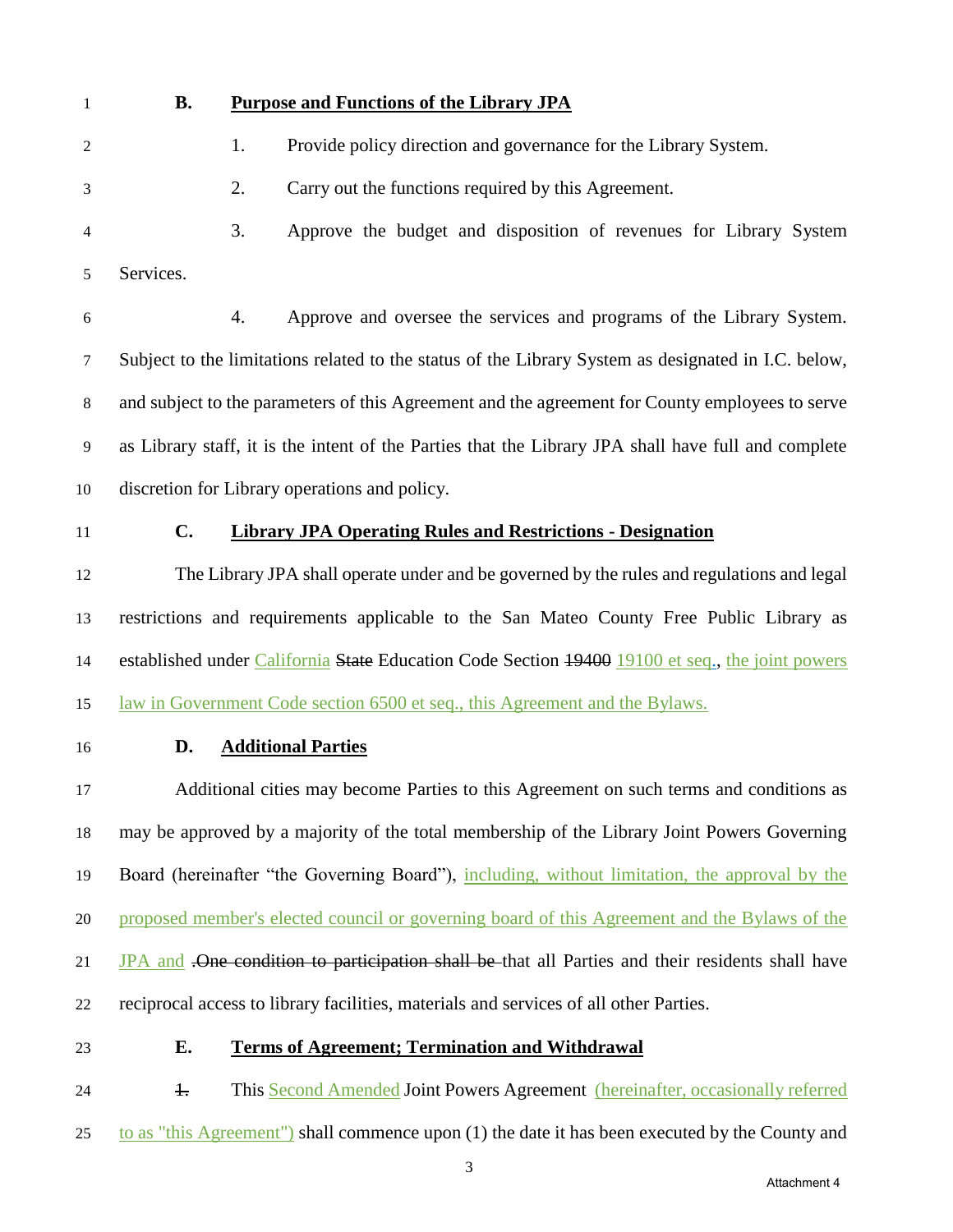1 all of those cities which have acted to approve thise Aagreement within the timeframe stipulated in Section I.A., or (2) the date the Staff Services Agreement referred to in Section IV.A., below, 3 is executed by the Governing Board and County, whichever date is later. This eAgreement shall 4 continue, uninterrupted, until two-thirds of the members vote to terminate it the Agreement, in 5 which case, it the Agreement shall terminate on June 30 of the following fiscal year. An individual 6 Party may withdraw from this Agreement upon the giving of written notice by July  $1<sup>st</sup>$  of its intent to withdraw from the Library JPA effective July 1st of the following fiscal year. For purposes of this JPA, the fiscal year shall run from July 1st of one calendar year to June 30th of the following calendar year. The withdrawal of any Party from this Agreement shall in no way affect the rights and obligations of the remaining Parties. If a Party withdraws from this Agreement, such Party 11 shall not be entitled to the return of any property or funds contributed to the Library JPA. By 12 withdrawing a Such Party shall take on the obligation to provide all library services to its residents. In this eventuality, the County shall pay to the withdrawing agency all subsequent library property tax proceeds collected in the withdrawing Party's jurisdiction. At the time of the withdrawal, the Parties may agree to allow the withdrawing party to retain books and other library materials, furniture and equipment obtained by the JPA, on the condition that such property and materials will be used for public library purposes and available to all residents of San Mateo County at no charge.

 2. In the event a Party fails to make any required contribution as set forth in a budget 20 approved in accordance with Section VI of this Agreement or otherwise fails to approve the budget adopted by the Governing Board, the Party shall not receive services to be paid for by that Party's required contribution.

# **F. Disposition of Property Upon Termination and Dissolution**

24 Upon termination of the is Agreement, and dissolution, any surplus money on hand shall be returned in proportion to the contributions made by the Parties who are still active members at the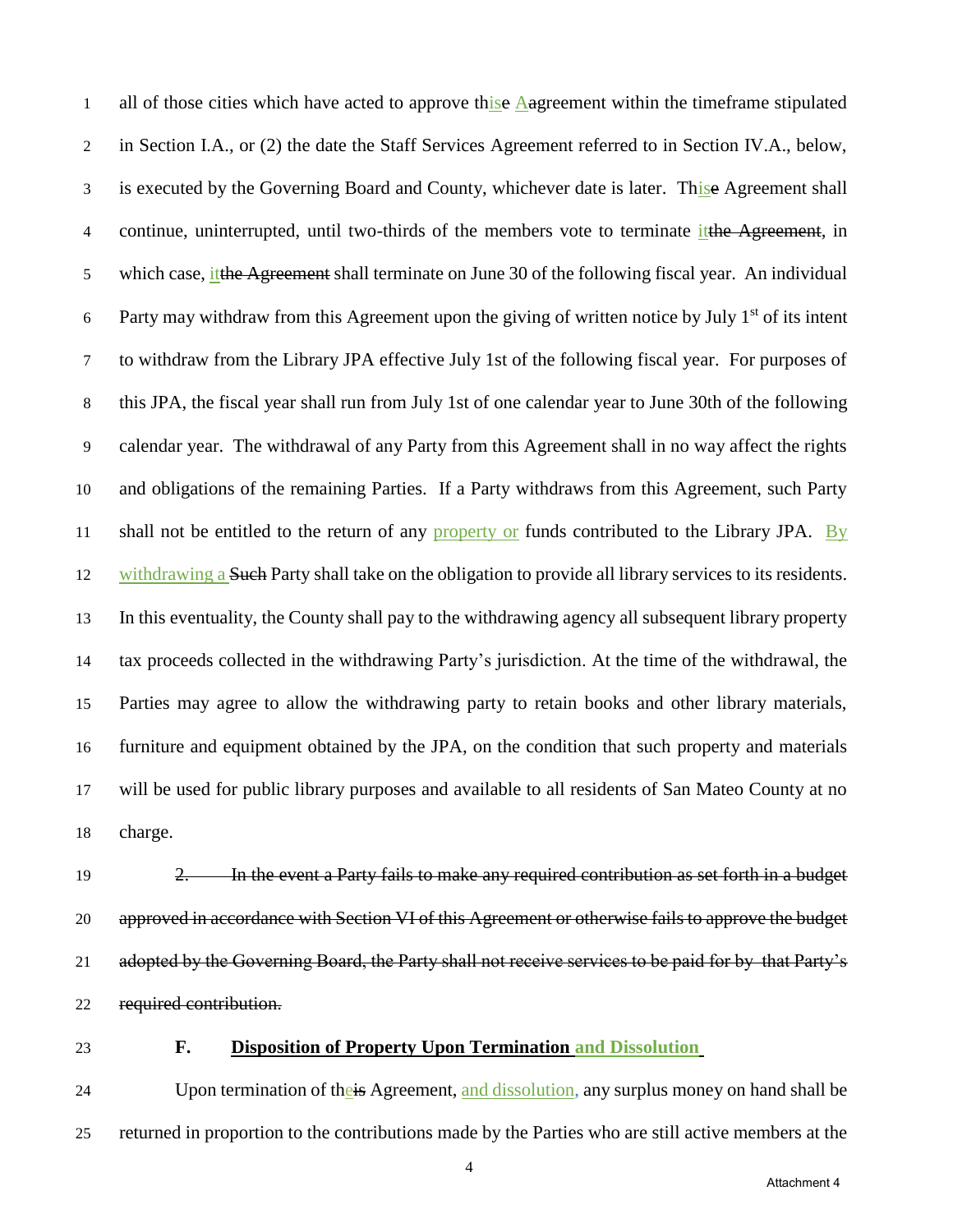1 time of termination and dissolution. Upon termination, title to all property, including facilities, buildings, materials and equipment owned by a Party upon execution of the Agreement shall remain the property of that Party. All property acquired by the Library JPA during the term of this Agreement shall upon dissolution of the JPA become the property of the Library System. However, if any Party agrees to ensure that such property and materials will be used for public library purposes and available to all residents of San Mateo County at no charge, then said property and materials shall remain where they are situated upon dissolution of the JPA.

#### **II. Library Policies**

 Subject to this Agreement and the Bylaws, all policies relating to the provision of library services, including hours, organization, staffing levels and type, and other services, shall be determined by the Governing Board, unless specifically delegated to the Operations Committee. Current policies with respect to the Library System shall continue in full force and effect until changed by the Agreement, the Bylaws, the Governing Board, or Operations Committee if so delegated by the Governing Board. In addition, the Library System remains subject to State law with respect to libraries, including Education Code section 19146 which vests power to select materials in the County Librarian.

### **III. Governing Board of Library JPA**

# **A. Creation of Governing Board; Composition**

 There is hereby created the Governing Board which shall administer this Agreement. The Governing Board shall be comprised of one representative from each Party, selected by the Party from the elected legislative body of that Party. Each Party may designate one alternative representative who will be a member of that Party's legislative body. The selection process and length of tenure for each Governing Board representative and any alternate shall be determined by the governing body of each Party. Governing Board representatives shall serve without compensation. The policies of the Library System shall be directed by the Governing Board,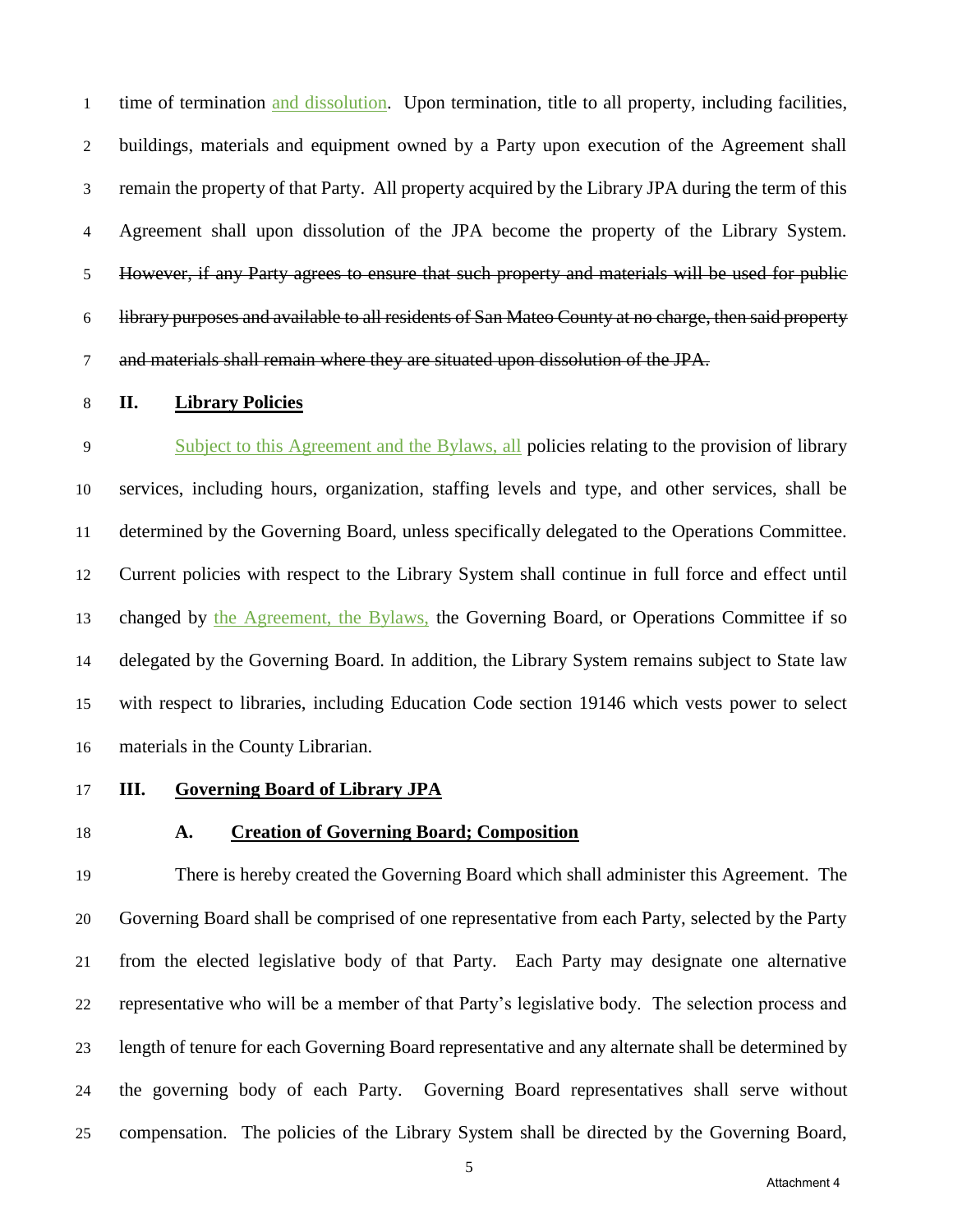provided that policies regarding the terms and conditions of employment shall be within the province of the County so long as the County provides the services set forth in any Staff Services 3 Agreement entered into by and between the Library JPA and the Governing Board County, as described in Section IV.A., below.

# **B. Actions of the Governing Board**

 Actions of the Governing Board shall be taken only if a quorum is in attendance, and shall be effective upon approval of a majority of the members present. A quorum is one more member than half of the total membership. The Governing Board shall select a Chair and Vice-Chair and 9 shall meet at least annually to consider and approve the operating and capital budget of the Library 10 JPA for the next fiscal year, and to elect officers, and conduct any other necessary business. The Board may also hold other special meetings as convened by the Chair.

# **C**. **Powers of Governing Board**

 1. The Library JPA, through its Governing Board, may acquire, purchase, lease, own or dispose of real and personal property and equipment, and make and enter into contracts, as may be required to meet the purposes of this Agreement. It may employ agents and employees, hire independent contractors, operate public works improvements and facilities, sue 17 and be sued in its own name, incur debt, and invest surplus funds. It is authorized to form and 18 appropriately associate with one or more IRC  $501(c)(3)$  non-profit corporations devoted to developing additional programs and funds for operation of the libraries, and engage in other development activities.

 2. The Governing Board is responsible for establishing policies for the Library JPA in accordance with this Agreement, within the limits of the approved annual budget. The Governing Board shall create, adopt and maintain by-laws and related policies to provide for the conduct of its business.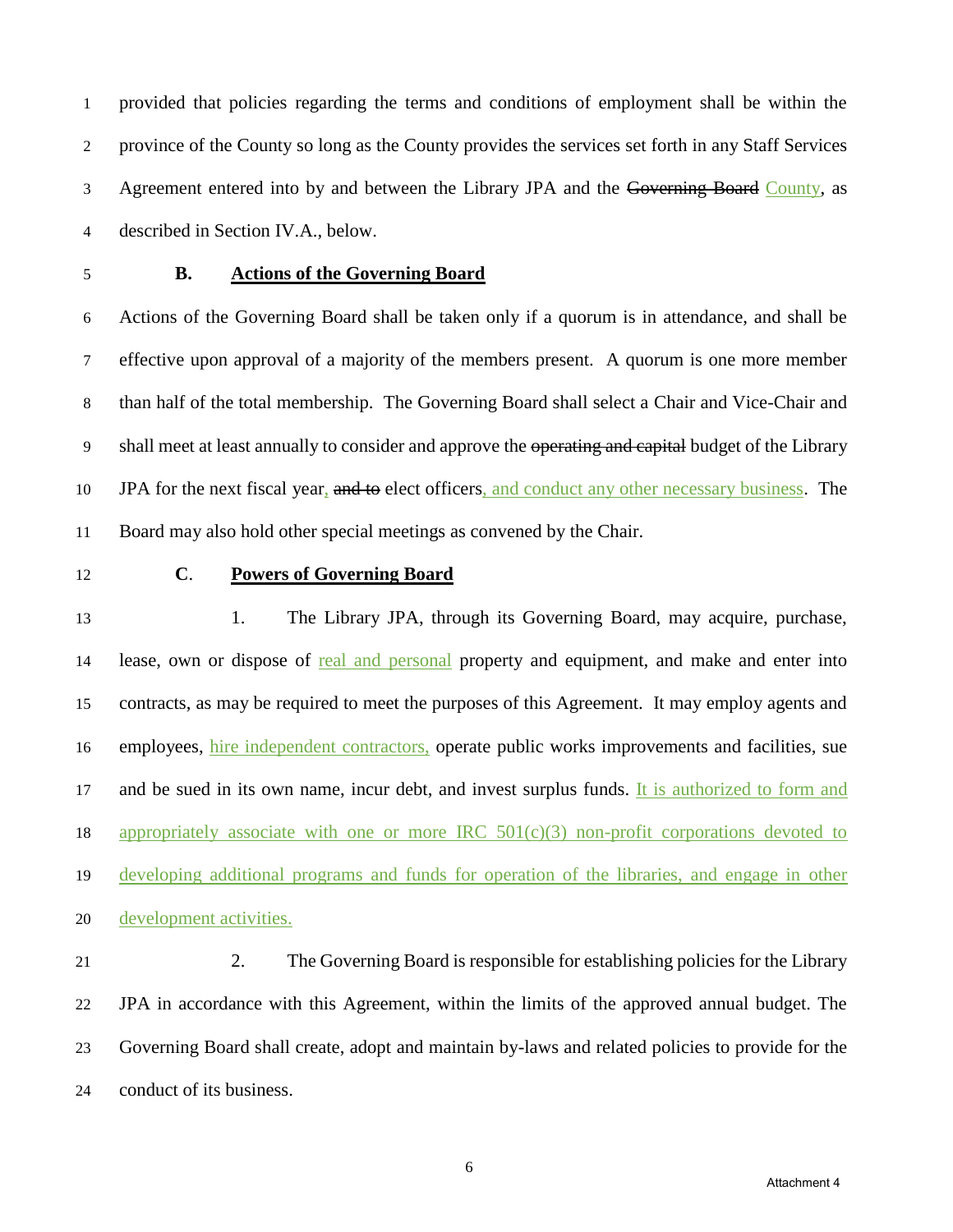3. The Governing Board shall submit an annual budget for Library Services to 2 the County Board of Supervisors for its approval. The budget shall describe Library JPA revenues by source and amount, and describe how and for what purposes and what amounts said funds shall be expended. Once the budget is approved by the County, property tax revenues received by the Library JPA shall be its sole property.

 4.The Governing Board may delegate any or all of these powers, except the power 7 to sue and be sued and approval of an annual budget, to the Operations Committee or County Library Director for purposes of program development and implementation or policy formulation.

## **D. Operations Committee**

 Subject to this Agreement, the Bylaws, and the direction of the Governing Board, the Operations Committee shall be responsible for administration and oversight of the day to day operations of the Library System, working through the County Library Director.The Operations Committee will be comprised of the Chief Executive Officer of each city which is a Party, or his/her designee, and the representative designated by the County ("County Representative"). Operations Committee Members will serve without consideration of terms or tenure and without additional compensation. The Operations Committee will meet at least quarterly, but may meet more often, upon the call of its Chair, as needed. Actions of the Operations Committee shall be taken only if a quorum is in attendance, and shall be effective upon approval of a majority of the members present. A quorum is one more member than half of the total membership.

#### **E. Notice of Meetings**

21 Notice of the time and place and the conduct of all regular meetings shall be given in accordance with the Ralph M. Brown Act and notices shall be posted in all community libraries in the Library System. The Library Director and Governing Board Chair shall be responsible for the preparation and posting of the Board's agenda in compliance with the Brown Act.

**F. Bylaws**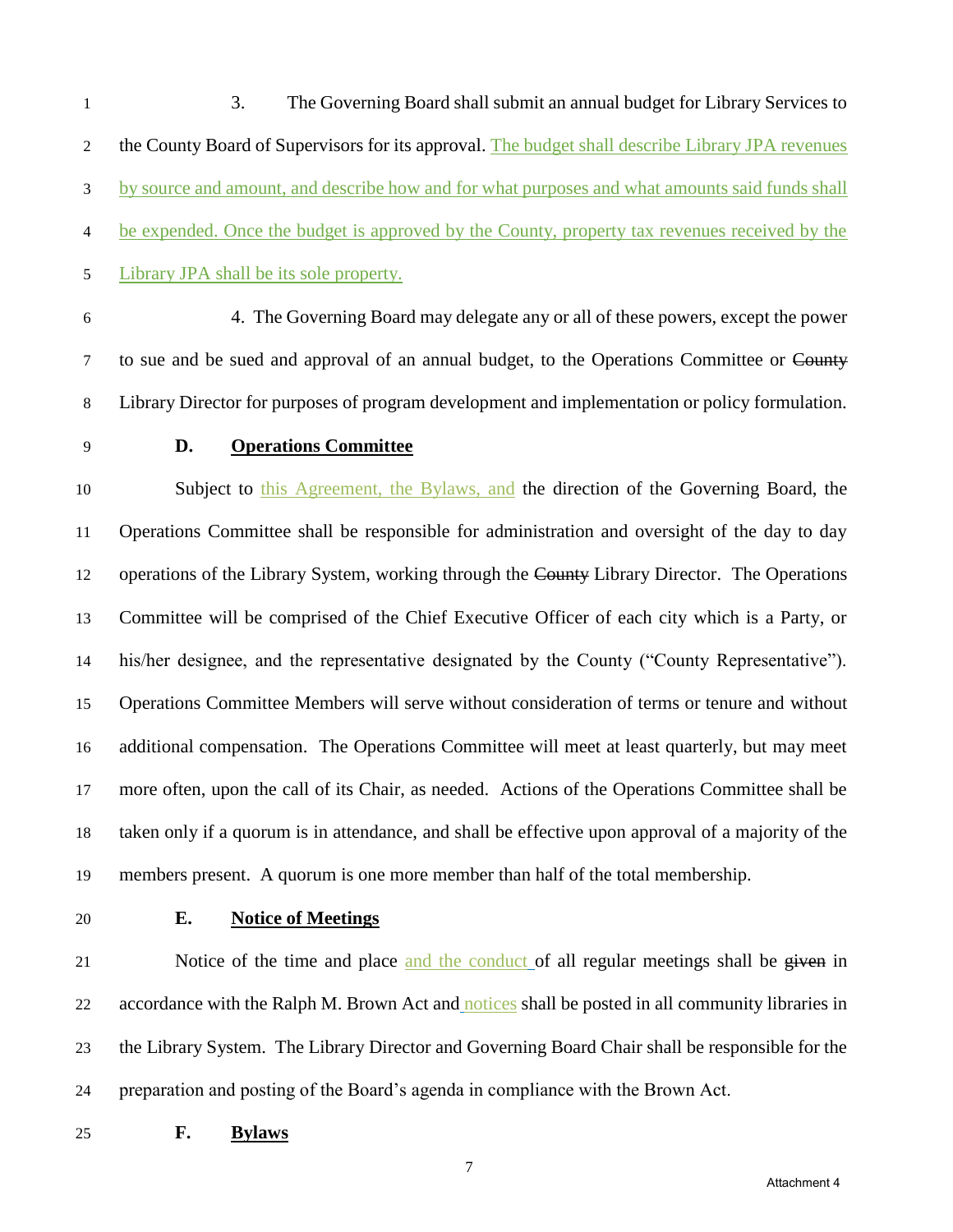1 The Governing Board shall <u>act to amend its</u> adopt-bylaws as deemed necessary to the smooth and successful implementation, administration, and operation of the Library JPA. 3 Amendments to t<sub>T</sub>he bylaws shall become operative upon approval by a majority two-thirds vote 4 of the Governing Board. The Governing Board may amend bylaws by a majority vote of the Governing Board.

# **G. Personnel Committee**

 1. The Personnel Committee shall consist of: the Governing Board Chair and Vice-Chair; the County Board of Supervisors' member of the Governing Board (if such member is not serving as Chair or Vice-Chair); the County Representative; and the Chair of the Operations Committee (or Vice-Chair if the County Representative is serving as Chair of the Operations Committee).

 2. The Personnel Committee shall perform the following functions: a. Serve as a forum for dispute resolution resulting from the Staff Services Agreement, or other matters involving services provided to the Library JPA by County staff.

 b. With input from the full Governing Board, conduct performance reviews of the Library Director and make recommendations to the County as the final authority.

 c. Initiate and conduct a recruitment and selection process for Library Director, in consultation with the Governing Board. The Personnel Committee will present a list of up to three qualified candidates with a recommendation to the County Representative for final selection and appointment.

- **IV. Employees**
- 

#### **A. Staff Services Agreement**

 1. The Library JPA shall contract with the County to provide a Library Director, and may contract with the County to provide other staff services. Such staff shall be

Attachment 4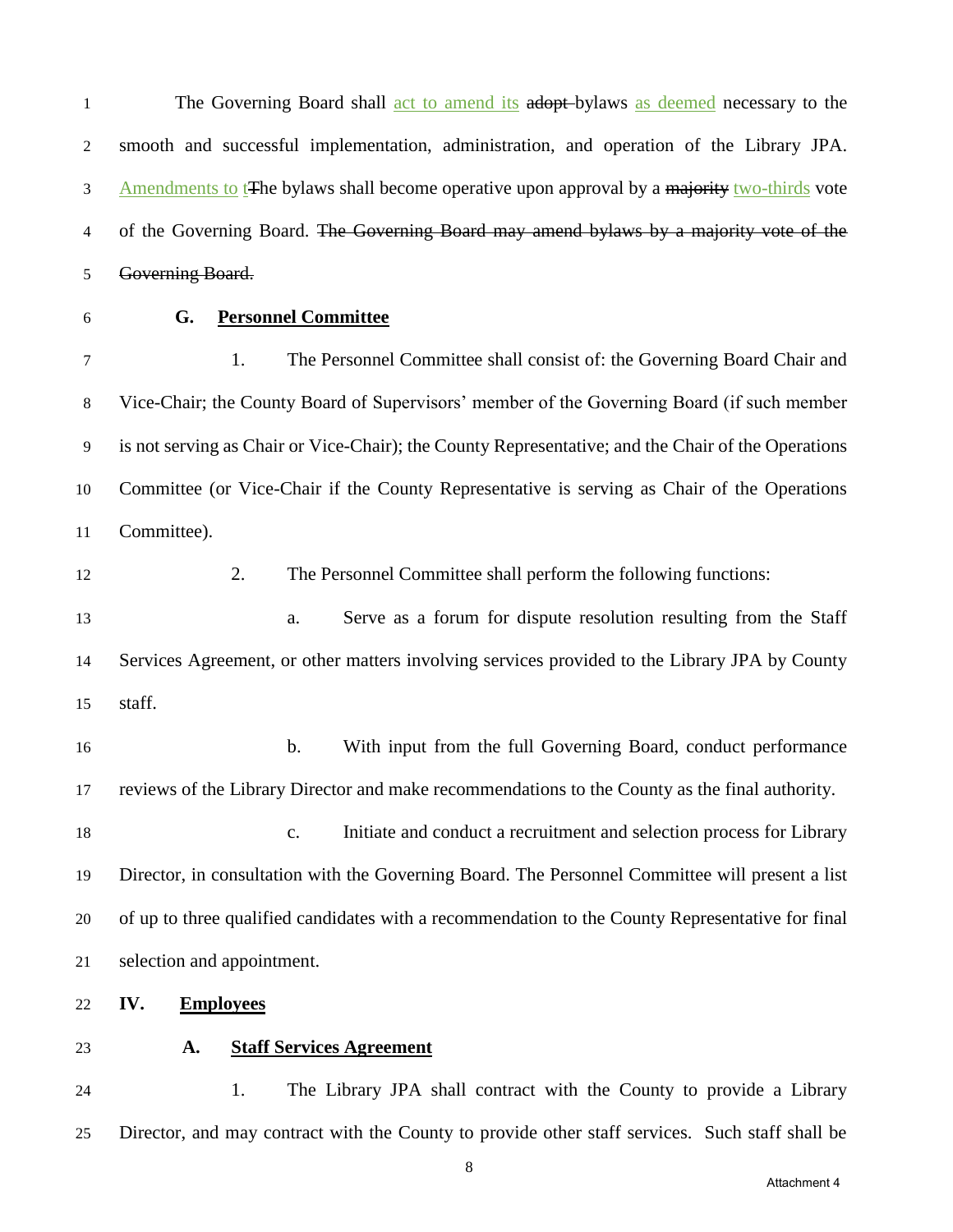subject to the County's labor agreements and personnel rules. All costs of such services shall be paid for from Library JPA funds. The County will consult with the Governing Board regarding any personnel rule changes which impact Library staff. The Library JPA also may contract with any other Party or may employ its own personnel for additional personnel services deemed necessary, provided that any such additional personnel services do not conflict with the Staff Services Agreement, or interfere with the obligations of the County, the Library Director or Library staff employed by County arising out of the employment relationship.

 2. The Staff Services Agreement with the County shall describe the County's responsibilities for the administration of the policies adopted by the Library JPA Governing Board. The agreement shall also describe the Library Director's administrative responsibilities with the County.

 3. Provided the Governing Board complies with the notice provisions for termination contained in the Staff Services Agreement, the Library JPA may arrange for staffing services from other sources, or may become the direct employer of Library Services staff. The Governing Board and the County may mutually agree to change, instead of terminating, the Staff Services Agreement

#### **B**. **Library Director**

 1. The Library Director shall be appointed and employed by the County of San Mateo. Unless otherwise designated by the Governing Board and approved by the County Representative, the Library Director shall have the duties and responsibilities of County Librarian as provided for in State law.

 2. The terms of employment shall be determined by the County and shall be contained in a position classification.

 3. Under the direction of the Governing Board, the Library Director determines the scope and nature of library services and needed plans for the expansion and

Attachment 4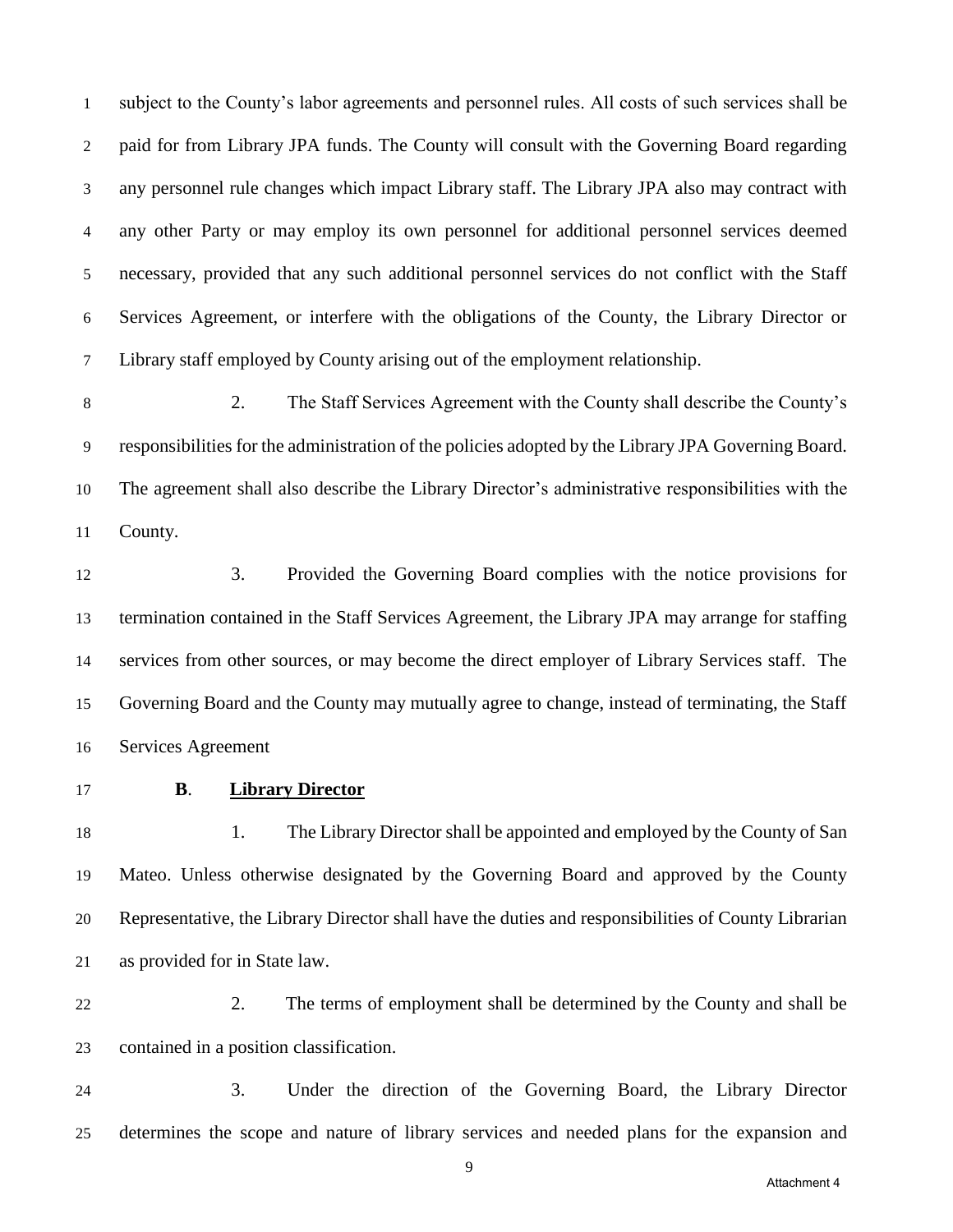modification of library services. The Library Director reports to the County on administrative matters in accordance with the Staff Services Agreement.

- **V. Support Services**
- 

#### **A. General Support Services**

 1. The Governing Board may contract to provide other administrative services such as legal, purchasing, payroll, budget and other support services to the Library JPA with the costs of these services paid for from Library JPA funds; provided that the Governing Board may not contract for payroll services or other employee related support services (including, by way of example, classification, compensation, employment benefits, labor negotiations, performance, discipline and workers compensation or assignment matters) provided to any employees covered by the Staff Services Agreement.

 2. Subject to agreement by the County, the Governing Board may add other administrative services to the Staff Services Agreement.

#### **B. Treasurer**

 1. The County Treasurer shall perform the statutory duties required by the Government Code for the Library JPA. The Library JPA may invest surplus funds outside the County Treasurer.

- **C. Controller/Auditor**
- 1. The County Auditor/Controller shall perform the statutory duties required by the Government Code for the Library JPA.
- 

 2. The Governing Board has the authority to contract for accounting services or to perform them with its own employees.

 3. The Governing Board has the authority to contract for auditing services. The County shall retain the authority to conduct its own audits of the Library JPA at no cost to the Library JPA.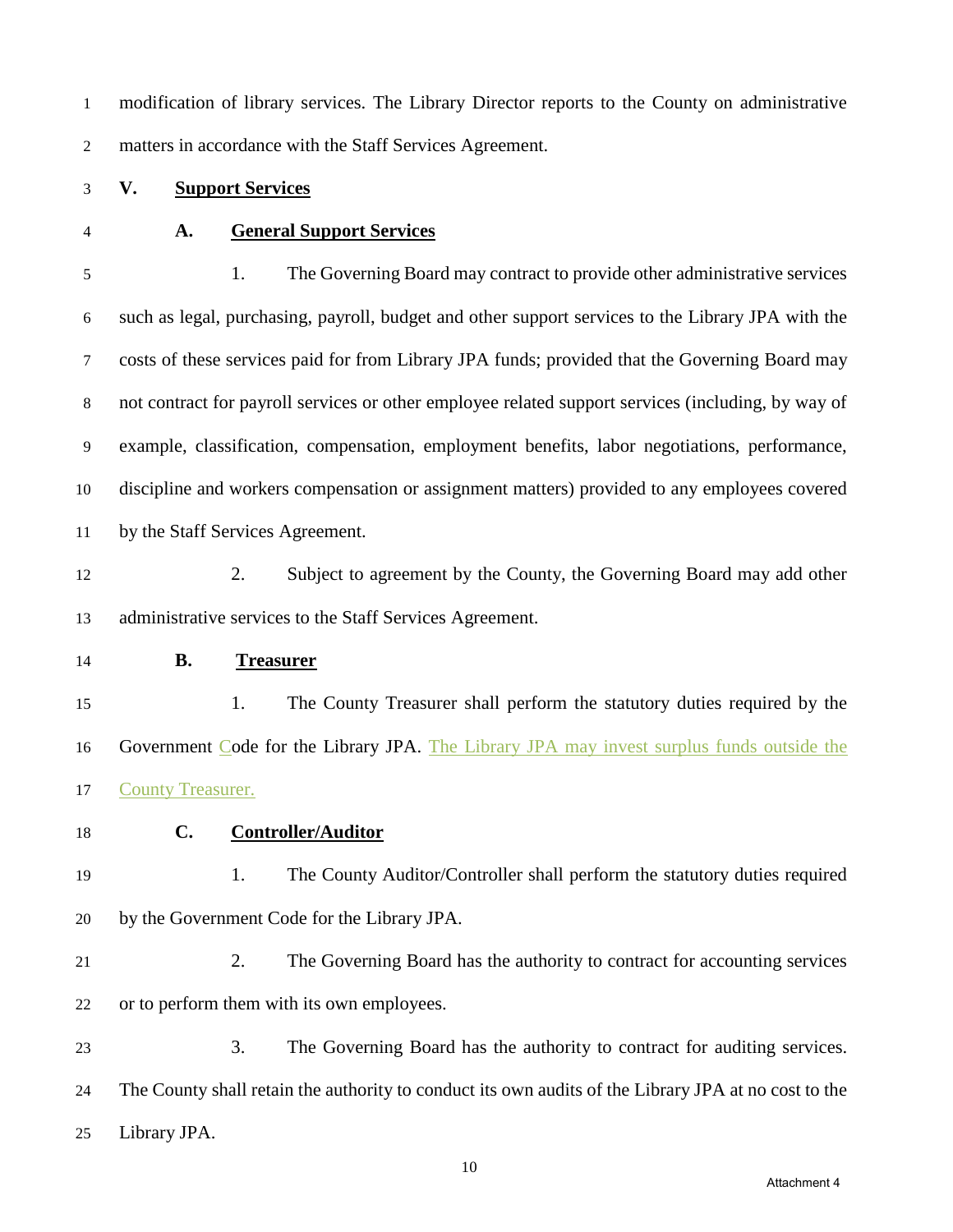#### **D**. **Legal Counsel**

 The Library JPA shall employ its own Counsel or designate one of its members to provide legal services, with the consent of that member.

- **VI. Financial Provisions**
- **A. Annual Budget**

 1. The Governing Board shall adopt and submit annually to the County Board of Supervisors a budget containing the estimates in detail of the amount of money necessary for the Library Services for the ensuing year, together with an estimate of all revenues other than tax revenues which are anticipated. The Governing Board's proposed budget shall be submitted in a format acceptable to the County and on a schedule as established by the County Manager, with the expectation that the Board of Supervisors, acting on the recommendation of the Governing Board, shall adopt by July 1st of each year an annual operating budget for the Library JPA setting forth anticipated expenses, financing sources and proposed service levels necessary to carry out the purposes of this Agreement.

 2. The estimate of total expenditures, as finally fixed and adopted by the Board of Supervisors, constitutes the appropriation for the Library Services for the period for which the budget is intended to apply. The Governing Board shall have authority to expend funds within the appropriations for the Library Services as defined in this section, except that the monies specified in the Governing Board's budget for salaries and employee benefits, fixed asset purchases or capital expenditures shall not be exceeded without a transfer or other appropriate augmentation of said budget category as authorized by standard County policies and procedures. The fiscal year for the Library JPA shall be from July 1st of each calendar year to June 30th of the following calendar year. Immediately after approving the annual budget, the Governing Board shall refer the budget 24 to the governing bodies of the Parties for the purposes of securing from them any necessary contributions and/or appropriations as set forth in the budget. Each Party shall deposit its monetary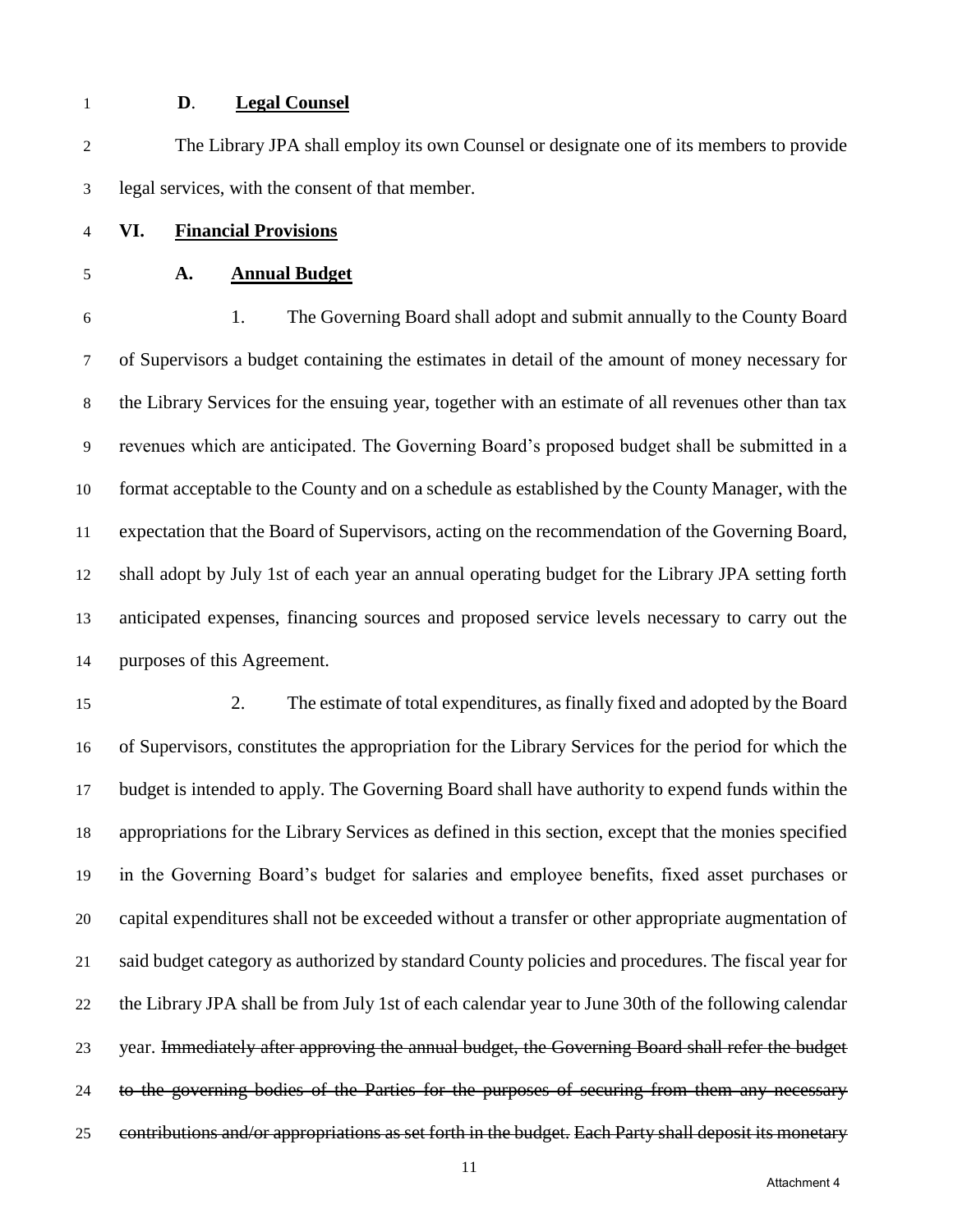| 1  | contribution as specified in the adopted budget with the Library JPA Treasurer on or before August    |  |  |  |
|----|-------------------------------------------------------------------------------------------------------|--|--|--|
| 2  | 1st of each fiscal year, or at any other schedule approved by the Governing Board and the Party.      |  |  |  |
| 3  | If a Party fails to pay its annual contribution, it shall not receive services to be paid for by that |  |  |  |
| 4  | contribution. Any individual Party may enhance Library services at particular libraries with          |  |  |  |
| 5  | additional funds contributed by that Party.                                                           |  |  |  |
| 6  | <b>B.</b><br><b>Revenues</b>                                                                          |  |  |  |
| 7  | 1.<br>The Parties to this agreement hereby reconfirm existing Library System                          |  |  |  |
| 8  | revenue sources and commit to their continuance at their current proportion to the extent permitted   |  |  |  |
| 9  | by general law. These revenue sources include:                                                        |  |  |  |
| 10 | San Mateo County Free Public Library Property Tax<br>a.                                               |  |  |  |
| 11 | Motor Vehicle in Lieu tax distributed to libraries<br>$\mathbf b$ .                                   |  |  |  |
| 12 | <b>Public Library Fund</b><br>е.                                                                      |  |  |  |
| 13 | State and Federal Library Services Act funds<br>$\underline{cd}$ .                                    |  |  |  |
| 14 | Interest<br>$\underline{\text{de}}$ .                                                                 |  |  |  |
| 15 | Other monies which may be appropriated by the State Legislature<br>$ef_$                              |  |  |  |
| 16 | for the specific benefit of county public libraries                                                   |  |  |  |
| 17 | 2.<br>The Governing Board is authorized to apply directly for grants and                              |  |  |  |
| 18 | donations. All such revenues shall be deposited and accounted for by the Library JPA Treasurer.       |  |  |  |
| 19 | $\mathbf{C}$ .<br><b>Library Funds</b>                                                                |  |  |  |
| 20 | The revenue derived from property taxes or other monies allocated to the San Mateo                    |  |  |  |
| 21 | County Free Library shall be deposited with the County Treasurer as required by State Law and         |  |  |  |
| 22 | shall be paid out to and for the Library JPA for the purposes authorized in this Agreement. Other     |  |  |  |
| 23 | monies acquired by the Library JPA through donation, by gift, devise, bequest, or otherwise by or     |  |  |  |
| 24 | for Library Services purposes to the Library JPA, shall be paid into either the County Treasury or    |  |  |  |
| 25 | other fund maintained by the Library JPA, and shall be paid out for the purposes authorized in this   |  |  |  |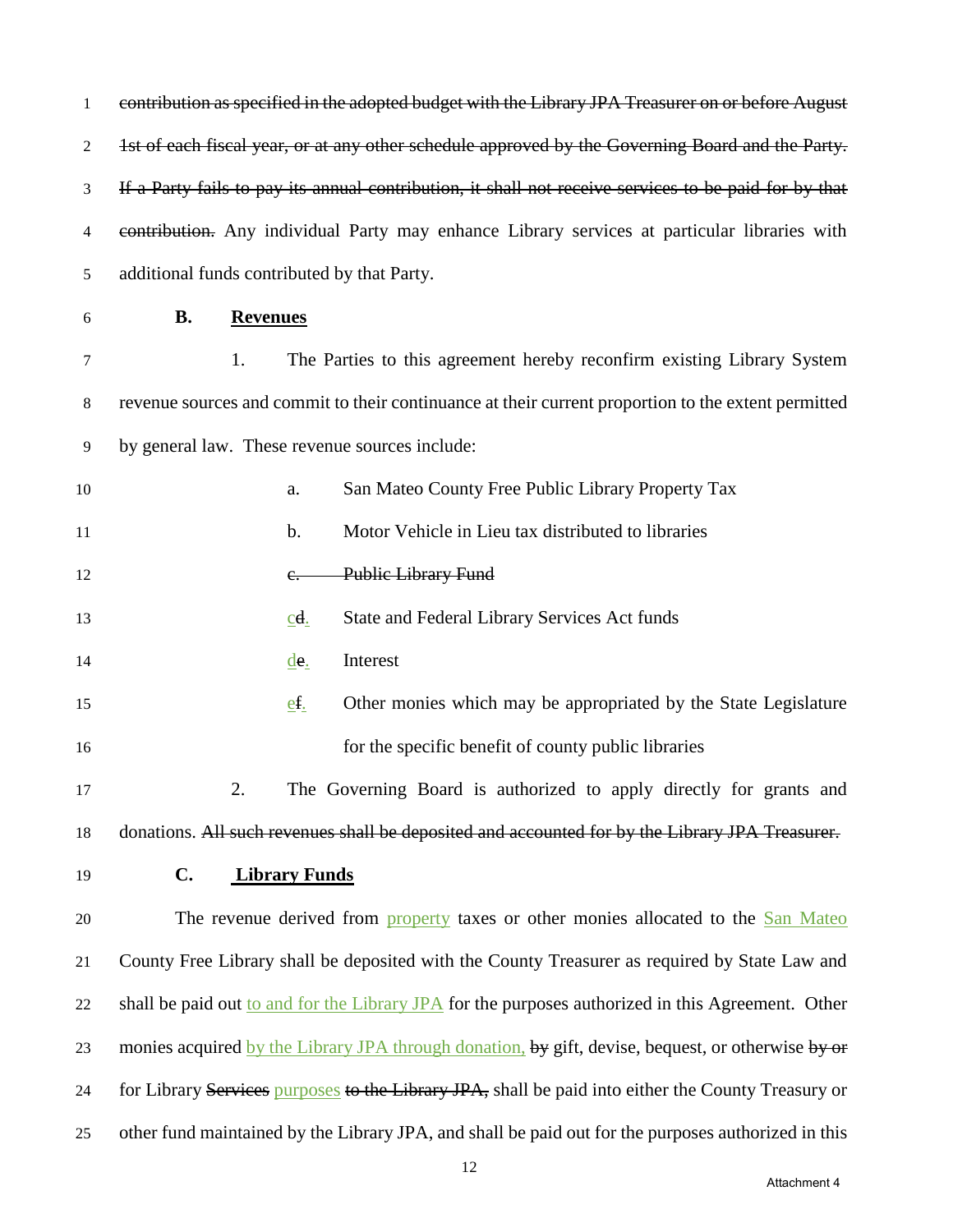1 Agreement.

# 2 **D. Allocation of Property Tax Dollars**

3 1. Notwithstanding any other provision of this Agreement, for each fiscal year 4 the Library service revenue allocated to libraries in each member city shall not be less than the 5 estimated library property tax revenue attributable to property located in that city. It shall be the 6 responsibility of the Governing Board to develop a budget which guarantees this provision. Subject 7 to paragraph 2, below, Iin the event that the allocated library service revenue for a member city 8 exceeds the amount required to maintain the minimum library service for each city as described in 9 this Agreement, that member, such excess funds shall, after deduction of any activities approved 10 by the Governing Board for library related expenditures within that city, be spent restricted and 11 held by the JPA for on library related activities within that member city (hereinafter, "Donor City") 12 including but are not limited to, facility maintenance, facility remodeling or expansion, increased 13 service hours, or increased book material and equipment purchases, as mutually agreed by the 14 Library JPA and the City Council of that the affected member city Donor City.

- 15 2. In the fiscal year following the completion and opening of the new Atherton 16 Library (tentatively July 1, 2021- June 30, 2022), excess funds, after deduction of any activities 17 approved by the Governing Board for library related expenditures within a member city, shall be 18 split 50%-50% between the Library JPA and the member city to which those excess funds are 19 attributable. This provision shall be reviewed every three years.
- 

# 20 **E. Minimum Service Levels**

21 1. The Parties to this agreement agree to minimum service levels as follows, provided 22 revenues are maintained at the 2003-2004 2017-18 fiscal year level:

23 a. For Parties of less than 6,500 10,000 in population, base library service shall 24 be 40 hours per week and for Parties of over 6,500 10,000 in population, base library service shall 25 be 60 hours per week. The County has agreed to contribute \$275,000 in General Fund monies to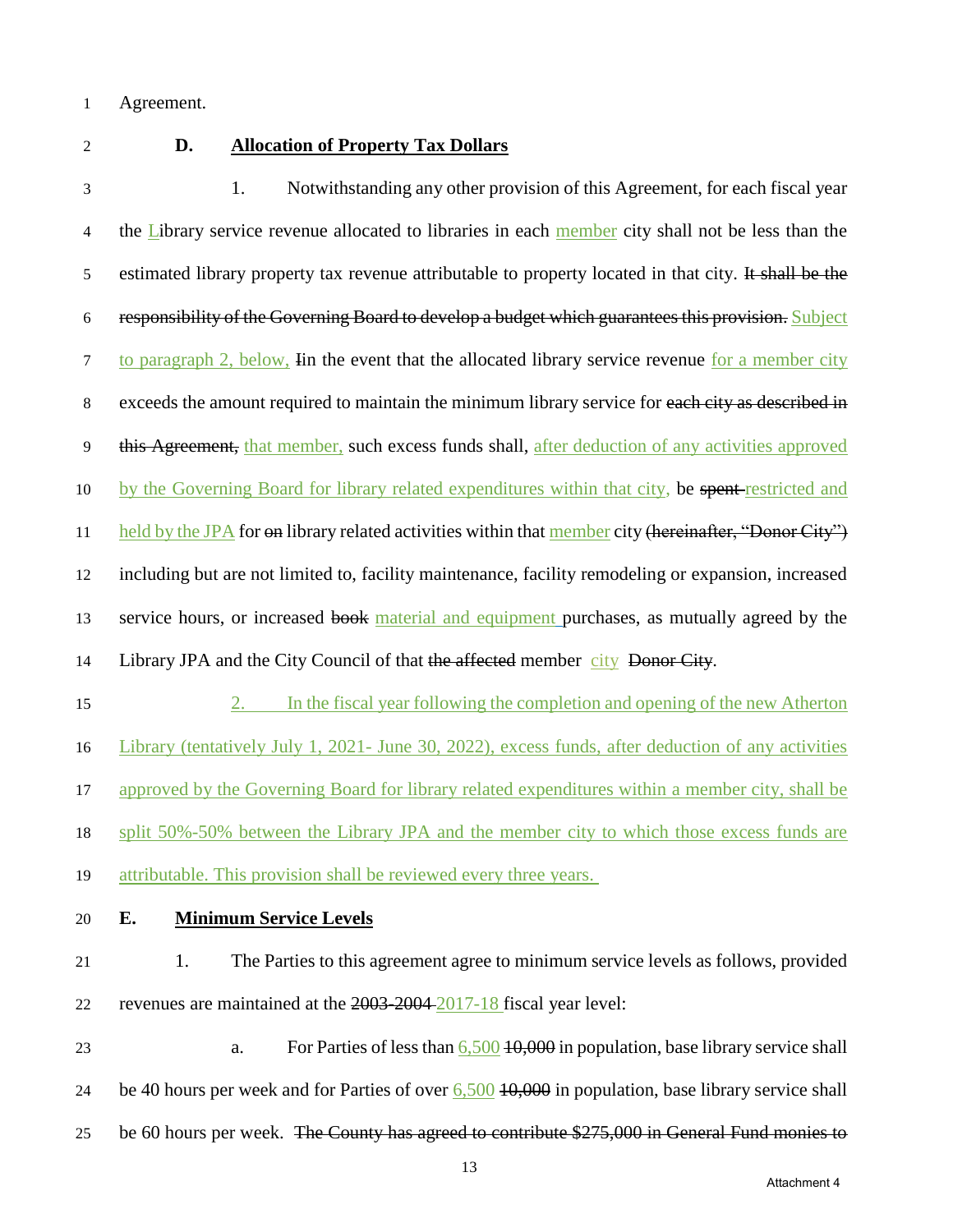support Library operations in 2003-2004. Starting in fiscal year 2004-05, the County may reduce 2 this contribution at its discretion. However, such support shall not be reduced by more than \$91,667 per year; provided that, if the County elects to forgo some or all of the reduction allowed 4 in a given year, the County may add the reduction it elected to forgo to any reduction allowed in a subsequent year.

 b. Unincorporated area residents are currently served at libraries located in and 7 maintained by City members cities and operated by the Library JPA; or by a City itself. Since the County does not have a discrete library branch it has been the practice of the Governing Board to allocate Library property tax monies collected in the unincorporated areas to fund long-term service access agreements with Redwood City and Daly City and to insure minimum service levels at all San Mateo County Library branches. All Parties to this Library JPA recognize that the discretion the Governing Board has with respect to the unincorporated area tax revenues is crucial to the continued functioning of the Library Services and the provision of minimum services to all members.

 c. The County may from time to time request that the level of service to a 16 particular unincorporated area be examined to insure adequate and comparable service. When such a request is made, Library staff or an independent library consultant working with the Library staff, shall prepare a report, with input from community representatives and other stakeholders 19 identified by the County, objectively comparing service levels on a system wide basis in comparable city areas with that provided to the subject unincorporated areas. The analysis shall take into consideration such factors as community needs, hours of service, collection materials and accessibility, as well as relative population density. To the extent that the unincorporated service level is demonstrably less than that provided to similar incorporated areas on a system-wide basis, the Governing Board shall have an obligation to complete a study of this service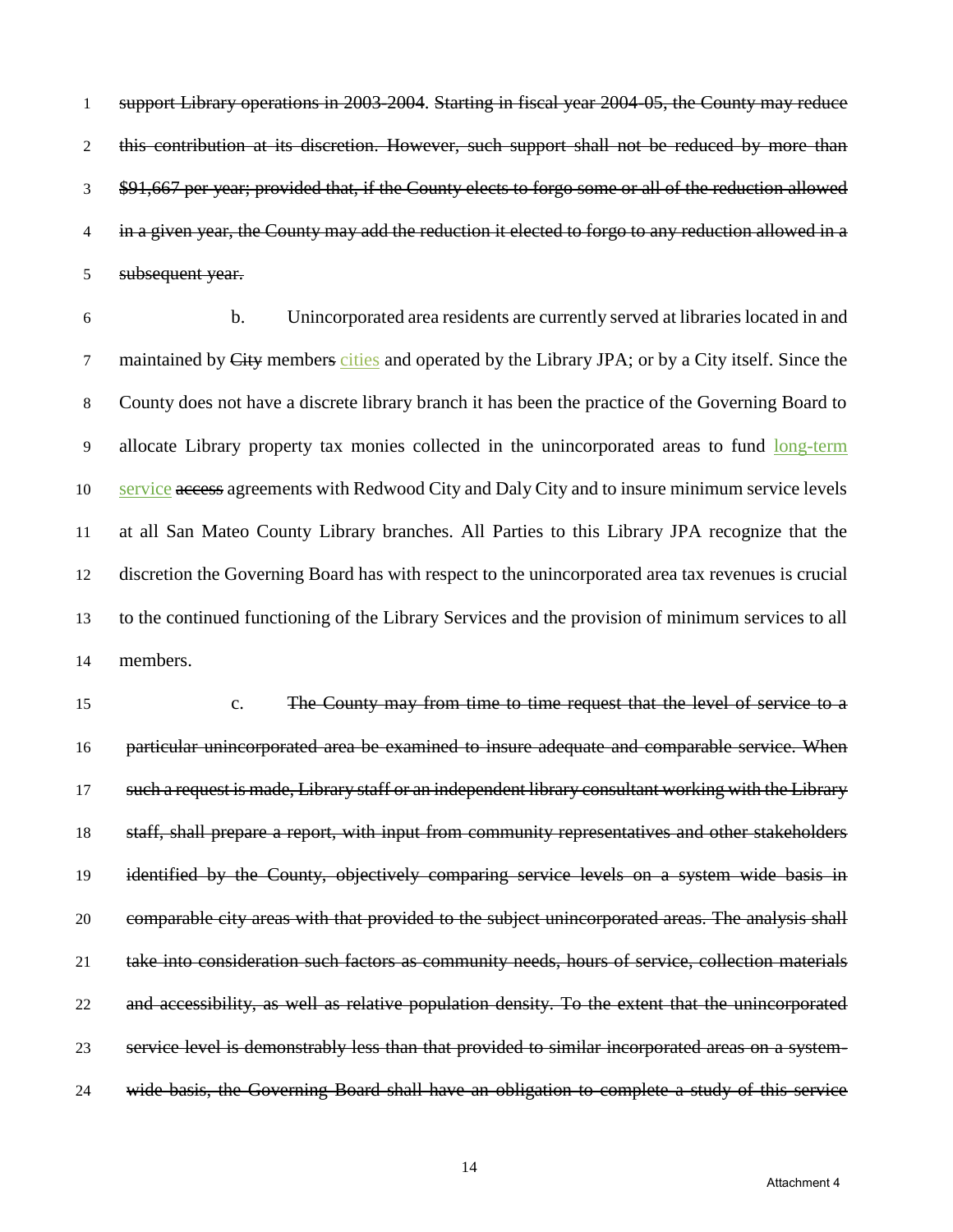- 1 deficiency within 12 months, and bring service to a level comparable with other similarly situated areas in member city jurisdictions, within the subsequent 12 months.
- 2. Bookmobile service will continue on the 2003-04 schedule, with minor adjustments 4 to be made by the Library Director as he/she deems appropriate, and with major changes to be 5 approved by the Governing Board. The Bookmobile and other mobile and outreach services will continue to provide services beyond library facilities and be responsive to community needs.
- 3. Administrative, collection and technical services support will be provided appropriate 8 to each branch's public service hours. Administration and other systemwide support central services, regional services, access agreement payments to other libraries, collection replacement, and a base service level of 40 or 60 hours per Party will be funded with Library System revenues, subject to the property tax restriction identified in VI (D).
- 4. Each Party may supplement revenues to provide for enhanced services at individual library facilities, but no Party shall be required to make a revenue contribution for additional services beyond the minimum service levels provided for in this agreement.
- 5. In the event that library revenues are not sufficient to provide minimum service levels, the Governing Board shall reduce services as necessary. Service reductions will be implemented with consideration to maintaining services to all areas and populations, while maintaining the revenue allocations specified in Section VI (D).
- 6. Each city has the right to use its allocated library services revenues for facility 20 maintenance costs or library patron services. The service levels defined in this agreement for each 21 eity are based on the assumption of responsibility for library facility maintenance and repair as described in Section VII (B). However, notwithstanding the provisions of Section VII (B), each city may elect to accept a reduction in the level of service to which it would otherwise be entitled 24 in return for a corresponding reduction in its obligation for maintenance and repair costs. Such 25 election by a city must be accompanied by a resolution duly adopted by the City Council of said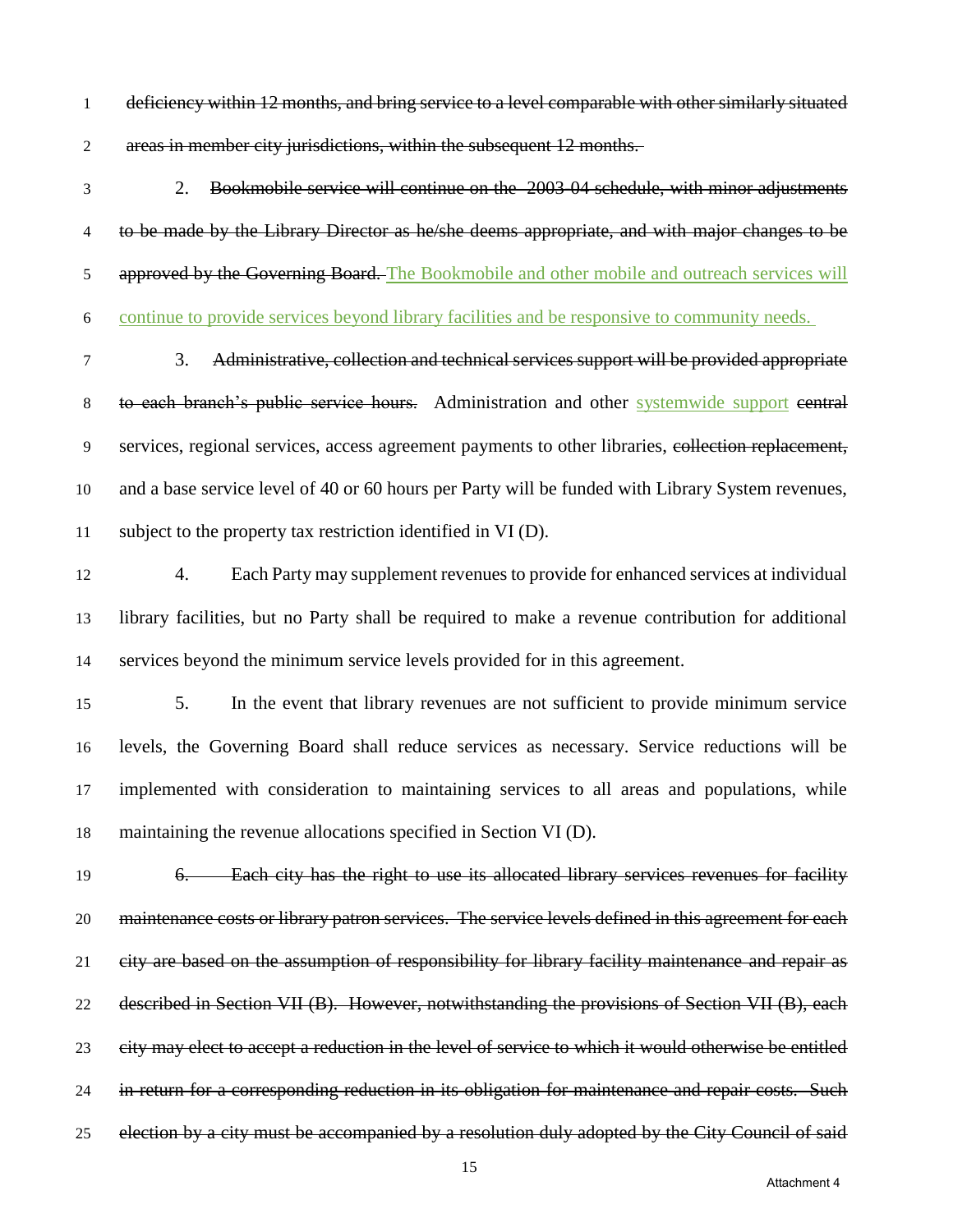1 eity.

# **F. Half Moon Bay Facility**

 In the event the City of Half Moon Bay decides to either replace or significantly remodel 4 and expand the Half Moon Bay Library, the County agrees to contribute 50% of the costs associated with any such replacement or remodeling in recognition that approximately 50% of the population served by the Half Moon Bay Library comes from unincorporated areas. If there is a significant change in the unincorporated area population either by annexation to the City of Half 8 Moon Bay or incorporation of a new city, then the County contribution to the remodel or expansion of the Half Moon Bay Library will be renegotiated by the County and the City of Half Moon Bay. 10 Any budget for such facility construction must be mutually agreed to by the County Board of Supervisors and the Half Moon Bay City Council prior to the County making this contribution. **F**.**G. Library Administration Building** 13 1. The Tower Road 125 Lessingia Road building is owned by the County and is dedicated for the use of the Library JPA. The building operations costs shall be paid from Library JPA funding sources. 2. The Governing Board may investigate and implement building operations and maintenance arrangements independent of the County, in which case the building charges would be adjusted accordingly. **H. Waiver of Property Tax Allocation Fee** The County agrees that it shall waive the imposition of the Property Tax Allocation Fee for Library property tax revenue collected from the unincorporated areas*,* estimated at \$43,000 in

FY 2003-04. The County may reduce this contribution at its discretion; however, this contribution

shall not be reduced by more than \$14,333 per year, provided that, if the County elects to forgo

- 24 some or all of a reduction allowed in a given year, the County may add the reduction it elected to
- forgo to any reduction allowed in a subsequent year.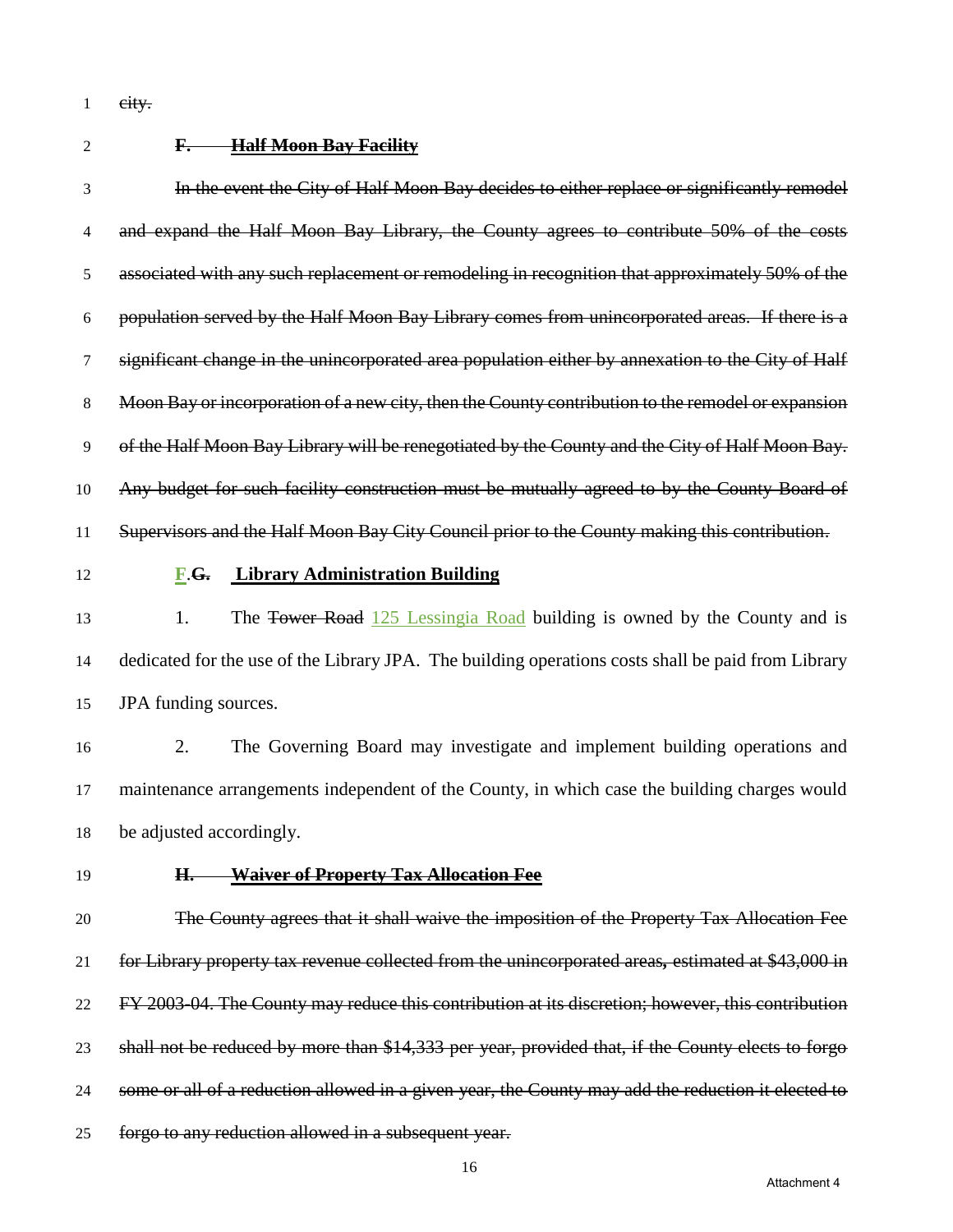### **VII. Property**

 **A.** The materials in the Library collection and all furniture and equipment used for Library services shall be and remain the property of the Library System on termination of this Agreement except as otherwise provided in Section I (E). Insurance for this material is the responsibility of the Library JPA.

 **B.** Maintenance, repair and all capital improvements to new and existing city library facilities shall be the responsibility of the facility owner, or pursuant to an agreement approved by the Governing Board and the facility owner.

## **VIII. Insurance Provisions**

 **A.** The County shall add the Library JPA to its existing excess liability insurance coverage and shall maintain such coverage in full force and effect during the life of the Agreement. Coverage and limits shall be equivalent to that provided to Agencies and Departments of the County.

 **B.** Unless the parties determine otherwise, County shall provide for the defense of any claims or litigation within the self-insured retention limits set forth in subsection A.

 **C**. Any out of pocket expense or loss, by way of judgment or settlement, arising out of the operation of this Agreement, within the limits of the County's self-insured retention shall be paid from the Library JPA funds, including, but not limited to, all costs of defense, including attorneys' fees. Any additional costs incurred by County in adding the Library JPA to its excess liability insurance coverage shall be borne by the Library JPA.

**IX**. **Notices**

 The Library Director shall file all notices with the Secretary of State as required by Government Code Section 6503.5 and shall be responsible for any other notices required by law.

**X**. **Amendments**

Attachment 4